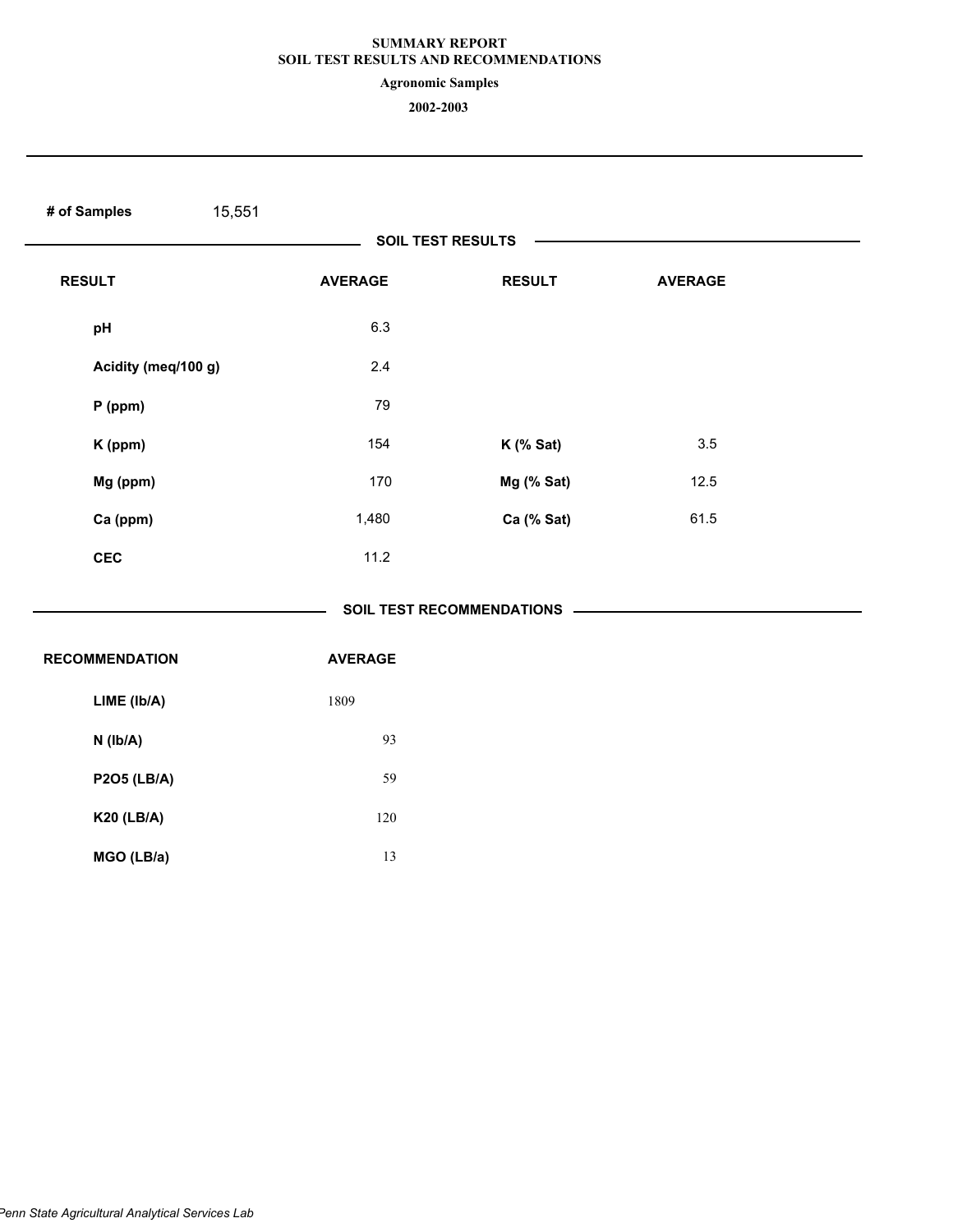**Agronomic Samples**

| <b>COUNTY:</b>        |                |                                  | # of Samples   | 1 |
|-----------------------|----------------|----------------------------------|----------------|---|
|                       |                | <b>SOIL TEST RESULTS</b>         |                |   |
| <b>RESULT</b>         | <b>AVERAGE</b> | <b>RESULT</b>                    | <b>AVERAGE</b> |   |
| pH                    | 4.9            |                                  |                |   |
| Acidity (meq/100 g)   | 11.4           |                                  |                |   |
| $P$ (ppm)             | $\,$ 5 $\,$    |                                  |                |   |
| K (ppm)               | 31             | $K$ (% Sat)                      | 0.6            |   |
| Mg (ppm)              | 23             | Mg (% Sat)                       | 1.5            |   |
| Ca (ppm)              | 302            | Ca (% Sat)                       | 11.4           |   |
| <b>CEC</b>            | 13.2           |                                  |                |   |
|                       |                | <b>SOIL TEST RECOMMENDATIONS</b> |                |   |
| <b>RECOMMENDATION</b> | <b>AVERAGE</b> |                                  |                |   |
| LIME (Ib/A)           | 8000           |                                  |                |   |
| $N$ ( $Ib/A$ )        | 100            |                                  |                |   |
| <b>P2O5 (LB/A)</b>    | 40             |                                  |                |   |
| <b>K20 (LB/A)</b>     | 50             |                                  |                |   |
| MGO (LB/a)            | 200            |                                  |                |   |

| <b>Adams</b><br><b>COUNTY:</b> |                          |                                  | # of Samples   | 99 |
|--------------------------------|--------------------------|----------------------------------|----------------|----|
|                                | <b>SOIL TEST RESULTS</b> |                                  |                |    |
| <b>RESULT</b>                  | <b>AVERAGE</b>           | <b>RESULT</b>                    | <b>AVERAGE</b> |    |
| pH                             | 6.3                      |                                  |                |    |
| Acidity (meq/100 g)            | 2.3                      |                                  |                |    |
| $P$ (ppm)                      | 117                      |                                  |                |    |
| K (ppm)                        | 128                      | $K$ (% Sat)                      | 2.9            |    |
| Mg (ppm)                       | 179                      | Mg (% Sat)                       | 11.1           |    |
| Ca (ppm)                       | 1,515                    | Ca (% Sat)                       | 62.8           |    |
| <b>CEC</b>                     | 11.5                     |                                  |                |    |
|                                |                          | <b>SOIL TEST RECOMMENDATIONS</b> |                |    |
| <b>RECOMMENDATION</b>          | <b>AVERAGE</b>           |                                  |                |    |
| LIME (Ib/A)                    | 1434                     |                                  |                |    |
| $N$ ( $Ib/A$ )                 | 122                      |                                  |                |    |
| <b>P2O5 (LB/A)</b>             | 53                       |                                  |                |    |
| <b>K20 (LB/A)</b>              | 127                      |                                  |                |    |
| MGO (LB/a)                     | 14                       |                                  |                |    |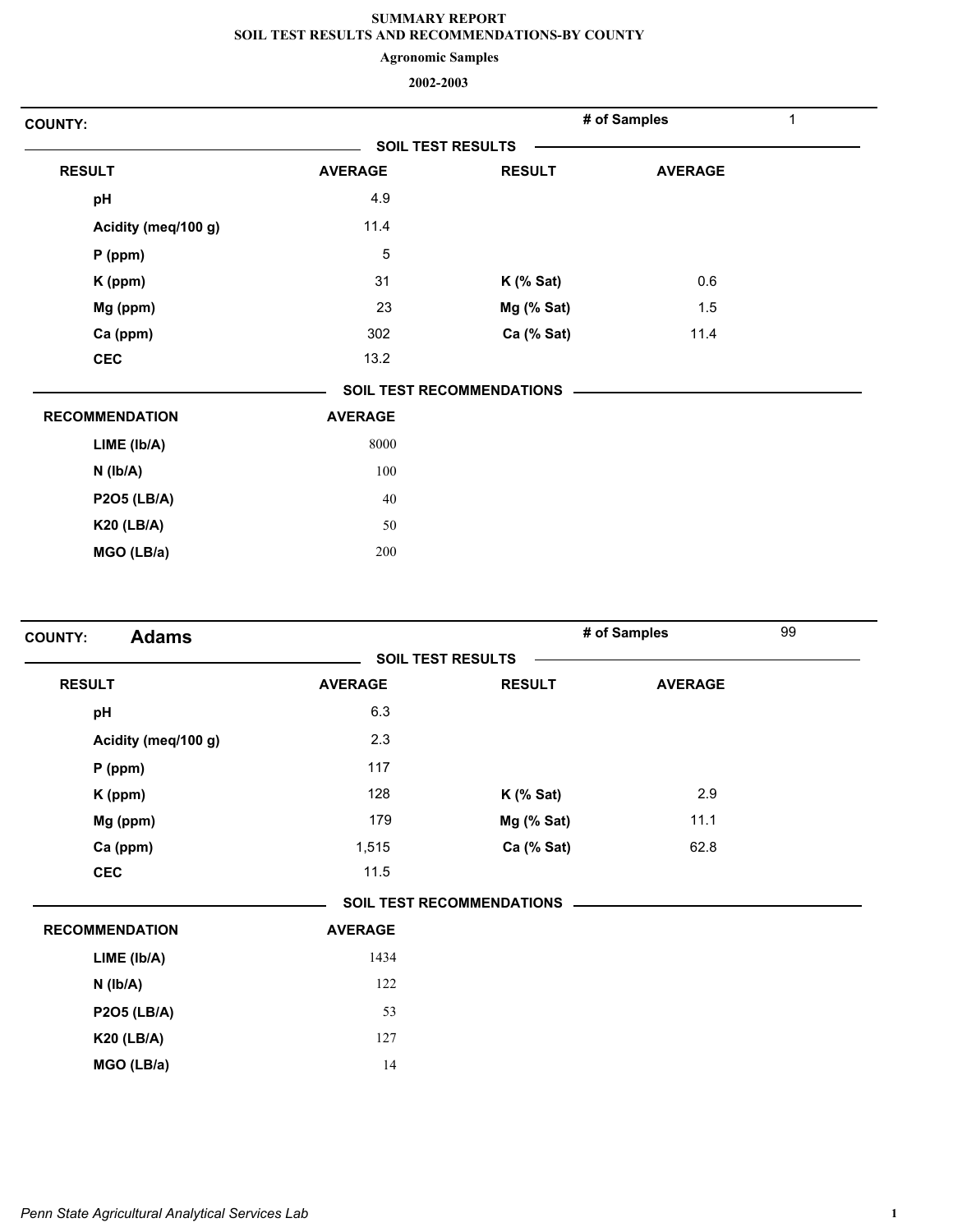**Agronomic Samples**

| <b>Allegheny</b><br><b>COUNTY:</b> |                |                                  | # of Samples   | 148 |
|------------------------------------|----------------|----------------------------------|----------------|-----|
|                                    |                | <b>SOIL TEST RESULTS</b>         |                |     |
| <b>RESULT</b>                      | <b>AVERAGE</b> | <b>RESULT</b>                    | <b>AVERAGE</b> |     |
| pH                                 | 7.5            |                                  |                |     |
| Acidity (meq/100 g)                | 2.5            |                                  |                |     |
| $P$ (ppm)                          | 26             |                                  |                |     |
| K (ppm)                            | 116            | $K$ (% Sat)                      | 1.9            |     |
| Mg (ppm)                           | 429            | Mg (% Sat)                       | 9.0            |     |
| Ca (ppm)                           | 6,345          | Ca (% Sat)                       | 60.5           |     |
| <b>CEC</b>                         | 16.2           |                                  |                |     |
|                                    |                | <b>SOIL TEST RECOMMENDATIONS</b> |                |     |
| <b>RECOMMENDATION</b>              | <b>AVERAGE</b> |                                  |                |     |
| LIME (Ib/A)                        | 2057           |                                  |                |     |
| $N$ ( $lb/A$ )                     | 53             |                                  |                |     |
| <b>P2O5 (LB/A)</b>                 | 67             |                                  |                |     |
| <b>K20 (LB/A)</b>                  | 83             |                                  |                |     |
| MGO (LB/a)                         | 40             |                                  |                |     |
|                                    |                |                                  |                |     |

| <b>Armstrong</b><br><b>COUNTY:</b> |                          |                                  | # of Samples   | 100 |
|------------------------------------|--------------------------|----------------------------------|----------------|-----|
|                                    | <b>SOIL TEST RESULTS</b> |                                  |                |     |
| <b>RESULT</b>                      | <b>AVERAGE</b>           | <b>RESULT</b>                    | <b>AVERAGE</b> |     |
| pH                                 | 6.0                      |                                  |                |     |
| Acidity (meq/100 g)                | 3.4                      |                                  |                |     |
| $P$ (ppm)                          | 32                       |                                  |                |     |
| K (ppm)                            | 136                      | $K$ (% Sat)                      | 3.2            |     |
| Mg (ppm)                           | 142                      | Mg (% Sat)                       | 9.1            |     |
| Ca (ppm)                           | 1,201                    | Ca (% Sat)                       | 54.5           |     |
| <b>CEC</b>                         | 10.8                     |                                  |                |     |
|                                    |                          | <b>SOIL TEST RECOMMENDATIONS</b> |                |     |
| <b>RECOMMENDATION</b>              | <b>AVERAGE</b>           |                                  |                |     |
| LIME (Ib/A)                        | 2635                     |                                  |                |     |
| $N$ ( $lb/A$ )                     | 86                       |                                  |                |     |
| <b>P2O5 (LB/A)</b>                 | 87                       |                                  |                |     |
| <b>K20 (LB/A)</b>                  | 128                      |                                  |                |     |
| MGO (LB/a)                         | 43                       |                                  |                |     |
|                                    |                          |                                  |                |     |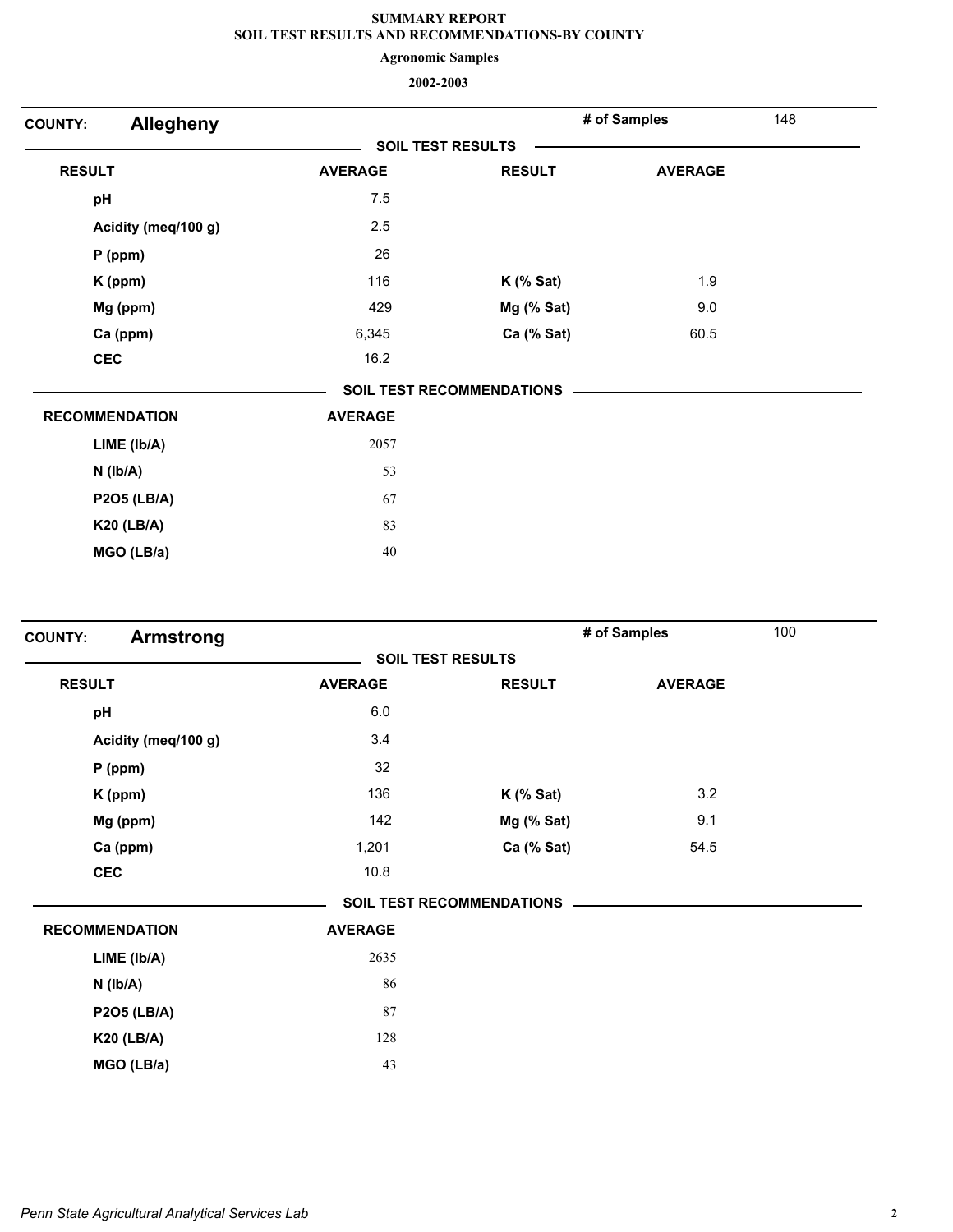**Agronomic Samples**

| <b>Beaver</b><br><b>COUNTY:</b> |                          |                                  | # of Samples   | 65 |
|---------------------------------|--------------------------|----------------------------------|----------------|----|
|                                 | <b>SOIL TEST RESULTS</b> |                                  |                |    |
| <b>RESULT</b>                   | <b>AVERAGE</b>           | <b>RESULT</b>                    | <b>AVERAGE</b> |    |
| pH                              | 6.1                      |                                  |                |    |
| Acidity (meq/100 g)             | 3.2                      |                                  |                |    |
| $P$ (ppm)                       | 46                       |                                  |                |    |
| K (ppm)                         | 103                      | $K$ (% Sat)                      | 2.4            |    |
| Mg (ppm)                        | 128                      | Mg (% Sat)                       | 8.8            |    |
| Ca (ppm)                        | 1,316                    | Ca (% Sat)                       | 57.3           |    |
| <b>CEC</b>                      | 11.1                     |                                  |                |    |
|                                 |                          | <b>SOIL TEST RECOMMENDATIONS</b> |                |    |
| <b>RECOMMENDATION</b>           | <b>AVERAGE</b>           |                                  |                |    |
| LIME (Ib/A)                     | 3192                     |                                  |                |    |
| $N$ ( $Ib/A$ )                  | 96                       |                                  |                |    |
| <b>P2O5 (LB/A)</b>              | 68                       |                                  |                |    |
| <b>K20 (LB/A)</b>               | 146                      |                                  |                |    |
| MGO (LB/a)                      | 33                       |                                  |                |    |

| <b>Bedford</b><br><b>COUNTY:</b> |                |                                  | # of Samples   | 366 |
|----------------------------------|----------------|----------------------------------|----------------|-----|
|                                  |                | <b>SOIL TEST RESULTS</b>         |                |     |
| <b>RESULT</b>                    | <b>AVERAGE</b> | <b>RESULT</b>                    | <b>AVERAGE</b> |     |
| pH                               | 6.3            |                                  |                |     |
| Acidity (meq/100 g)              | 2.1            |                                  |                |     |
| $P$ (ppm)                        | 62             |                                  |                |     |
| K (ppm)                          | 133            | $K$ (% Sat)                      | 3.4            |     |
| Mg (ppm)                         | 147            | Mg (% Sat)                       | 10.2           |     |
| Ca (ppm)                         | 1,290          | Ca (% Sat)                       | 63.5           |     |
| <b>CEC</b>                       | 10.0           |                                  |                |     |
|                                  |                | <b>SOIL TEST RECOMMENDATIONS</b> |                |     |
| <b>RECOMMENDATION</b>            | <b>AVERAGE</b> |                                  |                |     |
| LIME (Ib/A)                      | 1474           |                                  |                |     |
| $N$ ( $Ib/A$ )                   | 109            |                                  |                |     |
| <b>P2O5 (LB/A)</b>               | 56             |                                  |                |     |
| <b>K20 (LB/A)</b>                | 136            |                                  |                |     |
| MGO (LB/a)                       | 15             |                                  |                |     |
|                                  |                |                                  |                |     |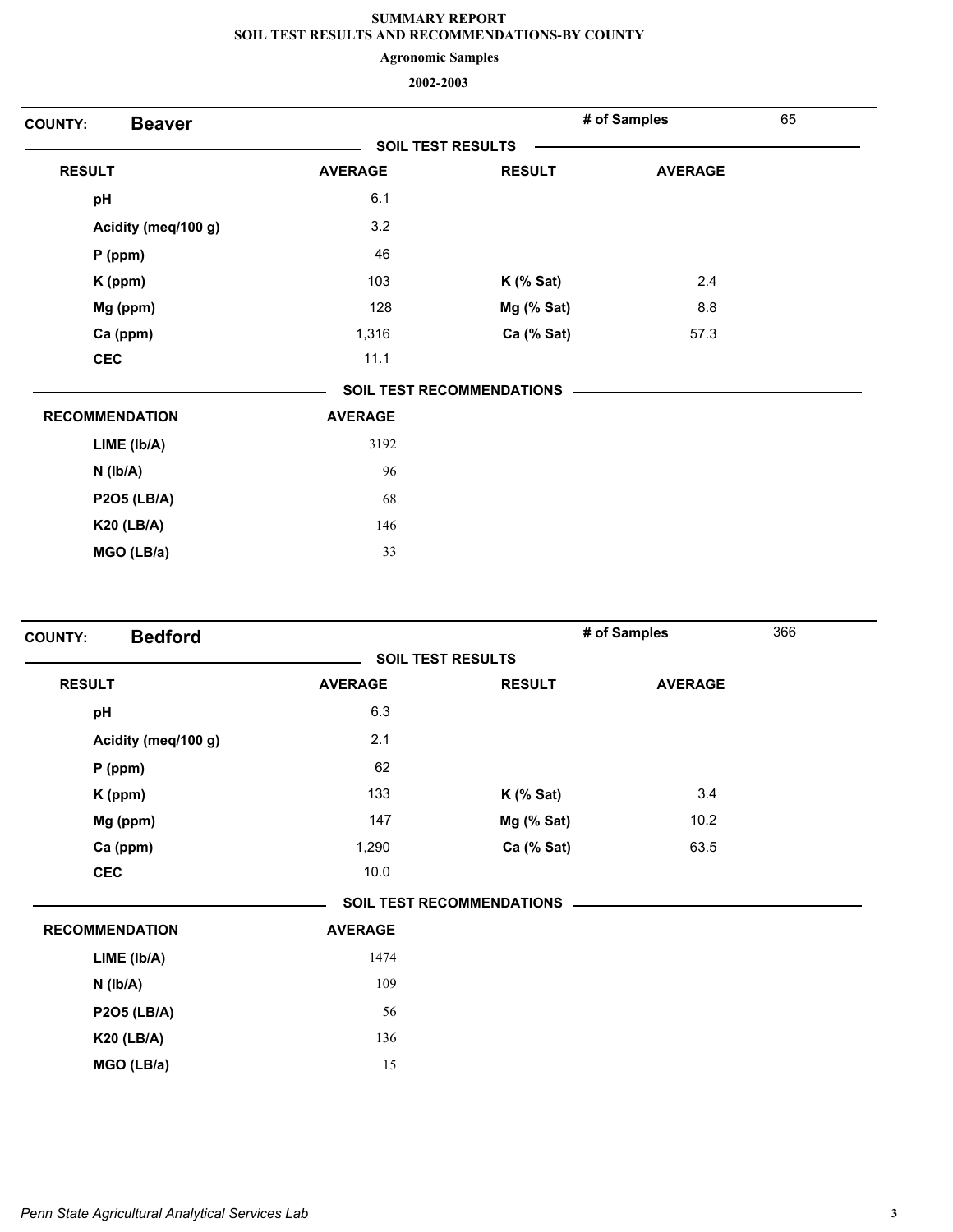**Agronomic Samples**

| <b>Berks</b><br><b>COUNTY:</b> |                |                                  | # of Samples   | 223 |
|--------------------------------|----------------|----------------------------------|----------------|-----|
|                                |                | <b>SOIL TEST RESULTS</b>         |                |     |
| <b>RESULT</b>                  | <b>AVERAGE</b> | <b>RESULT</b>                    | <b>AVERAGE</b> |     |
| pH                             | 6.3            |                                  |                |     |
| Acidity (meq/100 g)            | 2.4            |                                  |                |     |
| $P$ (ppm)                      | 88             |                                  |                |     |
| K (ppm)                        | 155            | $K$ (% Sat)                      | 3.6            |     |
| Mg (ppm)                       | 191            | Mg (% Sat)                       | 8.4            |     |
| Ca (ppm)                       | 1,362          | Ca (% Sat)                       | 59.3           |     |
| <b>CEC</b>                     | 11.1           |                                  |                |     |
|                                |                | <b>SOIL TEST RECOMMENDATIONS</b> |                |     |
| <b>RECOMMENDATION</b>          | <b>AVERAGE</b> |                                  |                |     |
| LIME (Ib/A)                    | 1583           |                                  |                |     |
| $N$ ( $lb/A$ )                 | 77             |                                  |                |     |
| <b>P2O5 (LB/A)</b>             | 56             |                                  |                |     |
| <b>K20 (LB/A)</b>              | 91             |                                  |                |     |
| MGO (LB/a)                     | 16             |                                  |                |     |

|                       | <b>SOIL TEST RESULTS</b> |                                  |                |  |
|-----------------------|--------------------------|----------------------------------|----------------|--|
|                       |                          |                                  |                |  |
| <b>RESULT</b>         | <b>AVERAGE</b>           | <b>RESULT</b>                    | <b>AVERAGE</b> |  |
| pH                    | 6.5                      |                                  |                |  |
| Acidity (meq/100 g)   | 1.7                      |                                  |                |  |
| $P$ (ppm)             | 85                       |                                  |                |  |
| K (ppm)               | 194                      | $K$ (% Sat)                      | 4.8            |  |
| Mg (ppm)              | 205                      | Mg (% Sat)                       | 3.8            |  |
| Ca (ppm)              | 1,354                    | Ca (% Sat)                       | 63.3           |  |
| <b>CEC</b>            | 10.6                     |                                  |                |  |
|                       |                          | <b>SOIL TEST RECOMMENDATIONS</b> |                |  |
| <b>RECOMMENDATION</b> | <b>AVERAGE</b>           |                                  |                |  |
| LIME (Ib/A)           | 1150                     |                                  |                |  |
| $N$ ( $Ib/A$ )        | 88                       |                                  |                |  |
| <b>P2O5 (LB/A)</b>    | 61                       |                                  |                |  |
| <b>K20 (LB/A)</b>     | 126                      |                                  |                |  |
| MGO (LB/a)            | $\,$ 8 $\,$              |                                  |                |  |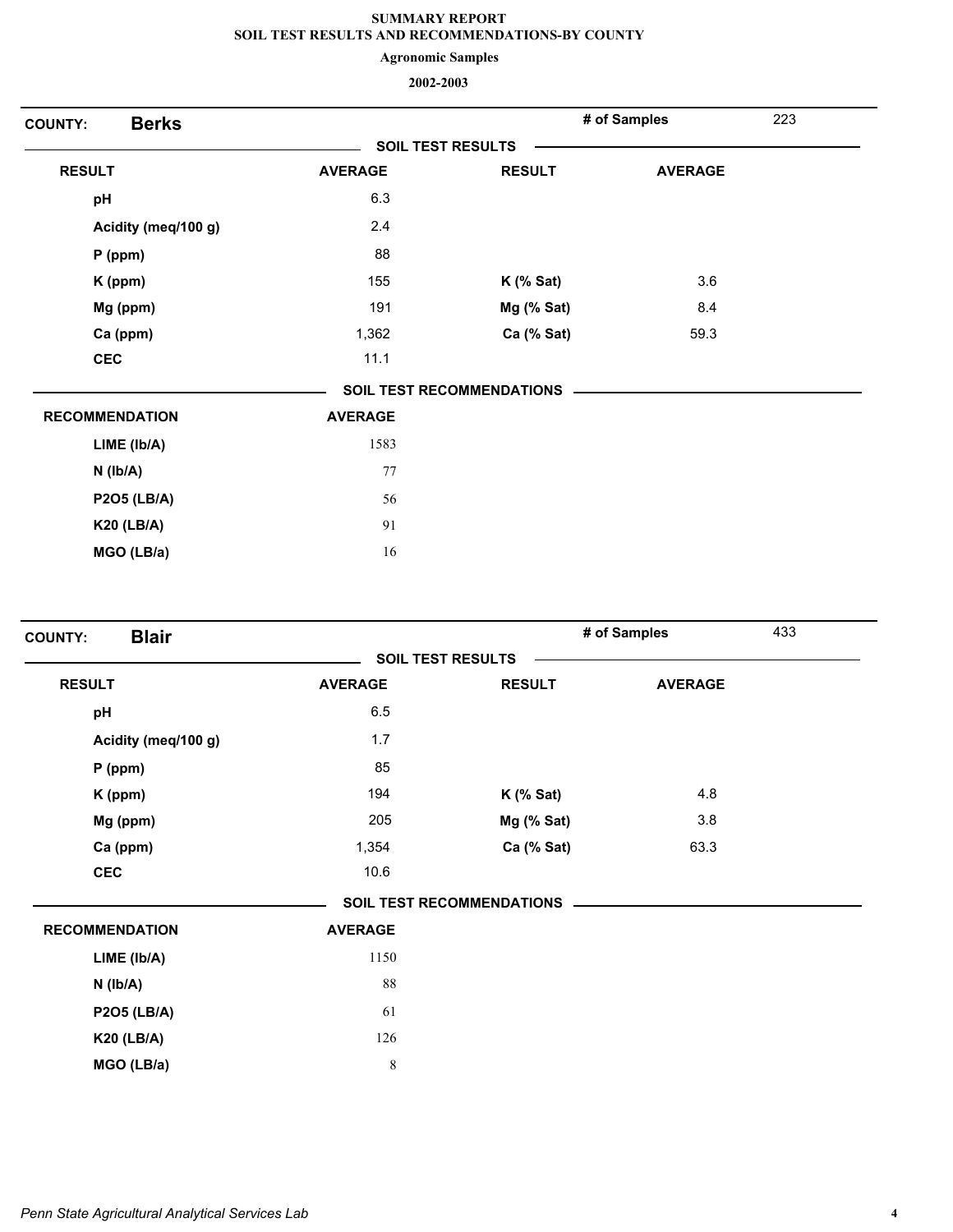**Agronomic Samples**

| <b>Bradford</b><br><b>COUNTY:</b> |                |                                  | # of Samples   | 837 |
|-----------------------------------|----------------|----------------------------------|----------------|-----|
|                                   |                | <b>SOIL TEST RESULTS</b>         |                |     |
| <b>RESULT</b>                     | <b>AVERAGE</b> | <b>RESULT</b>                    | <b>AVERAGE</b> |     |
| pH                                | 6.2            |                                  |                |     |
| Acidity (meq/100 g)               | 2.5            |                                  |                |     |
| $P$ (ppm)                         | 75             |                                  |                |     |
| K (ppm)                           | 156            | $K$ (% Sat)                      | 3.6            |     |
| Mg (ppm)                          | 195            | Mg (% Sat)                       | 6.5            |     |
| Ca (ppm)                          | 1,298          | Ca (% Sat)                       | 58.3           |     |
| <b>CEC</b>                        | $11.0$         |                                  |                |     |
|                                   |                | <b>SOIL TEST RECOMMENDATIONS</b> |                |     |
| <b>RECOMMENDATION</b>             | <b>AVERAGE</b> |                                  |                |     |
| LIME (Ib/A)                       | 2081           |                                  |                |     |
| $N$ ( $Ib/A$ )                    | 94             |                                  |                |     |
| <b>P2O5 (LB/A)</b>                | 45             |                                  |                |     |
| <b>K20 (LB/A)</b>                 | 142            |                                  |                |     |
| MGO (LB/a)                        | 11             |                                  |                |     |

| <b>Bucks</b><br><b>COUNTY:</b> |                |                                  | # of Samples   | 239 |
|--------------------------------|----------------|----------------------------------|----------------|-----|
|                                |                | <b>SOIL TEST RESULTS</b>         |                |     |
| <b>RESULT</b>                  | <b>AVERAGE</b> | <b>RESULT</b>                    | <b>AVERAGE</b> |     |
| pH                             | 6.3            |                                  |                |     |
| Acidity (meq/100 g)            | 2.3            |                                  |                |     |
| $P$ (ppm)                      | 85             |                                  |                |     |
| K (ppm)                        | 150            | $K$ (% Sat)                      | 3.6            |     |
| Mg (ppm)                       | 215            | Mg (% Sat)                       | 9.9            |     |
| Ca (ppm)                       | 1,170          | Ca (% Sat)                       | 56.0           |     |
| <b>CEC</b>                     | 10.3           |                                  |                |     |
|                                |                | <b>SOIL TEST RECOMMENDATIONS</b> |                |     |
| <b>RECOMMENDATION</b>          | <b>AVERAGE</b> |                                  |                |     |
| LIME (Ib/A)                    | 1506           |                                  |                |     |
| $N$ ( $Ib/A$ )                 | 120            |                                  |                |     |
| <b>P2O5 (LB/A)</b>             | 67             |                                  |                |     |
| <b>K20 (LB/A)</b>              | 132            |                                  |                |     |
| MGO (LB/a)                     | 9              |                                  |                |     |
|                                |                |                                  |                |     |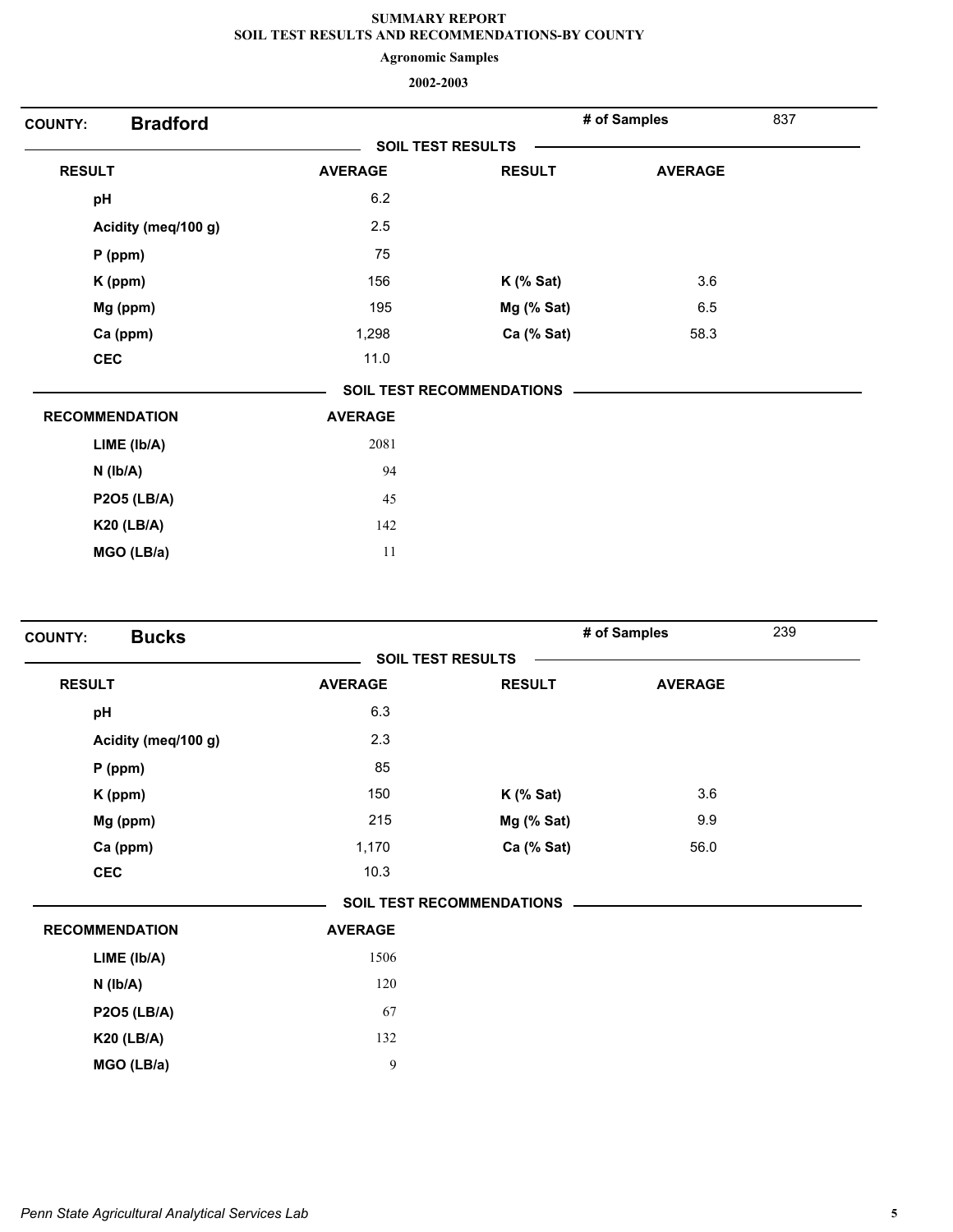**Agronomic Samples**

| <b>Butler</b><br><b>COUNTY:</b> |                |                                  | # of Samples   | 498 |
|---------------------------------|----------------|----------------------------------|----------------|-----|
|                                 |                | <b>SOIL TEST RESULTS</b>         |                |     |
| <b>RESULT</b>                   | <b>AVERAGE</b> | <b>RESULT</b>                    | <b>AVERAGE</b> |     |
| pH                              | 6.3            |                                  |                |     |
| Acidity (meq/100 g)             | 2.4            |                                  |                |     |
| $P$ (ppm)                       | 47             |                                  |                |     |
| K (ppm)                         | 144            | $K$ (% Sat)                      | 3.3            |     |
| Mg (ppm)                        | 126            | Mg (% Sat)                       | 5.0            |     |
| Ca (ppm)                        | 1,575          | Ca (% Sat)                       | 65.6           |     |
| <b>CEC</b>                      | 11.2           |                                  |                |     |
|                                 |                | <b>SOIL TEST RECOMMENDATIONS</b> |                |     |
| <b>RECOMMENDATION</b>           | <b>AVERAGE</b> |                                  |                |     |
| LIME (Ib/A)                     | 1769           |                                  |                |     |
| $N$ ( $Ib/A$ )                  | 103            |                                  |                |     |
| <b>P2O5 (LB/A)</b>              | 65             |                                  |                |     |
| <b>K20 (LB/A)</b>               | 114            |                                  |                |     |
| MGO (LB/a)                      | $22\,$         |                                  |                |     |

| Cambria<br><b>COUNTY:</b> |                |                                  | # of Samples   | 174 |
|---------------------------|----------------|----------------------------------|----------------|-----|
|                           |                | <b>SOIL TEST RESULTS</b>         |                |     |
| <b>RESULT</b>             | <b>AVERAGE</b> | <b>RESULT</b>                    | <b>AVERAGE</b> |     |
| pH                        | 6.2            |                                  |                |     |
| Acidity (meq/100 g)       | 2.8            |                                  |                |     |
| $P$ (ppm)                 | 36             |                                  |                |     |
| K (ppm)                   | 129            | $K$ (% Sat)                      | 2.8            |     |
| Mg (ppm)                  | 213            | Mg (% Sat)                       | 6.2            |     |
| Ca (ppm)                  | 1,502          | Ca (% Sat)                       | 60.5           |     |
| <b>CEC</b>                | 12.3           |                                  |                |     |
|                           |                | <b>SOIL TEST RECOMMENDATIONS</b> |                |     |
| <b>RECOMMENDATION</b>     | <b>AVERAGE</b> |                                  |                |     |
| LIME (lb/A)               | 2115           |                                  |                |     |
| $N$ ( $lb/A$ )            | 70             |                                  |                |     |
| <b>P2O5 (LB/A)</b>        | 77             |                                  |                |     |
| <b>K20 (LB/A)</b>         | 127            |                                  |                |     |
| MGO (LB/a)                | 6              |                                  |                |     |
|                           |                |                                  |                |     |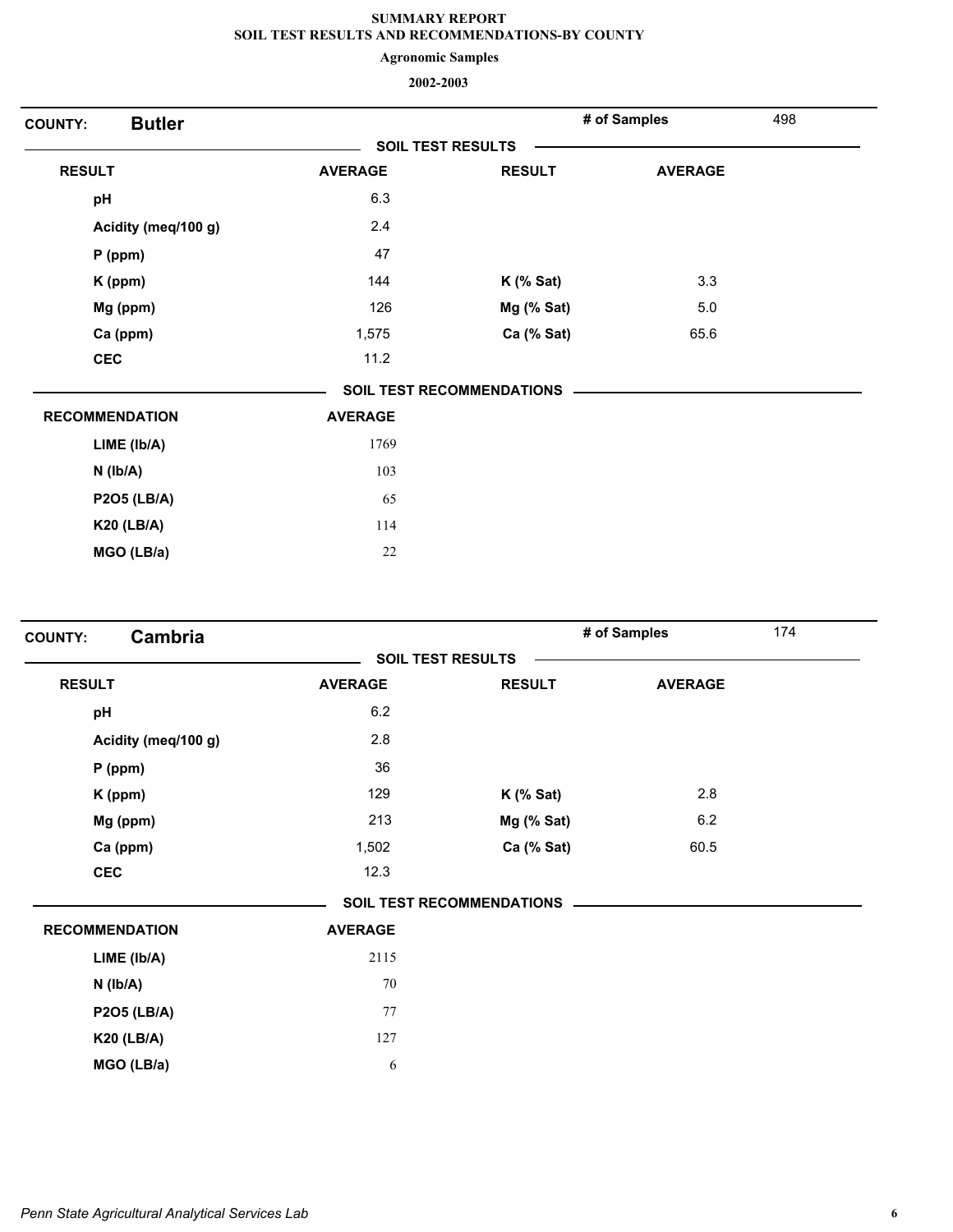**Agronomic Samples**

| <b>Cameron</b><br><b>COUNTY:</b> |                          |                                  | # of Samples   | 13 |
|----------------------------------|--------------------------|----------------------------------|----------------|----|
|                                  | <b>SOIL TEST RESULTS</b> |                                  |                |    |
| <b>RESULT</b>                    | <b>AVERAGE</b>           | <b>RESULT</b>                    | <b>AVERAGE</b> |    |
| pH                               | 6.1                      |                                  |                |    |
| Acidity (meq/100 g)              | 3.3                      |                                  |                |    |
| $P$ (ppm)                        | 39                       |                                  |                |    |
| K (ppm)                          | 121                      | $K$ (% Sat)                      | 2.4            |    |
| Mg (ppm)                         | 85                       | Mg (% Sat)                       | 4.7            |    |
| Ca (ppm)                         | 1,966                    | Ca (% Sat)                       | 67.8           |    |
| <b>CEC</b>                       | 13.4                     |                                  |                |    |
|                                  |                          | <b>SOIL TEST RECOMMENDATIONS</b> |                |    |
| <b>RECOMMENDATION</b>            | <b>AVERAGE</b>           |                                  |                |    |
| LIME (Ib/A)                      | 2538                     |                                  |                |    |
| $N$ ( $Ib/A$ )                   | $\sqrt{2}$               |                                  |                |    |
| <b>P2O5 (LB/A)</b>               | 68                       |                                  |                |    |
| <b>K20 (LB/A)</b>                | 98                       |                                  |                |    |
| MGO (LB/a)                       | 15                       |                                  |                |    |

| Carbon<br><b>COUNTY:</b> |                |                                  | # of Samples   | 12 |
|--------------------------|----------------|----------------------------------|----------------|----|
|                          |                | <b>SOIL TEST RESULTS</b>         |                |    |
| <b>RESULT</b>            | <b>AVERAGE</b> | <b>RESULT</b>                    | <b>AVERAGE</b> |    |
| pH                       | 5.5            |                                  |                |    |
| Acidity (meq/100 g)      | 8.1            |                                  |                |    |
| $P$ (ppm)                | 48             |                                  |                |    |
| K (ppm)                  | 75             | $K$ (% Sat)                      | 1.6            |    |
| Mg (ppm)                 | 122            | Mg (% Sat)                       | 6.4            |    |
| Ca (ppm)                 | 713            | Ca (% Sat)                       | 32.0           |    |
| <b>CEC</b>               | 12.4           |                                  |                |    |
|                          |                | <b>SOIL TEST RECOMMENDATIONS</b> |                |    |
| <b>RECOMMENDATION</b>    | <b>AVERAGE</b> |                                  |                |    |
| LIME (Ib/A)              | 7125           |                                  |                |    |
| $N$ ( $lb/A$ )           | 32             |                                  |                |    |
| <b>P2O5 (LB/A)</b>       | 91             |                                  |                |    |
| <b>K20 (LB/A)</b>        | 130            |                                  |                |    |
| MGO (LB/a)               | 24             |                                  |                |    |
|                          |                |                                  |                |    |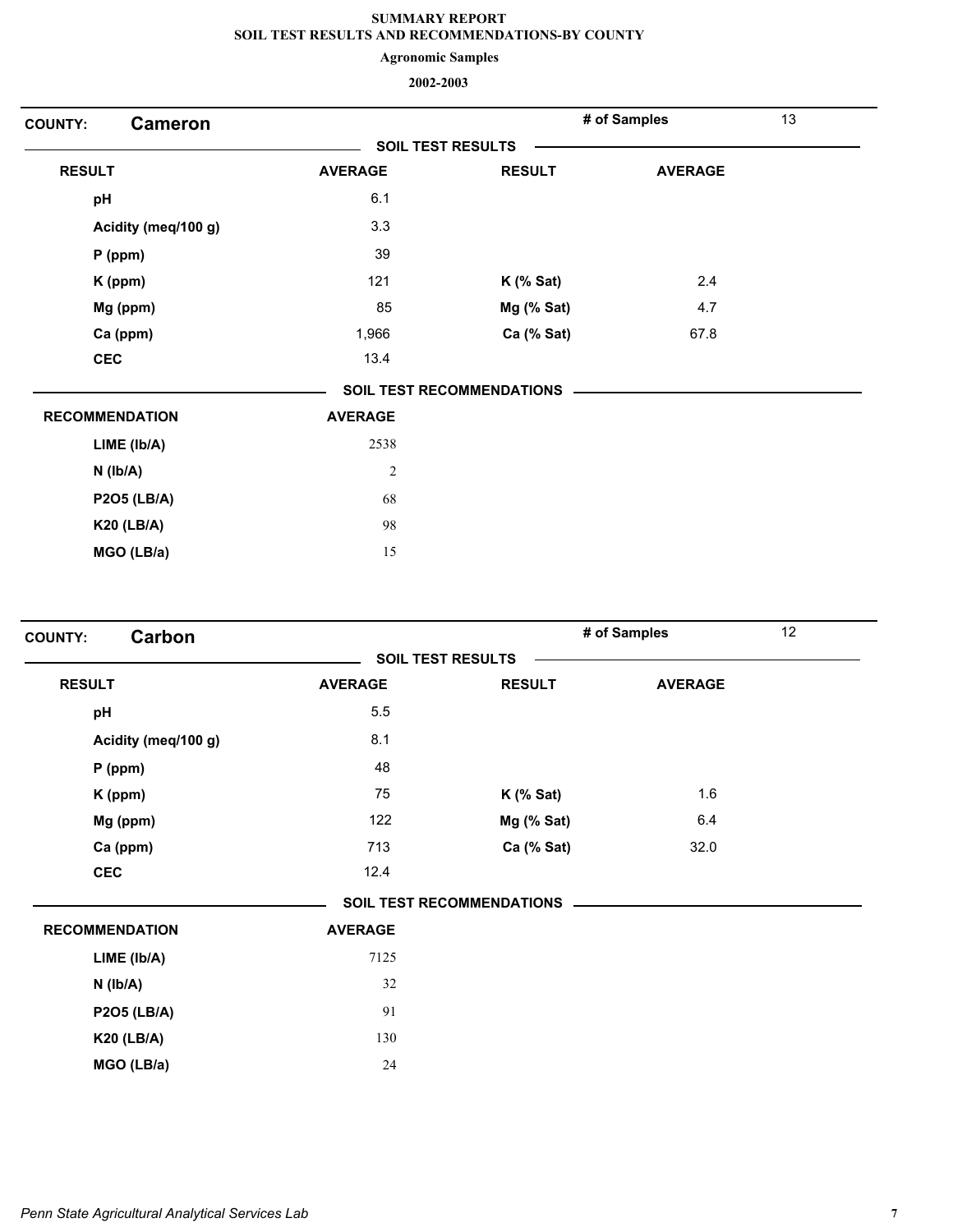**Agronomic Samples**

| <b>Centre</b><br><b>COUNTY:</b> |                |                                  | 1,947<br># of Samples |  |
|---------------------------------|----------------|----------------------------------|-----------------------|--|
|                                 |                | <b>SOIL TEST RESULTS</b>         |                       |  |
| <b>RESULT</b>                   | <b>AVERAGE</b> | <b>RESULT</b>                    | <b>AVERAGE</b>        |  |
| pH                              | 6.3            |                                  |                       |  |
| Acidity (meq/100 g)             | 2.2            |                                  |                       |  |
| $P$ (ppm)                       | 95             |                                  |                       |  |
| K (ppm)                         | 177            | $K$ (% Sat)                      | 3.8                   |  |
| Mg (ppm)                        | 171            | Mg (% Sat)                       | 68.6                  |  |
| Ca (ppm)                        | 1,638          | Ca (% Sat)                       | 65.3                  |  |
| <b>CEC</b>                      | 11.8           |                                  |                       |  |
|                                 |                | <b>SOIL TEST RECOMMENDATIONS</b> |                       |  |
| <b>RECOMMENDATION</b>           | <b>AVERAGE</b> |                                  |                       |  |
| LIME (Ib/A)                     | 1507           |                                  |                       |  |
| $N$ ( $Ib/A$ )                  | 106            |                                  |                       |  |
| <b>P2O5 (LB/A)</b>              | 57             |                                  |                       |  |
| <b>K20 (LB/A)</b>               | 123            |                                  |                       |  |
| MGO (LB/a)                      | 9              |                                  |                       |  |

| <b>Chester</b><br><b>COUNTY:</b> |                |                                  | # of Samples   | 140 |  |
|----------------------------------|----------------|----------------------------------|----------------|-----|--|
|                                  |                | <b>SOIL TEST RESULTS</b>         |                |     |  |
| <b>RESULT</b>                    | <b>AVERAGE</b> | <b>RESULT</b>                    | <b>AVERAGE</b> |     |  |
| pH                               | 6.4            |                                  |                |     |  |
| Acidity (meq/100 g)              | 2.4            |                                  |                |     |  |
| $P$ (ppm)                        | 63             |                                  |                |     |  |
| K (ppm)                          | 216            | $K$ (% Sat)                      | 4.7            |     |  |
| Mg (ppm)                         | 210            | Mg (% Sat)                       | 5.6            |     |  |
| Ca (ppm)                         | 1,262          | Ca (% Sat)                       | 56.0           |     |  |
| <b>CEC</b>                       | 10.8           |                                  |                |     |  |
|                                  |                | <b>SOIL TEST RECOMMENDATIONS</b> |                |     |  |
| <b>RECOMMENDATION</b>            | <b>AVERAGE</b> |                                  |                |     |  |
| LIME (Ib/A)                      | 1646           |                                  |                |     |  |
| $N$ ( $Ib/A$ )                   | 103            |                                  |                |     |  |
| <b>P2O5 (LB/A)</b>               | 63             |                                  |                |     |  |
| <b>K20 (LB/A)</b>                | 142            |                                  |                |     |  |
| MGO (LB/a)                       | 40             |                                  |                |     |  |
|                                  |                |                                  |                |     |  |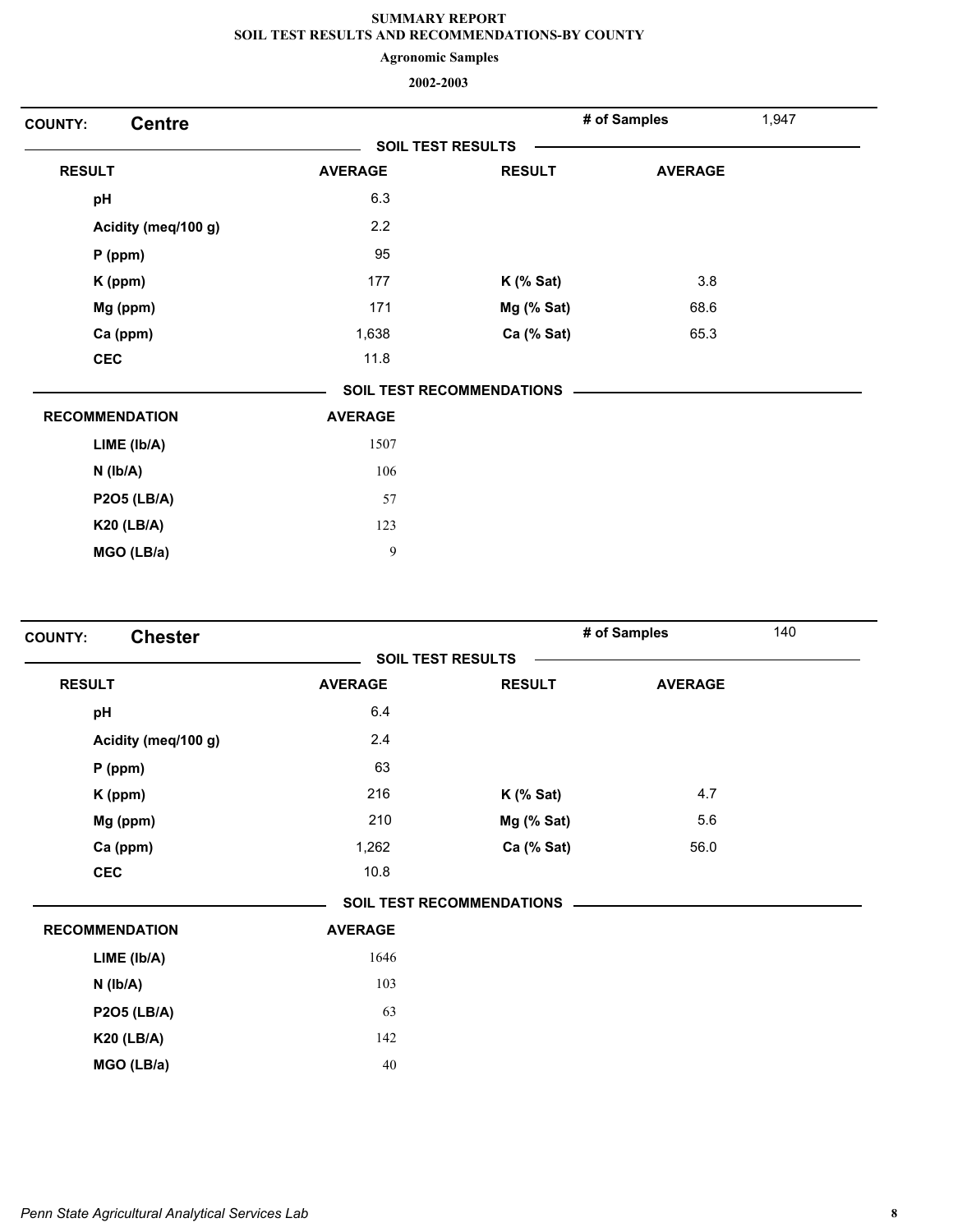**Agronomic Samples**

| <b>Clarion</b><br><b>COUNTY:</b> |                          |                                  | # of Samples   | 236 |
|----------------------------------|--------------------------|----------------------------------|----------------|-----|
|                                  | <b>SOIL TEST RESULTS</b> |                                  |                |     |
| <b>RESULT</b>                    | <b>AVERAGE</b>           | <b>RESULT</b>                    | <b>AVERAGE</b> |     |
| pH                               | 6.1                      |                                  |                |     |
| Acidity (meq/100 g)              | 2.9                      |                                  |                |     |
| $P$ (ppm)                        | 19                       |                                  |                |     |
| K (ppm)                          | 76                       | $K$ (% Sat)                      | 1.7            |     |
| Mg (ppm)                         | 144                      | Mg (% Sat)                       | 4.2            |     |
| Ca (ppm)                         | 1,643                    | Ca (% Sat)                       | 63.4           |     |
| <b>CEC</b>                       | 11.8                     |                                  |                |     |
|                                  |                          | <b>SOIL TEST RECOMMENDATIONS</b> |                |     |
| <b>RECOMMENDATION</b>            | <b>AVERAGE</b>           |                                  |                |     |
| LIME (Ib/A)                      | 2286                     |                                  |                |     |
| $N$ ( $Ib/A$ )                   | 74                       |                                  |                |     |
| <b>P2O5 (LB/A)</b>               | 84                       |                                  |                |     |
| <b>K20 (LB/A)</b>                | 116                      |                                  |                |     |
| MGO (LB/a)                       | 16                       |                                  |                |     |

| <b>Clearfield</b>     |                          |                                  | # of Samples   | 253 |
|-----------------------|--------------------------|----------------------------------|----------------|-----|
|                       | <b>SOIL TEST RESULTS</b> |                                  |                |     |
| <b>RESULT</b>         | <b>AVERAGE</b>           | <b>RESULT</b>                    | <b>AVERAGE</b> |     |
| pH                    | 6.0                      |                                  |                |     |
| Acidity (meq/100 g)   | 3.5                      |                                  |                |     |
| $P$ (ppm)             | 47                       |                                  |                |     |
| K (ppm)               | 118                      | $K$ (% Sat)                      | 2.6            |     |
| Mg (ppm)              | 138                      | Mg (% Sat)                       | 1.2            |     |
| Ca (ppm)              | 1,504                    | Ca (% Sat)                       | 58.6           |     |
| <b>CEC</b>            | 11.8                     |                                  |                |     |
|                       |                          | <b>SOIL TEST RECOMMENDATIONS</b> |                |     |
| <b>RECOMMENDATION</b> | <b>AVERAGE</b>           |                                  |                |     |
| LIME (Ib/A)           | 2757                     |                                  |                |     |
| $N$ ( $Ib/A$ )        | 80                       |                                  |                |     |
| <b>P2O5 (LB/A)</b>    | 73                       |                                  |                |     |
| <b>K20 (LB/A)</b>     | 116                      |                                  |                |     |
| MGO (LB/a)            | 15                       |                                  |                |     |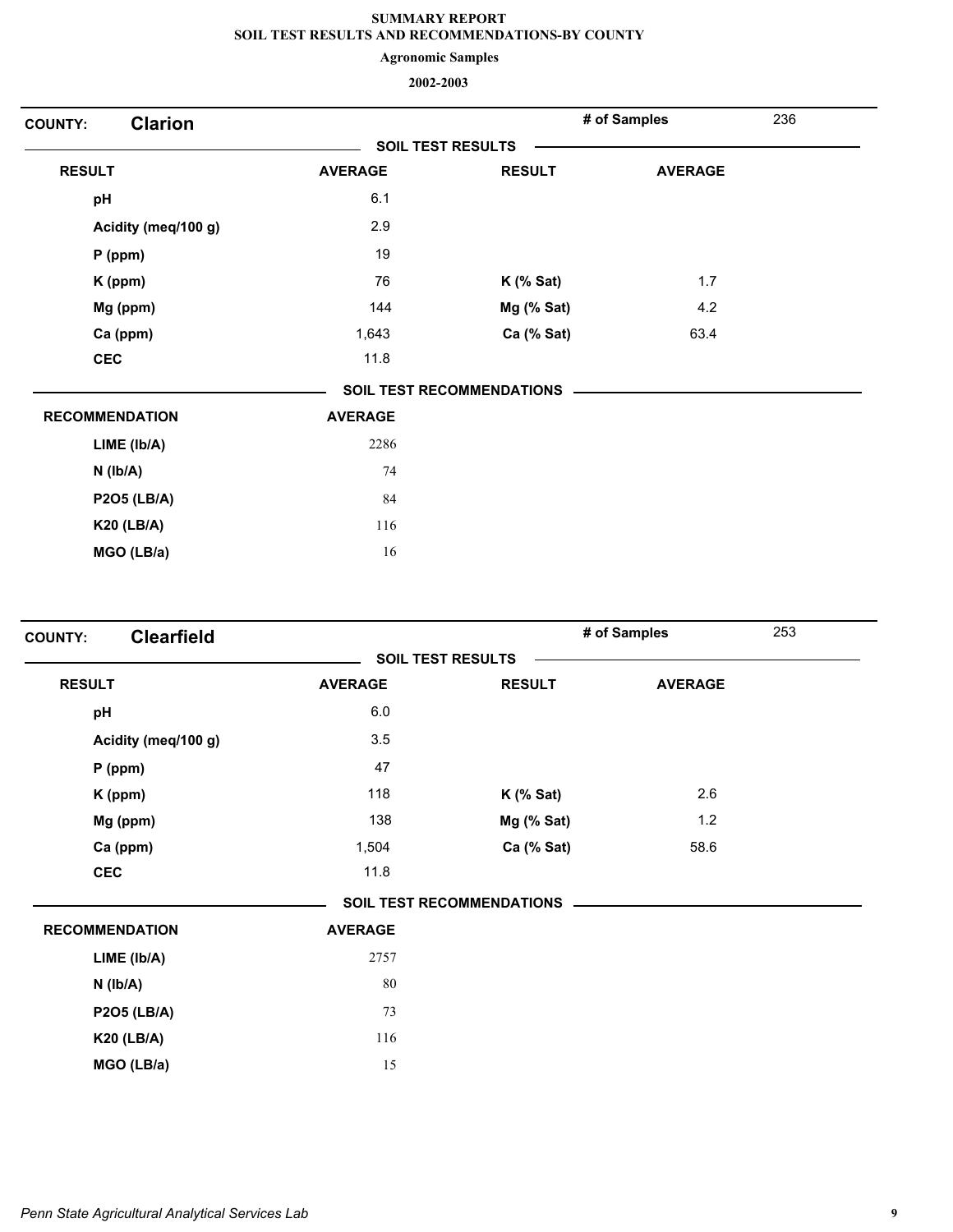**Agronomic Samples**

| <b>Clinton</b><br><b>COUNTY:</b> |                          |                                  | # of Samples   | 205 |
|----------------------------------|--------------------------|----------------------------------|----------------|-----|
|                                  | <b>SOIL TEST RESULTS</b> |                                  |                |     |
| <b>RESULT</b>                    | <b>AVERAGE</b>           | <b>RESULT</b>                    | <b>AVERAGE</b> |     |
| pH                               | 6.3                      |                                  |                |     |
| Acidity (meq/100 g)              | 2.3                      |                                  |                |     |
| $P$ (ppm)                        | 52                       |                                  |                |     |
| K (ppm)                          | 148                      | $K$ (% Sat)                      | 3.7            |     |
| Mg (ppm)                         | 142                      | Mg (% Sat)                       | 1.6            |     |
| Ca (ppm)                         | 1,297                    | Ca (% Sat)                       | 62.7           |     |
| <b>CEC</b>                       | 10.2                     |                                  |                |     |
|                                  |                          | <b>SOIL TEST RECOMMENDATIONS</b> |                |     |
| <b>RECOMMENDATION</b>            | <b>AVERAGE</b>           |                                  |                |     |
| LIME (lb/A)                      | 1829                     |                                  |                |     |
| $N$ ( $lb/A$ )                   | 132                      |                                  |                |     |
| <b>P2O5 (LB/A)</b>               | 63                       |                                  |                |     |
| <b>K20 (LB/A)</b>                | 155                      |                                  |                |     |
| MGO (LB/a)                       | 19                       |                                  |                |     |

| Columbia<br><b>COUNTY:</b> |                |                                  | # of Samples   | 334 |
|----------------------------|----------------|----------------------------------|----------------|-----|
|                            |                | <b>SOIL TEST RESULTS</b>         |                |     |
| <b>RESULT</b>              | <b>AVERAGE</b> | <b>RESULT</b>                    | <b>AVERAGE</b> |     |
| pH                         | 6.2            |                                  |                |     |
| Acidity (meq/100 g)        | 2.4            |                                  |                |     |
| $P$ (ppm)                  | 87             |                                  |                |     |
| K (ppm)                    | 179            | $K$ (% Sat)                      | 4.4            |     |
| Mg (ppm)                   | 116            | Mg (% Sat)                       | 5.2            |     |
| Ca (ppm)                   | 1,253          | Ca (% Sat)                       | 61.1           |     |
| <b>CEC</b>                 | 10.0           |                                  |                |     |
|                            |                | <b>SOIL TEST RECOMMENDATIONS</b> |                |     |
| <b>RECOMMENDATION</b>      | <b>AVERAGE</b> |                                  |                |     |
| LIME (Ib/A)                | 1919           |                                  |                |     |
| $N$ ( $lb/A$ )             | 72             |                                  |                |     |
| <b>P2O5 (LB/A)</b>         | 41             |                                  |                |     |
| <b>K20 (LB/A)</b>          | 100            |                                  |                |     |
| MGO (LB/a)                 | 5              |                                  |                |     |
|                            |                |                                  |                |     |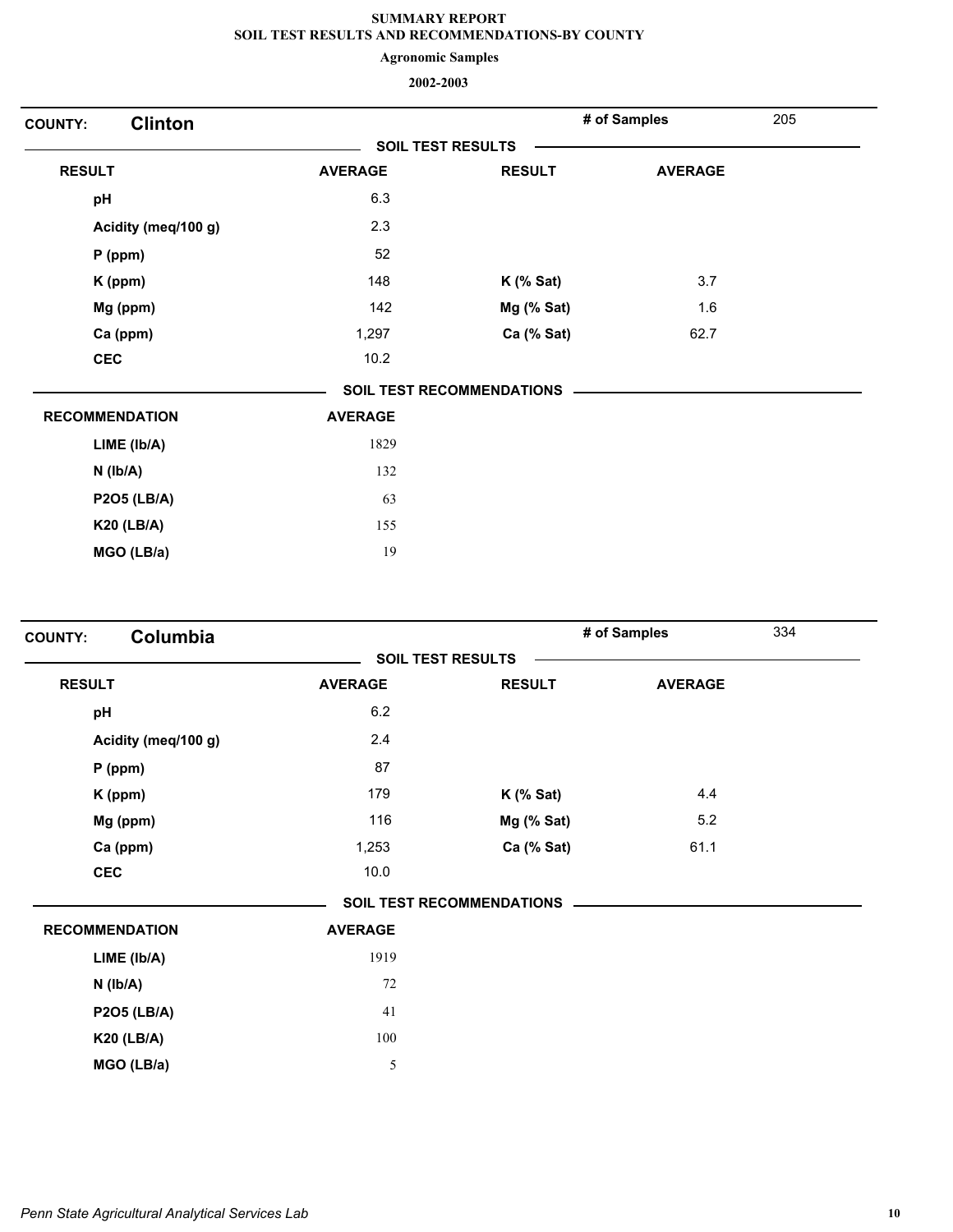**Agronomic Samples**

| <b>COUNTY:</b> | <b>Crawford</b>       |                |                           | # of Samples   | 285 |
|----------------|-----------------------|----------------|---------------------------|----------------|-----|
|                |                       |                | <b>SOIL TEST RESULTS</b>  |                |     |
| <b>RESULT</b>  |                       | <b>AVERAGE</b> | <b>RESULT</b>             | <b>AVERAGE</b> |     |
| pH             |                       | 6.2            |                           |                |     |
|                | Acidity (meq/100 g)   | 2.8            |                           |                |     |
|                | $P$ (ppm)             | 46             |                           |                |     |
|                | K (ppm)               | 104            | $K$ (% Sat)               | 2.5            |     |
|                | Mg (ppm)              | 183            | Mg (% Sat)                | 3.5            |     |
|                | Ca (ppm)              | 1,228          | Ca (% Sat)                | 56.3           |     |
|                | <b>CEC</b>            | 10.7           |                           |                |     |
|                |                       |                | SOIL TEST RECOMMENDATIONS |                |     |
|                | <b>RECOMMENDATION</b> | <b>AVERAGE</b> |                           |                |     |
|                | LIME (Ib/A)           | 1616           |                           |                |     |
|                | $N$ ( $lb/A$ )        | 81             |                           |                |     |
|                | <b>P2O5 (LB/A)</b>    | 42             |                           |                |     |
|                | <b>K20 (LB/A)</b>     | 77             |                           |                |     |
|                | MGO (LB/a)            | 12             |                           |                |     |
|                |                       |                |                           |                |     |

| <b>COUNTY:</b> | <b>Cumberland</b>     |                |                                  | # of Samples   | 346 |
|----------------|-----------------------|----------------|----------------------------------|----------------|-----|
|                |                       |                | <b>SOIL TEST RESULTS</b>         |                |     |
| <b>RESULT</b>  |                       | <b>AVERAGE</b> | <b>RESULT</b>                    | <b>AVERAGE</b> |     |
| pH             |                       | 6.5            |                                  |                |     |
|                | Acidity (meq/100 g)   | 1.7            |                                  |                |     |
|                | $P$ (ppm)             | 101            |                                  |                |     |
|                | K (ppm)               | 166            | $K$ (% Sat)                      | 3.6            |     |
|                | Mg (ppm)              | 166            | Mg (% Sat)                       | 10.3           |     |
|                | Ca (ppm)              | 1,777          | Ca (% Sat)                       | 69.7           |     |
| <b>CEC</b>     |                       | 11.9           |                                  |                |     |
|                |                       |                | <b>SOIL TEST RECOMMENDATIONS</b> |                |     |
|                | <b>RECOMMENDATION</b> | <b>AVERAGE</b> |                                  |                |     |
|                | LIME (lb/A)           | 1103           |                                  |                |     |
|                | $N$ ( $lb/A$ )        | 106            |                                  |                |     |
|                | <b>P2O5 (LB/A)</b>    | 57             |                                  |                |     |
|                | <b>K20 (LB/A)</b>     | 124            |                                  |                |     |
|                | MGO (LB/a)            | 10             |                                  |                |     |
|                |                       |                |                                  |                |     |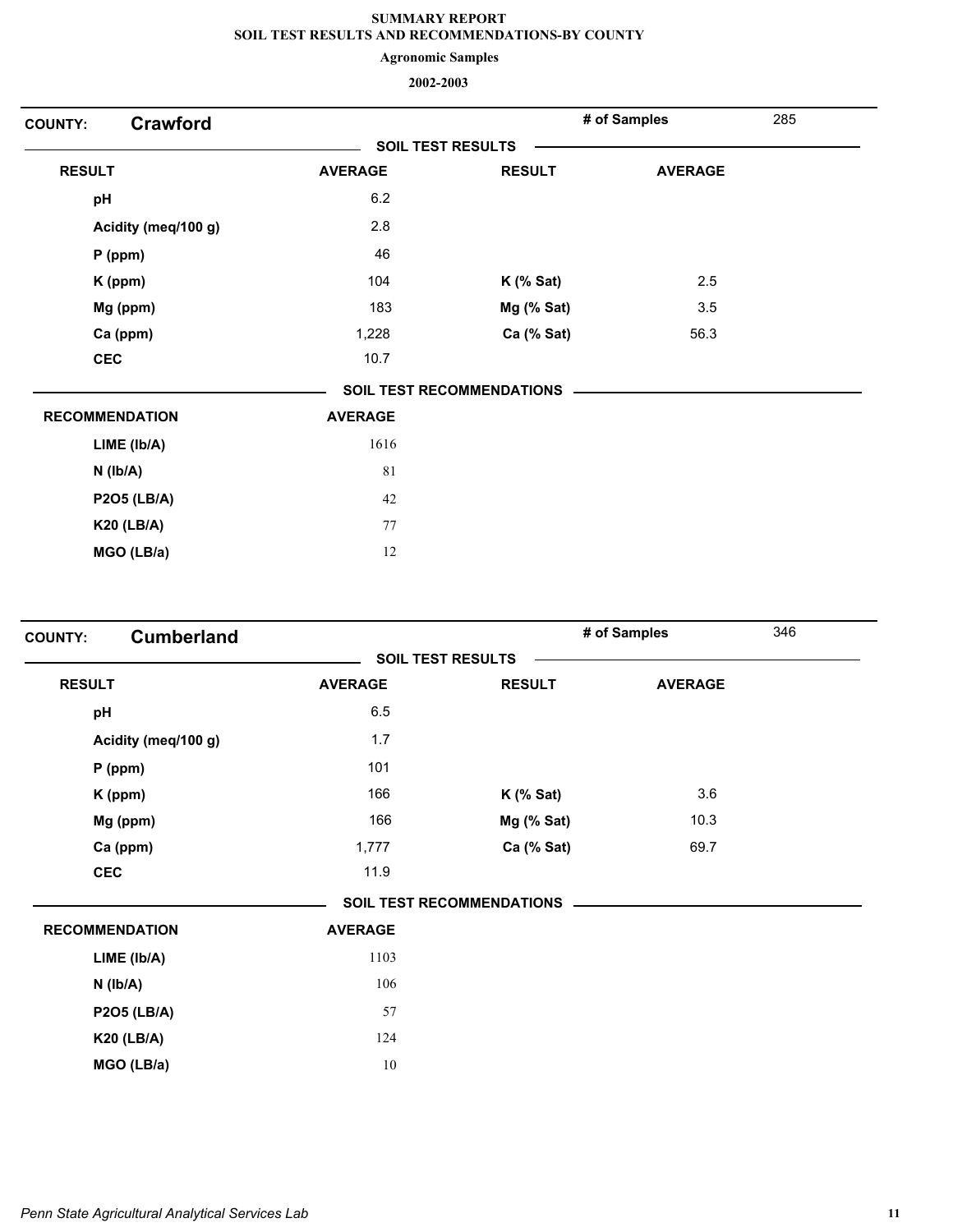**Agronomic Samples**

| <b>COUNTY:</b> | <b>Dauphin</b>        |                          |                                  | # of Samples   | 329 |
|----------------|-----------------------|--------------------------|----------------------------------|----------------|-----|
|                |                       | <b>SOIL TEST RESULTS</b> |                                  |                |     |
| <b>RESULT</b>  |                       | <b>AVERAGE</b>           | <b>RESULT</b>                    | <b>AVERAGE</b> |     |
| pH             |                       | 6.2                      |                                  |                |     |
|                | Acidity (meq/100 g)   | 2.3                      |                                  |                |     |
|                | P (ppm)               | 87                       |                                  |                |     |
|                | K (ppm)               | 184                      | $K$ (% Sat)                      | 3.8            |     |
|                | Mg (ppm)              | 159                      | Mg (% Sat)                       | 9.8            |     |
|                | Ca (ppm)              | 1,444                    | Ca (% Sat)                       | 61.9           |     |
|                | <b>CEC</b>            | 11.0                     |                                  |                |     |
|                |                       |                          | <b>SOIL TEST RECOMMENDATIONS</b> |                |     |
|                | <b>RECOMMENDATION</b> | <b>AVERAGE</b>           |                                  |                |     |
|                | LIME (Ib/A)           | 1484                     |                                  |                |     |
|                | $N$ ( $Ib/A$ )        | 105                      |                                  |                |     |
|                | <b>P2O5 (LB/A)</b>    | 64                       |                                  |                |     |
|                | <b>K20 (LB/A)</b>     | 100                      |                                  |                |     |
|                | MGO (LB/a)            | 16                       |                                  |                |     |
|                |                       |                          |                                  |                |     |

| <b>DELAWARE</b><br><b>COUNTY:</b> |                |                                  | # of Samples   | 130 |
|-----------------------------------|----------------|----------------------------------|----------------|-----|
|                                   |                | <b>SOIL TEST RESULTS</b>         |                |     |
| <b>RESULT</b>                     | <b>AVERAGE</b> | <b>RESULT</b>                    | <b>AVERAGE</b> |     |
| pH                                | 6.3            |                                  |                |     |
| Acidity (meq/100 g)               | 2.3            |                                  |                |     |
| $P$ (ppm)                         | 135            |                                  |                |     |
| K (ppm)                           | 145            | $K$ (% Sat)                      | 3.4            |     |
| Mg (ppm)                          | 207            | Mg (% Sat)                       | 17.5           |     |
| Ca (ppm)                          | 1,306          | Ca (% Sat)                       | 59.0           |     |
| <b>CEC</b>                        | 10.9           |                                  |                |     |
|                                   |                | <b>SOIL TEST RECOMMENDATIONS</b> |                |     |
| <b>RECOMMENDATION</b>             | <b>AVERAGE</b> |                                  |                |     |
| LIME (Ib/A)                       | 1462           |                                  |                |     |
| $N$ ( $Ib/A$ )                    | 110            |                                  |                |     |
| <b>P2O5 (LB/A)</b>                | 48             |                                  |                |     |
| <b>K20 (LB/A)</b>                 | 95             |                                  |                |     |
| MGO (LB/a)                        | $\mathfrak s$  |                                  |                |     |
|                                   |                |                                  |                |     |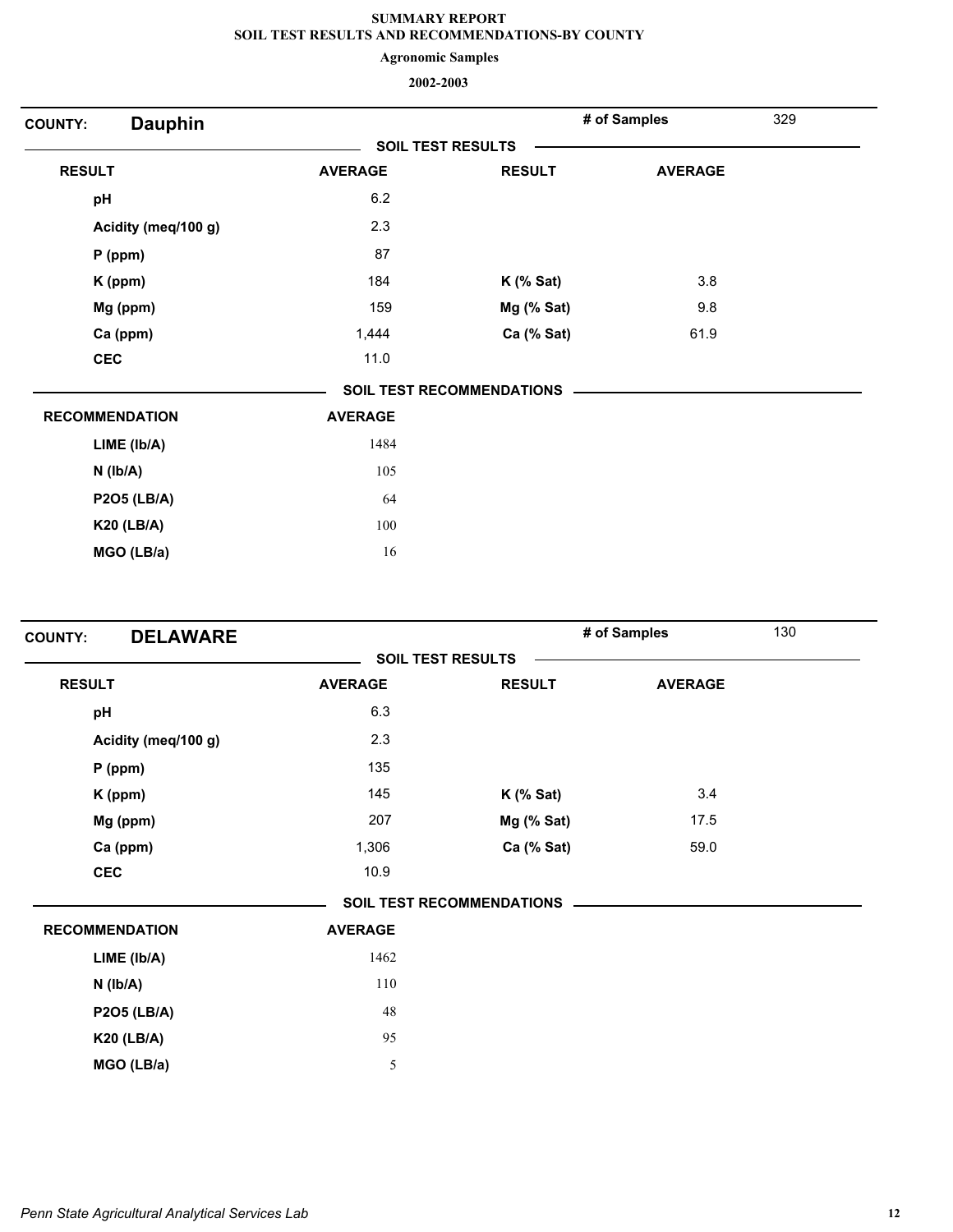**Agronomic Samples**

| <b>Elk</b><br><b>COUNTY:</b> |                          |                           | # of Samples   | 46 |
|------------------------------|--------------------------|---------------------------|----------------|----|
|                              | <b>SOIL TEST RESULTS</b> |                           |                |    |
| <b>RESULT</b>                | <b>AVERAGE</b>           | <b>RESULT</b>             | <b>AVERAGE</b> |    |
| pH                           | 6.1                      |                           |                |    |
| Acidity (meq/100 g)          | 3.1                      |                           |                |    |
| $P$ (ppm)                    | 45                       |                           |                |    |
| K (ppm)                      | 108                      | $K$ (% Sat)               | 2.5            |    |
| Mg (ppm)                     | 124                      | Mg (% Sat)                | 2.2            |    |
| Ca (ppm)                     | 1,365                    | Ca (% Sat)                | 59.8           |    |
| CEC                          | 11.2                     |                           |                |    |
|                              |                          | SOIL TEST RECOMMENDATIONS |                |    |
| <b>RECOMMENDATION</b>        | <b>AVERAGE</b>           |                           |                |    |
| LIME (Ib/A)                  | 2685                     |                           |                |    |
| $N$ ( $lb/A$ )               | 56                       |                           |                |    |
| <b>P2O5 (LB/A)</b>           | 78                       |                           |                |    |
| <b>K20 (LB/A)</b>            | 160                      |                           |                |    |
| MGO (LB/a)                   | 24                       |                           |                |    |

| <b>Erie</b><br><b>COUNTY:</b> |                |                                  | # of Samples<br>165 |  |
|-------------------------------|----------------|----------------------------------|---------------------|--|
|                               |                | <b>SOIL TEST RESULTS</b>         |                     |  |
| <b>RESULT</b>                 | <b>AVERAGE</b> | <b>RESULT</b>                    | <b>AVERAGE</b>      |  |
| pH                            | 6.0            |                                  |                     |  |
| Acidity (meq/100 g)           | 3.9            |                                  |                     |  |
| $P$ (ppm)                     | 47             |                                  |                     |  |
| K (ppm)                       | 109            | $K$ (% Sat)                      | 2.5                 |  |
| Mg (ppm)                      | 156            | Mg (% Sat)                       | 2.5                 |  |
| Ca (ppm)                      | 1,157          | Ca (% Sat)                       | 51.6                |  |
| <b>CEC</b>                    | 11.2           |                                  |                     |  |
|                               |                | <b>SOIL TEST RECOMMENDATIONS</b> |                     |  |
| <b>RECOMMENDATION</b>         | <b>AVERAGE</b> |                                  |                     |  |
| LIME (Ib/A)                   | 3258           |                                  |                     |  |
| $N$ ( $lb/A$ )                | 68             |                                  |                     |  |
| <b>P2O5 (LB/A)</b>            | 68             |                                  |                     |  |
| <b>K20 (LB/A)</b>             | 115            |                                  |                     |  |
| MGO (LB/a)                    | $\tau$         |                                  |                     |  |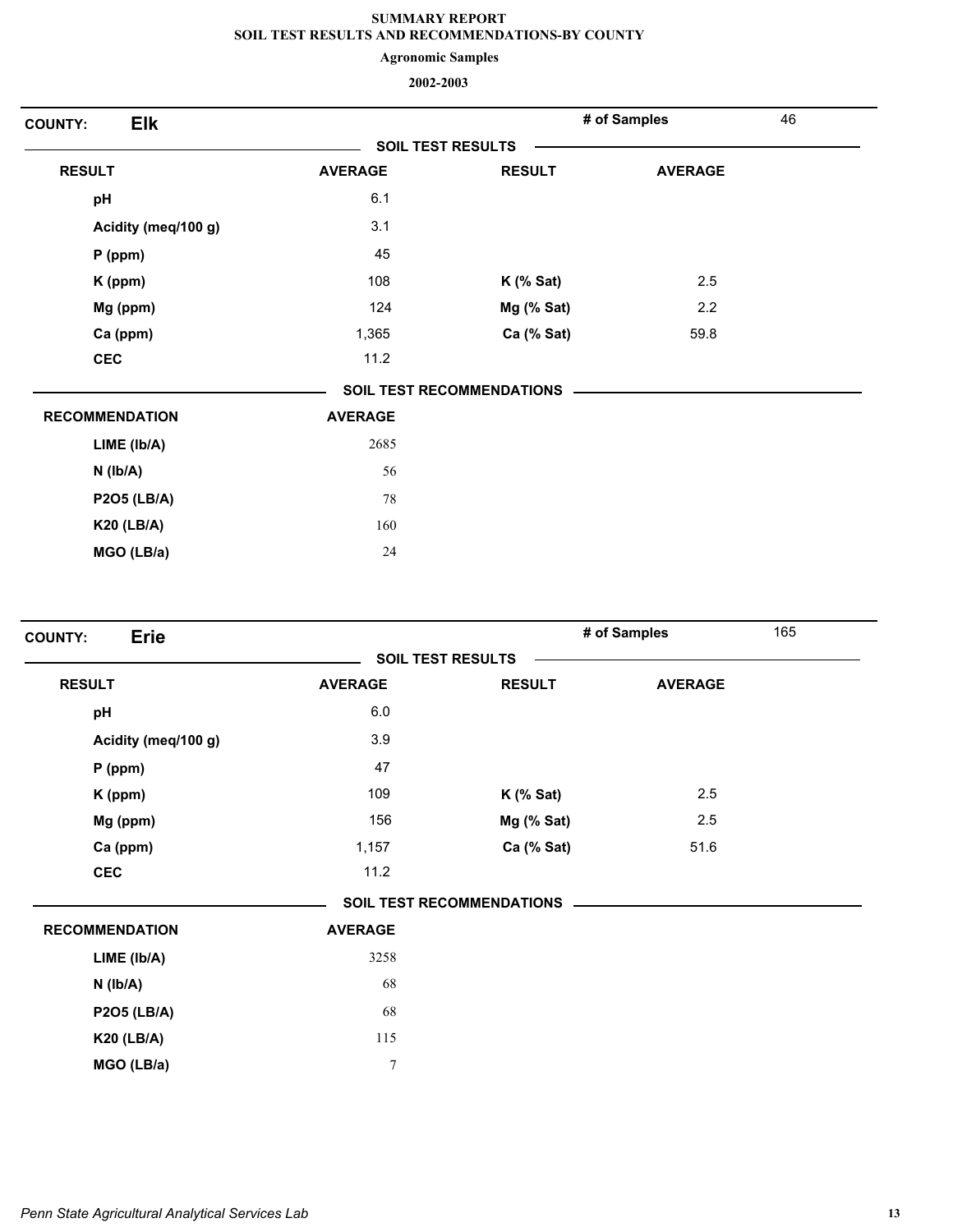**Agronomic Samples**

| <b>Fayette</b><br><b>COUNTY:</b> |                |                                  | # of Samples   | 173 |
|----------------------------------|----------------|----------------------------------|----------------|-----|
|                                  |                | <b>SOIL TEST RESULTS</b>         |                |     |
| <b>RESULT</b>                    | <b>AVERAGE</b> | <b>RESULT</b>                    | <b>AVERAGE</b> |     |
| pH                               | 6.1            |                                  |                |     |
| Acidity (meq/100 g)              | 2.8            |                                  |                |     |
| $P$ (ppm)                        | 51             |                                  |                |     |
| K (ppm)                          | 167            | $K$ (% Sat)                      | 3.6            |     |
| Mg (ppm)                         | 169            | Mg (% Sat)                       | 6.6            |     |
| Ca (ppm)                         | 1,577          | Ca (% Sat)                       | 60.4           |     |
| <b>CEC</b>                       | 12.0           |                                  |                |     |
|                                  |                | <b>SOIL TEST RECOMMENDATIONS</b> |                |     |
| <b>RECOMMENDATION</b>            | <b>AVERAGE</b> |                                  |                |     |
| LIME (Ib/A)                      | 2484           |                                  |                |     |
| $N$ ( $Ib/A$ )                   | 88             |                                  |                |     |
| P2O5 (LB/A)                      | 77             |                                  |                |     |
| <b>K20 (LB/A)</b>                | 117            |                                  |                |     |
| MGO (LB/a)                       | $22\,$         |                                  |                |     |

| <b>Forest</b><br><b>COUNTY:</b> |                          |                           | # of Samples   | 12 |
|---------------------------------|--------------------------|---------------------------|----------------|----|
|                                 | <b>SOIL TEST RESULTS</b> |                           |                |    |
| <b>RESULT</b>                   | <b>AVERAGE</b>           | <b>RESULT</b>             | <b>AVERAGE</b> |    |
| pH                              | 6.3                      |                           |                |    |
| Acidity (meq/100 g)             | 2.2                      |                           |                |    |
| $P$ (ppm)                       | 36                       |                           |                |    |
| K (ppm)                         | 117                      | $K$ (% Sat)               | 2.6            |    |
| Mg (ppm)                        | 88                       | Mg (% Sat)                | 5.7            |    |
| Ca (ppm)                        | 1,673                    | Ca (% Sat)                | 70.3           |    |
| <b>CEC</b>                      | 11.4                     |                           |                |    |
|                                 |                          | SOIL TEST RECOMMENDATIONS |                |    |
| <b>RECOMMENDATION</b>           | <b>AVERAGE</b>           |                           |                |    |
| LIME (Ib/A)                     | 1583                     |                           |                |    |
| $N$ ( $Ib/A$ )                  | 98                       |                           |                |    |
| <b>P2O5 (LB/A)</b>              | 64                       |                           |                |    |
| <b>K20 (LB/A)</b>               | 76                       |                           |                |    |
| MGO (LB/a)                      | $\overline{7}$           |                           |                |    |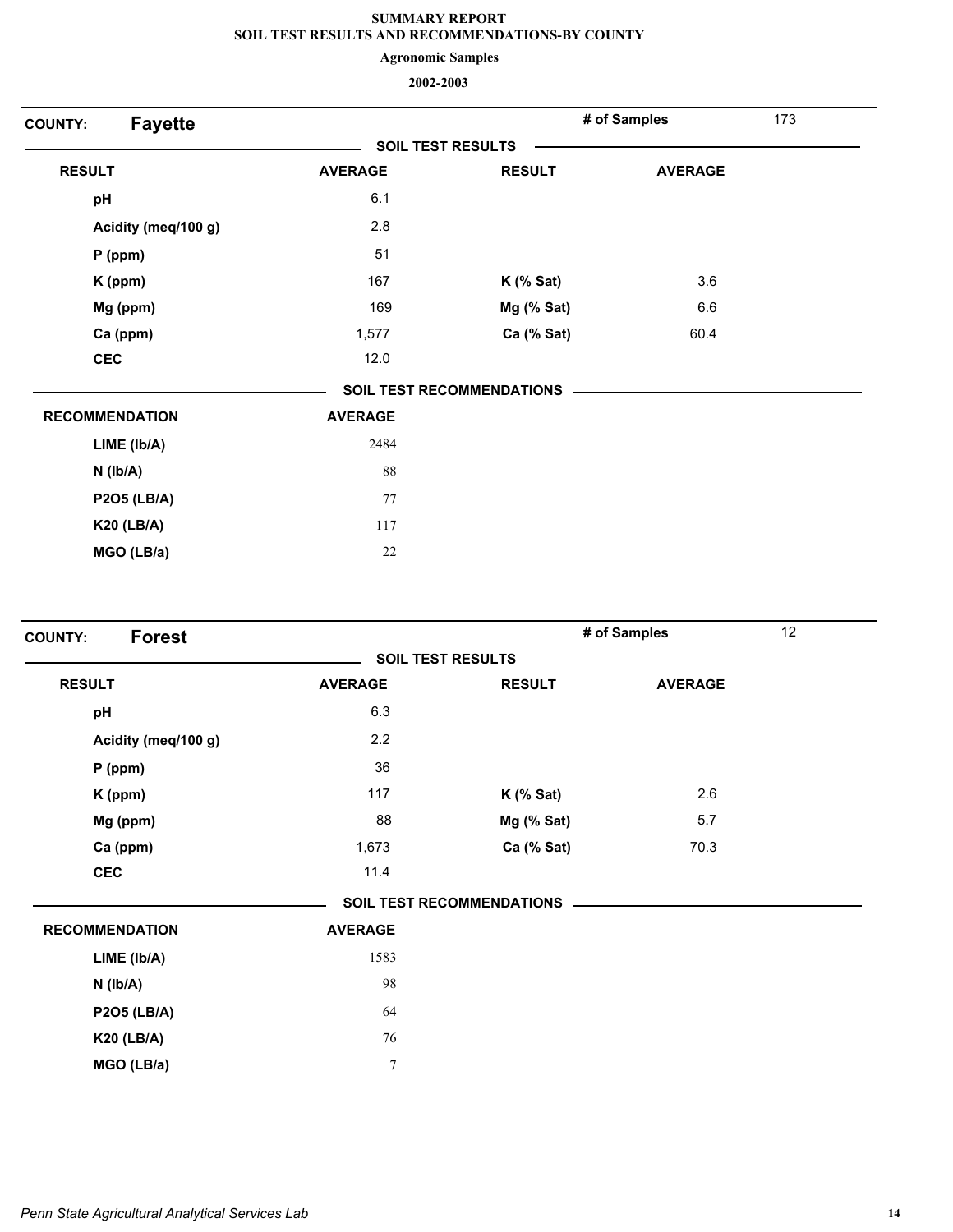**Agronomic Samples**

| <b>Franklin</b><br><b>COUNTY:</b> |                |                                  | # of Samples   | 523 |
|-----------------------------------|----------------|----------------------------------|----------------|-----|
|                                   |                | <b>SOIL TEST RESULTS</b>         |                |     |
| <b>RESULT</b>                     | <b>AVERAGE</b> | <b>RESULT</b>                    | <b>AVERAGE</b> |     |
| pH                                | 6.5            |                                  |                |     |
| Acidity (meq/100 g)               | 1.6            |                                  |                |     |
| P (ppm)                           | 85             |                                  |                |     |
| K (ppm)                           | 173            | $K$ (% Sat)                      | 4.1            |     |
| Mg (ppm)                          | 168            | Mg (% Sat)                       | 12.0           |     |
| Ca (ppm)                          | 1,613          | Ca (% Sat)                       | 68.2           |     |
| <b>CEC</b>                        | 10.9           |                                  |                |     |
|                                   |                | <b>SOIL TEST RECOMMENDATIONS</b> |                |     |
| <b>RECOMMENDATION</b>             | <b>AVERAGE</b> |                                  |                |     |
| LIME (Ib/A)                       | 1080           |                                  |                |     |
| $N$ ( $Ib/A$ )                    | 90             |                                  |                |     |
| <b>P2O5 (LB/A)</b>                | 45             |                                  |                |     |
| <b>K20 (LB/A)</b>                 | 128            |                                  |                |     |
| MGO (LB/a)                        | $\,$ 8 $\,$    |                                  |                |     |

| <b>Fulton</b><br><b>COUNTY:</b> |                          |                                  | # of Samples   | 206 |
|---------------------------------|--------------------------|----------------------------------|----------------|-----|
|                                 | <b>SOIL TEST RESULTS</b> |                                  |                |     |
| <b>RESULT</b>                   | <b>AVERAGE</b>           | <b>RESULT</b>                    | <b>AVERAGE</b> |     |
| pH                              | 6.4                      |                                  |                |     |
| Acidity (meq/100 g)             | 1.8                      |                                  |                |     |
| $P$ (ppm)                       | 71                       |                                  |                |     |
| K (ppm)                         | 130                      | $K$ (% Sat)                      | 3.3            |     |
| Mg (ppm)                        | 153                      | Mg (% Sat)                       | 7.1            |     |
| Ca (ppm)                        | 1,311                    | Ca (% Sat)                       | 64.9           |     |
| <b>CEC</b>                      | 9.9                      |                                  |                |     |
|                                 |                          | <b>SOIL TEST RECOMMENDATIONS</b> |                |     |
| <b>RECOMMENDATION</b>           | <b>AVERAGE</b>           |                                  |                |     |
| LIME (lb/A)                     | 1422                     |                                  |                |     |
| $N$ ( $Ib/A$ )                  | 88                       |                                  |                |     |
| <b>P2O5 (LB/A)</b>              | 51                       |                                  |                |     |
| <b>K20 (LB/A)</b>               | 145                      |                                  |                |     |
| MGO (LB/a)                      | $\boldsymbol{7}$         |                                  |                |     |
|                                 |                          |                                  |                |     |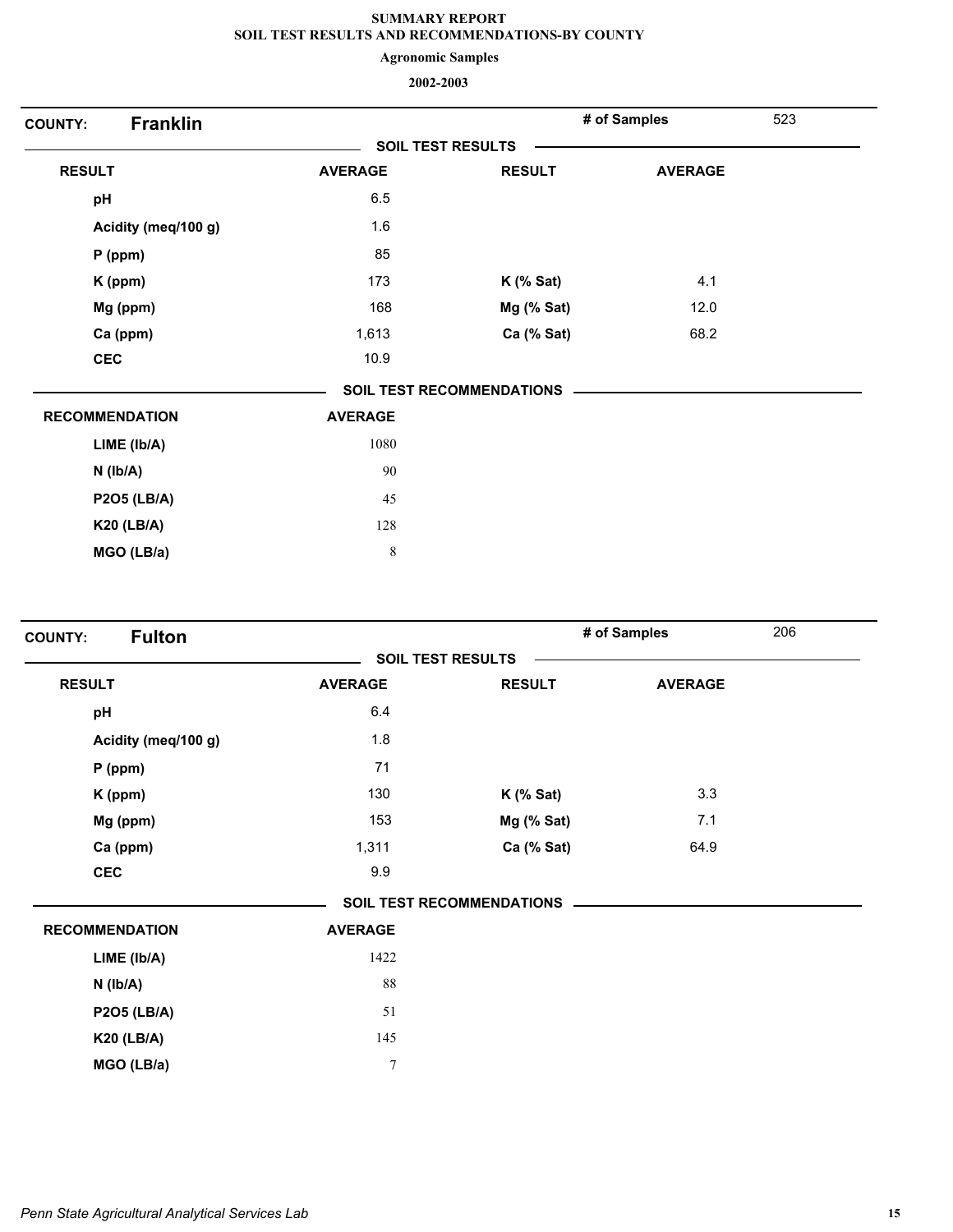**Agronomic Samples**

| <b>Greene</b><br><b>COUNTY:</b> |                |                                  | # of Samples   | 55 |
|---------------------------------|----------------|----------------------------------|----------------|----|
|                                 |                | <b>SOIL TEST RESULTS</b>         |                |    |
| <b>RESULT</b>                   | <b>AVERAGE</b> | <b>RESULT</b>                    | <b>AVERAGE</b> |    |
| pH                              | 5.8            |                                  |                |    |
| Acidity (meq/100 g)             | 4.3            |                                  |                |    |
| P (ppm)                         | 31             |                                  |                |    |
| K (ppm)                         | 112            | $K$ (% Sat)                      | 2.5            |    |
| Mg (ppm)                        | 164            | Mg (% Sat)                       | 10.1           |    |
| Ca (ppm)                        | 1,318          | Ca (% Sat)                       | 46.9           |    |
| <b>CEC</b>                      | 11.6           |                                  |                |    |
|                                 |                | <b>SOIL TEST RECOMMENDATIONS</b> |                |    |
| <b>RECOMMENDATION</b>           | <b>AVERAGE</b> |                                  |                |    |
| LIME (Ib/A)                     | 3511           |                                  |                |    |
| $N$ ( $Ib/A$ )                  | 125            |                                  |                |    |
| <b>P2O5 (LB/A)</b>              | 80             |                                  |                |    |
| <b>K20 (LB/A)</b>               | 133            |                                  |                |    |
| MGO (LB/a)                      | 34             |                                  |                |    |

| Huntingdon<br><b>COUNTY:</b> |                          |                                  | # of Samples   | 225 |
|------------------------------|--------------------------|----------------------------------|----------------|-----|
|                              | <b>SOIL TEST RESULTS</b> |                                  |                |     |
| <b>RESULT</b>                | <b>AVERAGE</b>           | <b>RESULT</b>                    | <b>AVERAGE</b> |     |
| pH                           | 6.7                      |                                  |                |     |
| Acidity (meq/100 g)          | 1.3                      |                                  |                |     |
| $P$ (ppm)                    | 57                       |                                  |                |     |
| K (ppm)                      | 137                      | $K$ (% Sat)                      | 3.0            |     |
| Mg (ppm)                     | 153                      | Mg (% Sat)                       | 3.4            |     |
| Ca (ppm)                     | 1,997                    | Ca (% Sat)                       | 73.4           |     |
| <b>CEC</b>                   | 12.0                     |                                  |                |     |
|                              |                          | <b>SOIL TEST RECOMMENDATIONS</b> |                |     |
| <b>RECOMMENDATION</b>        | <b>AVERAGE</b>           |                                  |                |     |
| LIME (lb/A)                  | 1062                     |                                  |                |     |
| $N$ ( $lb/A$ )               | 99                       |                                  |                |     |
| <b>P2O5 (LB/A)</b>           | 77                       |                                  |                |     |
| <b>K20 (LB/A)</b>            | 148                      |                                  |                |     |
| MGO (LB/a)                   | 5                        |                                  |                |     |
|                              |                          |                                  |                |     |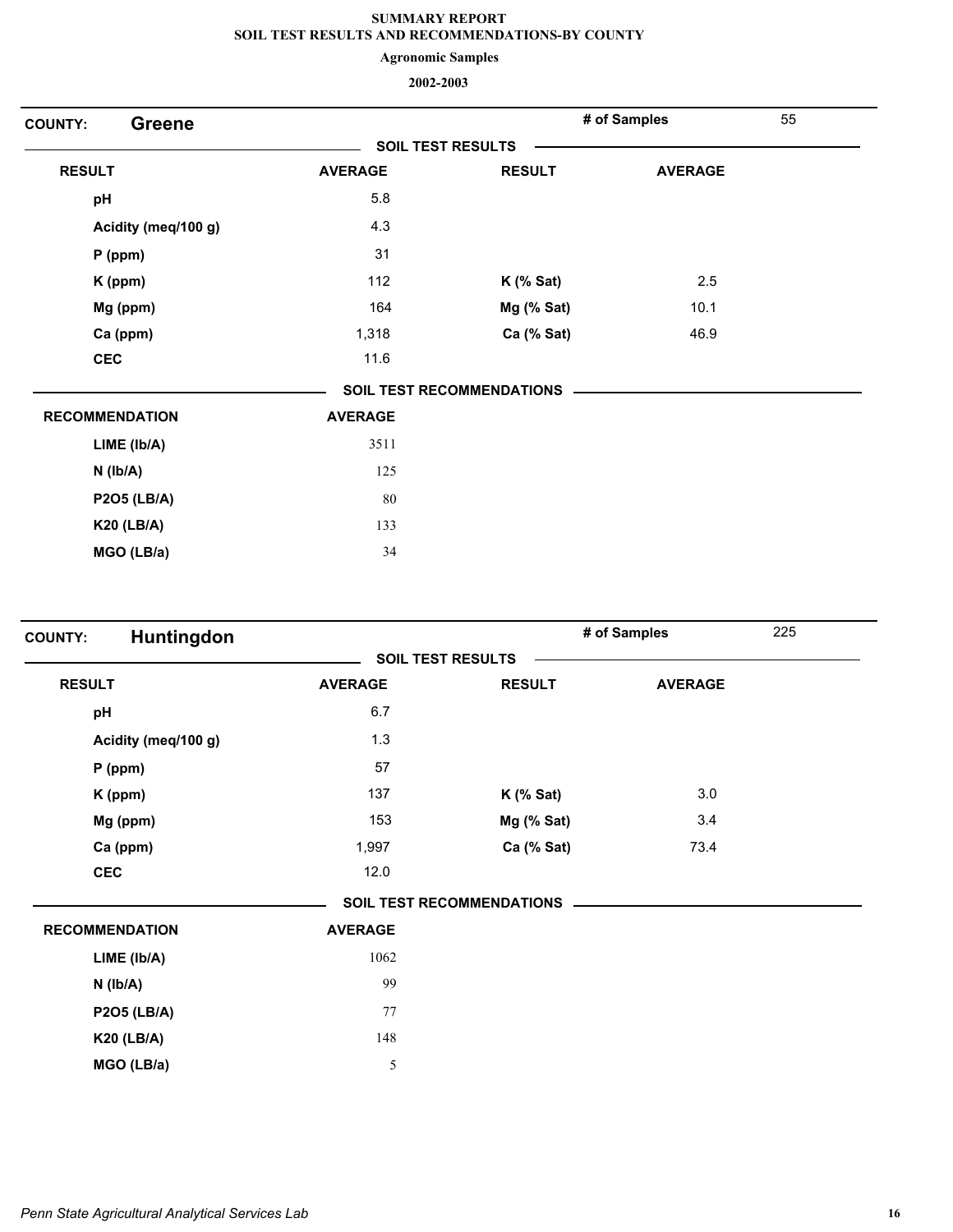**Agronomic Samples**

| Indiana<br><b>COUNTY:</b> |                  |                                  | # of Samples   | 285 |
|---------------------------|------------------|----------------------------------|----------------|-----|
|                           |                  | <b>SOIL TEST RESULTS</b>         |                |     |
| <b>RESULT</b>             | <b>AVERAGE</b>   | <b>RESULT</b>                    | <b>AVERAGE</b> |     |
| pH                        | 6.2              |                                  |                |     |
| Acidity (meq/100 g)       | 2.6              |                                  |                |     |
| $P$ (ppm)                 | 50               |                                  |                |     |
| K (ppm)                   | 138              | $K$ (% Sat)                      | 3.1            |     |
| Mg (ppm)                  | 207              | Mg (% Sat)                       | 2.1            |     |
| Ca (ppm)                  | 1,426            | Ca (% Sat)                       | 60.4           |     |
| <b>CEC</b>                | 11.5             |                                  |                |     |
|                           |                  | <b>SOIL TEST RECOMMENDATIONS</b> |                |     |
| <b>RECOMMENDATION</b>     | <b>AVERAGE</b>   |                                  |                |     |
| LIME (Ib/A)               | 2295             |                                  |                |     |
| $N$ ( $lb/A$ )            | 87               |                                  |                |     |
| <b>P2O5 (LB/A)</b>        | 61               |                                  |                |     |
| <b>K20 (LB/A)</b>         | 118              |                                  |                |     |
| MGO (LB/a)                | $\boldsymbol{7}$ |                                  |                |     |

| <b>Jefferson</b><br><b>COUNTY:</b> |                |                                  | # of Samples   | 175 |
|------------------------------------|----------------|----------------------------------|----------------|-----|
|                                    |                | <b>SOIL TEST RESULTS</b>         |                |     |
| <b>RESULT</b>                      | <b>AVERAGE</b> | <b>RESULT</b>                    | <b>AVERAGE</b> |     |
| pH                                 | 6.2            |                                  |                |     |
| Acidity (meq/100 g)                | 2.6            |                                  |                |     |
| $P$ (ppm)                          | 38             |                                  |                |     |
| K (ppm)                            | 127            | $K$ (% Sat)                      | 3.0            |     |
| Mg (ppm)                           | 139            | Mg (% Sat)                       | 4.6            |     |
| Ca (ppm)                           | 1,372          | Ca (% Sat)                       | 63.1           |     |
| <b>CEC</b>                         | 10.9           |                                  |                |     |
|                                    |                | <b>SOIL TEST RECOMMENDATIONS</b> |                |     |
| <b>RECOMMENDATION</b>              | <b>AVERAGE</b> |                                  |                |     |
| LIME (lb/A)                        | 2217           |                                  |                |     |
| $N$ ( $lb/A$ )                     | 89             |                                  |                |     |
| <b>P2O5 (LB/A)</b>                 | 79             |                                  |                |     |
| <b>K20 (LB/A)</b>                  | 151            |                                  |                |     |
| MGO (LB/a)                         | 12             |                                  |                |     |
|                                    |                |                                  |                |     |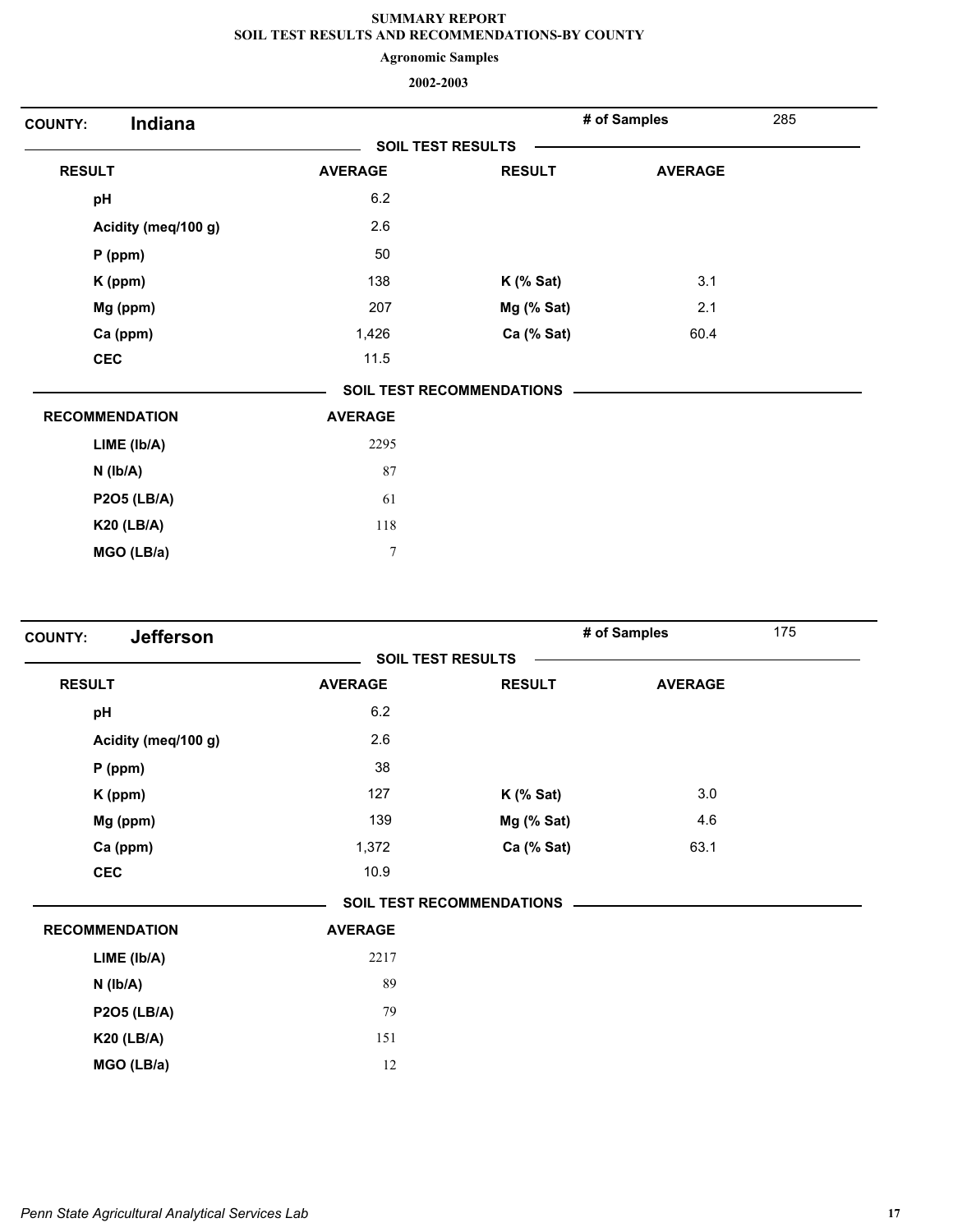**Agronomic Samples**

| Juniata<br><b>COUNTY:</b> |                          |                                  | # of Samples   | 197 |
|---------------------------|--------------------------|----------------------------------|----------------|-----|
|                           | <b>SOIL TEST RESULTS</b> |                                  |                |     |
| <b>RESULT</b>             | <b>AVERAGE</b>           | <b>RESULT</b>                    | <b>AVERAGE</b> |     |
| pH                        | 6.4                      |                                  |                |     |
| Acidity (meq/100 g)       | 1.8                      |                                  |                |     |
| $P$ (ppm)                 | 86                       |                                  |                |     |
| K (ppm)                   | 166                      | $K$ (% Sat)                      | 4.1            |     |
| Mg (ppm)                  | 150                      | Mg (% Sat)                       | 4.4            |     |
| Ca (ppm)                  | 1,392                    | Ca (% Sat)                       | 65.4           |     |
| <b>CEC</b>                | 10.5                     |                                  |                |     |
|                           |                          | <b>SOIL TEST RECOMMENDATIONS</b> |                |     |
| <b>RECOMMENDATION</b>     | <b>AVERAGE</b>           |                                  |                |     |
| LIME (lb/A)               | 1229                     |                                  |                |     |
| $N$ ( $lb/A$ )            | 63                       |                                  |                |     |
| <b>P2O5 (LB/A)</b>        | 27                       |                                  |                |     |
| <b>K20 (LB/A)</b>         | 57                       |                                  |                |     |
| MGO (LB/a)                | $\,8\,$                  |                                  |                |     |

| Lackawanna<br><b>COUNTY:</b> |                |                                  | # of Samples   | 63 |
|------------------------------|----------------|----------------------------------|----------------|----|
|                              |                | <b>SOIL TEST RESULTS</b>         |                |    |
| <b>RESULT</b>                | <b>AVERAGE</b> | <b>RESULT</b>                    | <b>AVERAGE</b> |    |
| pH                           | 6.2            |                                  |                |    |
| Acidity (meq/100 g)          | 2.8            |                                  |                |    |
| $P$ (ppm)                    | 99             |                                  |                |    |
| K (ppm)                      | 106            | $K$ (% Sat)                      | 2.4            |    |
| Mg (ppm)                     | 152            | Mg (% Sat)                       | 5.9            |    |
| Ca (ppm)                     | 1,666          | Ca (% Sat)                       | 60.6           |    |
| <b>CEC</b>                   | 11.8           |                                  |                |    |
|                              |                | <b>SOIL TEST RECOMMENDATIONS</b> |                |    |
| <b>RECOMMENDATION</b>        | <b>AVERAGE</b> |                                  |                |    |
| LIME (lb/A)                  | 1976           |                                  |                |    |
| $N$ ( $Ib/A$ )               | 101            |                                  |                |    |
| <b>P2O5 (LB/A)</b>           | 49             |                                  |                |    |
| <b>K20 (LB/A)</b>            | 159            |                                  |                |    |
| MGO (LB/a)                   | 18             |                                  |                |    |
|                              |                |                                  |                |    |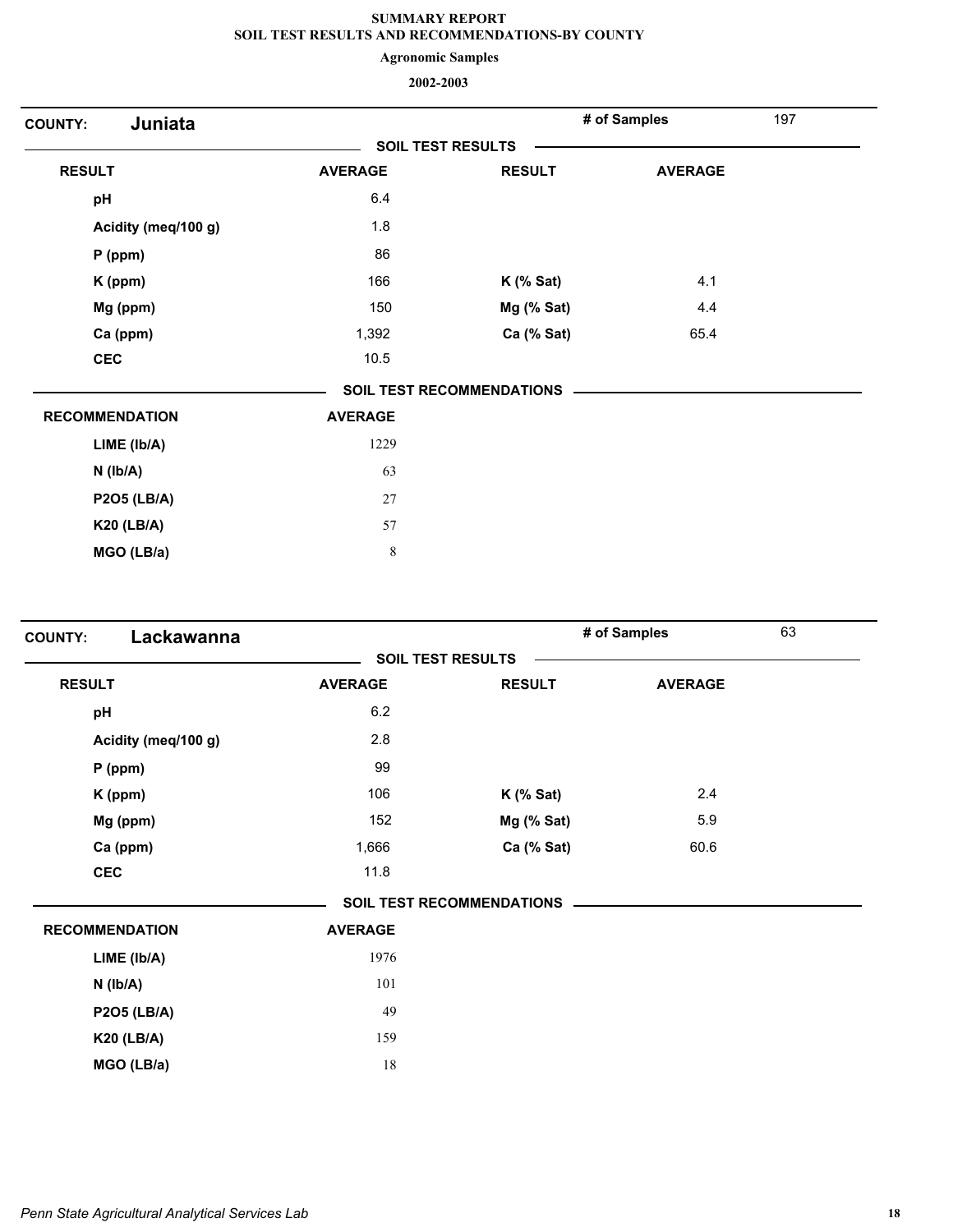**Agronomic Samples**

| Lancaster<br><b>COUNTY:</b> |                |                                  | # of Samples   | 478 |
|-----------------------------|----------------|----------------------------------|----------------|-----|
|                             |                | <b>SOIL TEST RESULTS</b>         |                |     |
| <b>RESULT</b>               | <b>AVERAGE</b> | <b>RESULT</b>                    | <b>AVERAGE</b> |     |
| pH                          | 6.7            |                                  |                |     |
| Acidity (meq/100 g)         | 1.4            |                                  |                |     |
| P (ppm)                     | 149            |                                  |                |     |
| K (ppm)                     | 196            | $K$ (% Sat)                      | 4.4            |     |
| Mg (ppm)                    | 196            | Mg (% Sat)                       | 13.5           |     |
| Ca (ppm)                    | 1,659          | Ca (% Sat)                       | 67.6           |     |
| <b>CEC</b>                  | 11.4           |                                  |                |     |
|                             |                | <b>SOIL TEST RECOMMENDATIONS</b> |                |     |
| <b>RECOMMENDATION</b>       | <b>AVERAGE</b> |                                  |                |     |
| LIME (Ib/A)                 | 880            |                                  |                |     |
| $N$ ( $Ib/A$ )              | 124            |                                  |                |     |
| <b>P2O5 (LB/A)</b>          | 52             |                                  |                |     |
| <b>K20 (LB/A)</b>           | 119            |                                  |                |     |
| MGO (LB/a)                  | $\,$ 8 $\,$    |                                  |                |     |

| <b>COUNTY:</b><br><b>Lawrence</b> |                          |                                  | # of Samples   | 87 |  |
|-----------------------------------|--------------------------|----------------------------------|----------------|----|--|
|                                   | <b>SOIL TEST RESULTS</b> |                                  |                |    |  |
| <b>RESULT</b>                     | <b>AVERAGE</b>           | <b>RESULT</b>                    | <b>AVERAGE</b> |    |  |
| pH                                | 6.4                      |                                  |                |    |  |
| Acidity (meq/100 g)               | 2.2                      |                                  |                |    |  |
| $P$ (ppm)                         | 56                       |                                  |                |    |  |
| K (ppm)                           | 120                      | $K$ (% Sat)                      | 3.0            |    |  |
| Mg (ppm)                          | 130                      | Mg (% Sat)                       | 6.2            |    |  |
| Ca (ppm)                          | 1,313                    | Ca (% Sat)                       | 64.5           |    |  |
| <b>CEC</b>                        | 10.1                     |                                  |                |    |  |
|                                   |                          | <b>SOIL TEST RECOMMENDATIONS</b> |                |    |  |
| <b>RECOMMENDATION</b>             | <b>AVERAGE</b>           |                                  |                |    |  |
| LIME (Ib/A)                       | 1649                     |                                  |                |    |  |
| $N$ ( $Ib/A$ )                    | 87                       |                                  |                |    |  |
| <b>P2O5 (LB/A)</b>                | 54                       |                                  |                |    |  |
| <b>K20 (LB/A)</b>                 | 112                      |                                  |                |    |  |
| MGO (LB/a)                        | 15                       |                                  |                |    |  |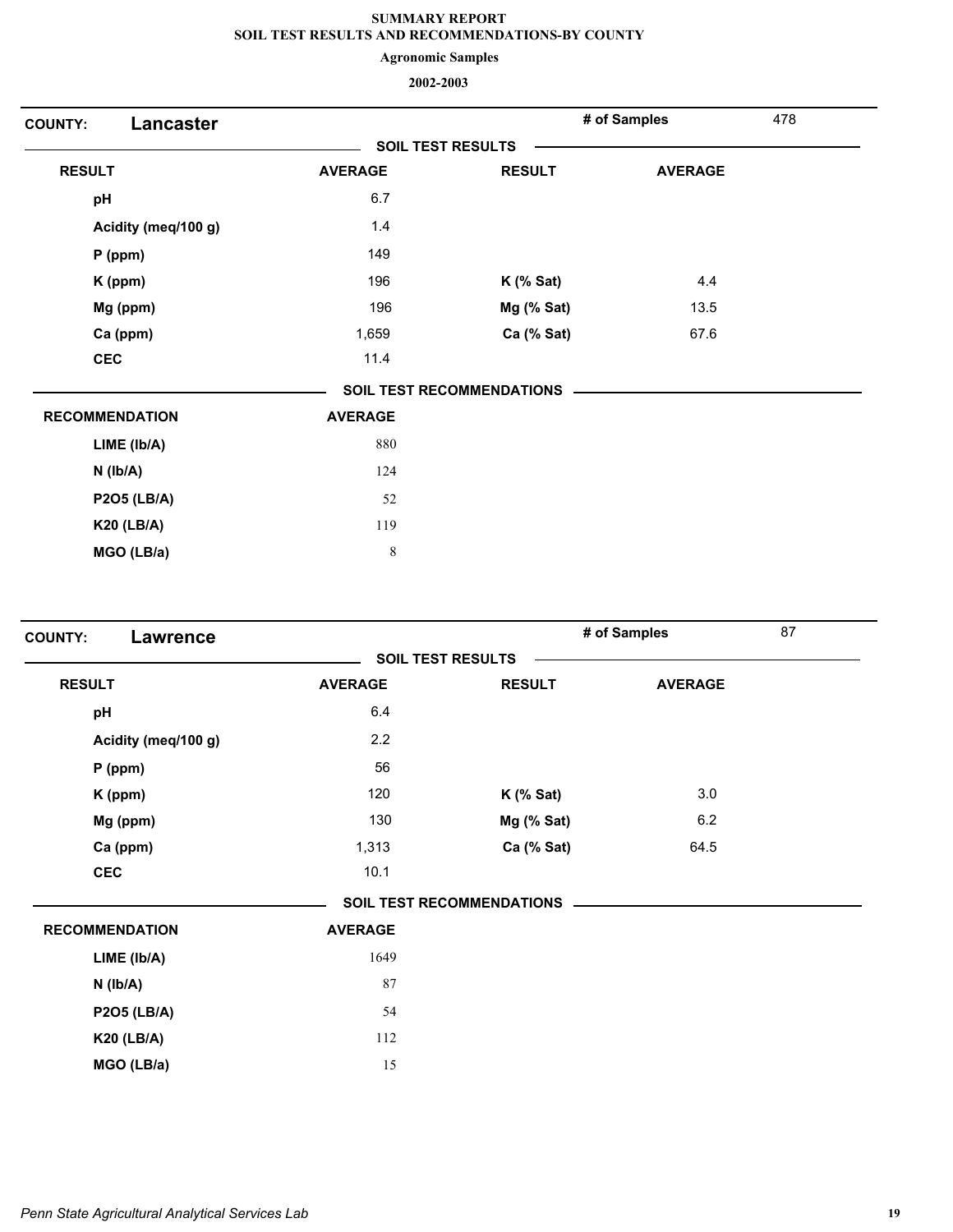**Agronomic Samples**

| Lebanon<br><b>COUNTY:</b> |                          |                                  | # of Samples   | 151 |
|---------------------------|--------------------------|----------------------------------|----------------|-----|
|                           | <b>SOIL TEST RESULTS</b> |                                  |                |     |
| <b>RESULT</b>             | <b>AVERAGE</b>           | <b>RESULT</b>                    | <b>AVERAGE</b> |     |
| pH                        | 6.6                      |                                  |                |     |
| Acidity (meq/100 g)       | 1.7                      |                                  |                |     |
| $P$ (ppm)                 | 146                      |                                  |                |     |
| K (ppm)                   | 229                      | $K$ (% Sat)                      | 4.7            |     |
| Mg (ppm)                  | 187                      | Mg (% Sat)                       | 7.8            |     |
| Ca (ppm)                  | 2,027                    | Ca (% Sat)                       | 68.6           |     |
| <b>CEC</b>                | 12.8                     |                                  |                |     |
|                           |                          | <b>SOIL TEST RECOMMENDATIONS</b> |                |     |
| <b>RECOMMENDATION</b>     | <b>AVERAGE</b>           |                                  |                |     |
| LIME (Ib/A)               | 848                      |                                  |                |     |
| $N$ ( $Ib/A$ )            | 103                      |                                  |                |     |
| <b>P2O5 (LB/A)</b>        | 45                       |                                  |                |     |
| <b>K20 (LB/A)</b>         | 49                       |                                  |                |     |
| MGO (LB/a)                | $\overline{2}$           |                                  |                |     |

| Lehigh<br><b>COUNTY:</b> |                |                                  | # of Samples   | 76 |
|--------------------------|----------------|----------------------------------|----------------|----|
|                          |                | <b>SOIL TEST RESULTS</b>         |                |    |
| <b>RESULT</b>            | <b>AVERAGE</b> | <b>RESULT</b>                    | <b>AVERAGE</b> |    |
| pH                       | 6.3            |                                  |                |    |
| Acidity (meq/100 g)      | 2.6            |                                  |                |    |
| $P$ (ppm)                | 289            |                                  |                |    |
| K (ppm)                  | 125            | $K$ (% Sat)                      | 2.7            |    |
| Mg (ppm)                 | 198            | Mg (% Sat)                       | 9.6            |    |
| Ca (ppm)                 | 2,168          | Ca (% Sat)                       | 60.6           |    |
| <b>CEC</b>               | 12.8           |                                  |                |    |
|                          |                | <b>SOIL TEST RECOMMENDATIONS</b> |                |    |
| <b>RECOMMENDATION</b>    | <b>AVERAGE</b> |                                  |                |    |
| LIME (Ib/A)              | 1914           |                                  |                |    |
| $N$ ( $Ib/A$ )           | 67             |                                  |                |    |
| <b>P2O5 (LB/A)</b>       | 52             |                                  |                |    |
| <b>K20 (LB/A)</b>        | 80             |                                  |                |    |
| MGO (LB/a)               | 12             |                                  |                |    |
|                          |                |                                  |                |    |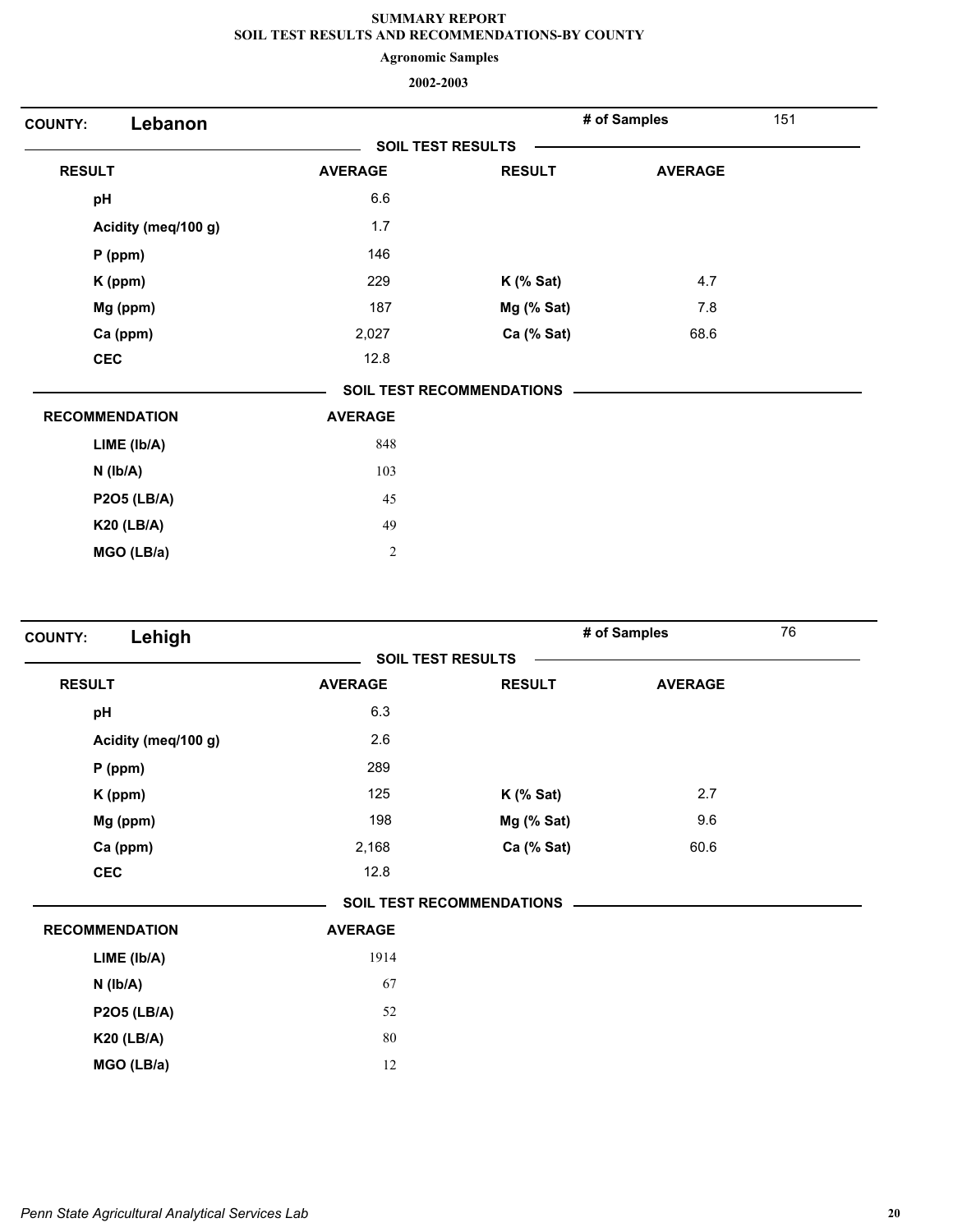**Agronomic Samples**

| Luzerne<br><b>COUNTY:</b> |                          |                                  | # of Samples   | 163 |
|---------------------------|--------------------------|----------------------------------|----------------|-----|
|                           | <b>SOIL TEST RESULTS</b> |                                  |                |     |
| <b>RESULT</b>             | <b>AVERAGE</b>           | <b>RESULT</b>                    | <b>AVERAGE</b> |     |
| pH                        | 6.2                      |                                  |                |     |
| Acidity (meq/100 g)       | 3.1                      |                                  |                |     |
| $P$ (ppm)                 | 80                       |                                  |                |     |
| K (ppm)                   | 130                      | $K$ (% Sat)                      | 3.1            |     |
| Mg (ppm)                  | 174                      | Mg (% Sat)                       | 11.8           |     |
| Ca (ppm)                  | 1,392                    | Ca (% Sat)                       | 55.4           |     |
| <b>CEC</b>                | 11.0                     |                                  |                |     |
|                           |                          | <b>SOIL TEST RECOMMENDATIONS</b> |                |     |
| <b>RECOMMENDATION</b>     | <b>AVERAGE</b>           |                                  |                |     |
| LIME (Ib/A)               | 2874                     |                                  |                |     |
| $N$ ( $lb/A$ )            | 87                       |                                  |                |     |
| <b>P2O5 (LB/A)</b>        | 48                       |                                  |                |     |
| <b>K20 (LB/A)</b>         | 138                      |                                  |                |     |
| MGO (LB/a)                | 17                       |                                  |                |     |

| Lycoming<br><b>COUNTY:</b> |                |                                  | # of Samples   | 224 |
|----------------------------|----------------|----------------------------------|----------------|-----|
|                            |                | <b>SOIL TEST RESULTS</b>         |                |     |
| <b>RESULT</b>              | <b>AVERAGE</b> | <b>RESULT</b>                    | <b>AVERAGE</b> |     |
| pH                         | 6.5            |                                  |                |     |
| Acidity (meq/100 g)        | 2.0            |                                  |                |     |
| $P$ (ppm)                  | 89             |                                  |                |     |
| K (ppm)                    | 132            | $K$ (% Sat)                      | 3.3            |     |
| Mg (ppm)                   | 143            | Mg (% Sat)                       | 10.3           |     |
| Ca (ppm)                   | 1,366          | Ca (% Sat)                       | 65.5           |     |
| <b>CEC</b>                 | 10.3           |                                  |                |     |
|                            |                | <b>SOIL TEST RECOMMENDATIONS</b> |                |     |
| <b>RECOMMENDATION</b>      | <b>AVERAGE</b> |                                  |                |     |
| LIME (Ib/A)                | 1464           |                                  |                |     |
| $N$ ( $Ib/A$ )             | 98             |                                  |                |     |
| <b>P2O5 (LB/A)</b>         | 53             |                                  |                |     |
| <b>K20 (LB/A)</b>          | 121            |                                  |                |     |
| MGO (LB/a)                 | 13             |                                  |                |     |
|                            |                |                                  |                |     |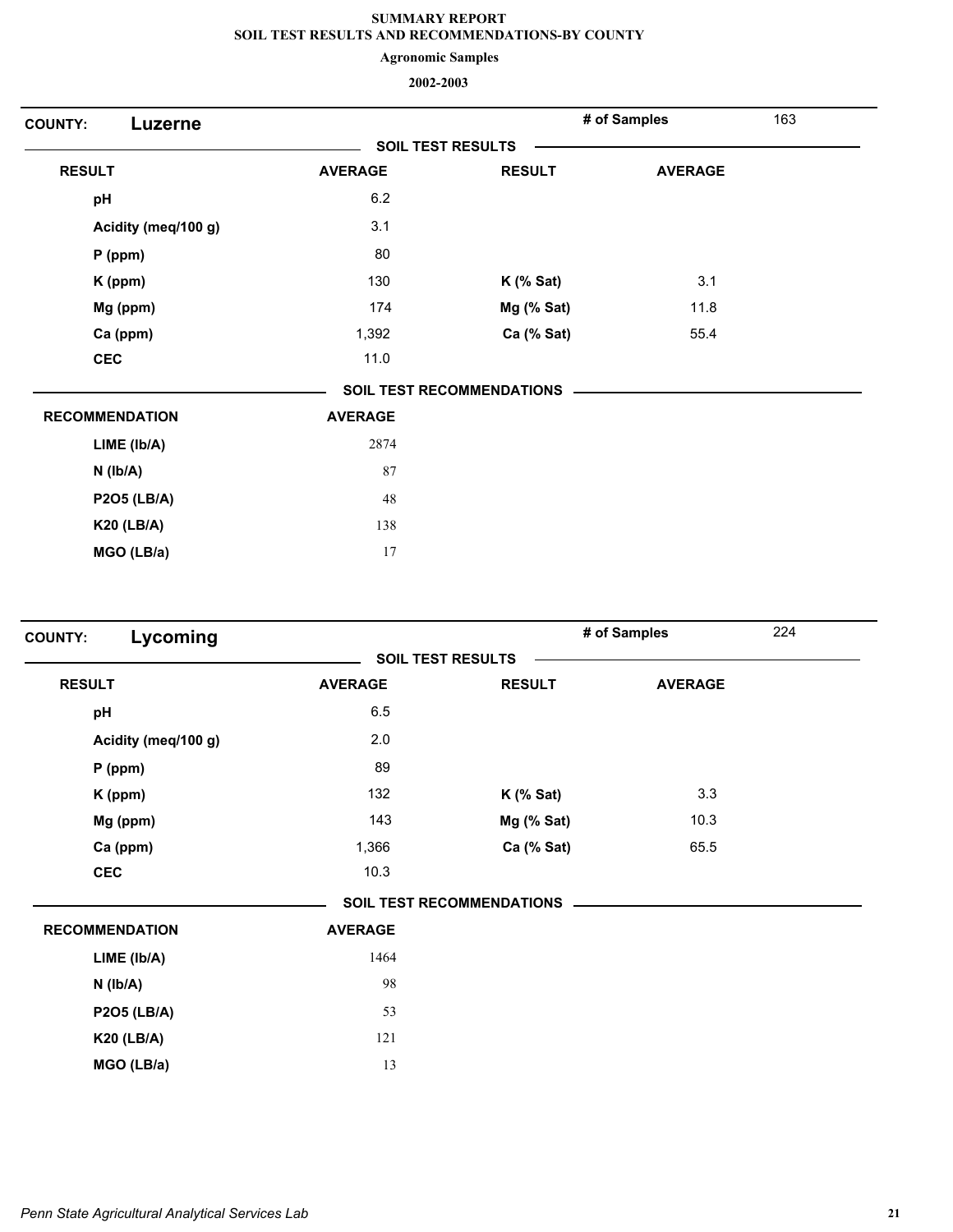**Agronomic Samples**

| <b>McKean</b><br><b>COUNTY:</b> |                |                           | # of Samples   | 40 |  |
|---------------------------------|----------------|---------------------------|----------------|----|--|
|                                 |                | <b>SOIL TEST RESULTS</b>  |                |    |  |
| <b>RESULT</b>                   | <b>AVERAGE</b> | <b>RESULT</b>             | <b>AVERAGE</b> |    |  |
| pH                              | 6.0            |                           |                |    |  |
| Acidity (meq/100 g)             | 4.2            |                           |                |    |  |
| $P$ (ppm)                       | 47             |                           |                |    |  |
| K (ppm)                         | 121            | $K$ (% Sat)               | 2.2            |    |  |
| Mg (ppm)                        | 111            | Mg (% Sat)                | 2.6            |    |  |
| Ca (ppm)                        | 2,032          | Ca (% Sat)                | 59.5           |    |  |
| <b>CEC</b>                      | 13.7           |                           |                |    |  |
|                                 |                | SOIL TEST RECOMMENDATIONS |                |    |  |
| <b>RECOMMENDATION</b>           | <b>AVERAGE</b> |                           |                |    |  |
| LIME (Ib/A)                     | 3238           |                           |                |    |  |
| $N$ ( $Ib/A$ )                  | 78             |                           |                |    |  |
| <b>P2O5 (LB/A)</b>              | 91             |                           |                |    |  |
| <b>K20 (LB/A)</b>               | 156            |                           |                |    |  |
| MGO (LB/a)                      | 79             |                           |                |    |  |

| <b>Mercer</b><br><b>COUNTY:</b> |                |                                  | # of Samples   | 355 |
|---------------------------------|----------------|----------------------------------|----------------|-----|
|                                 |                | <b>SOIL TEST RESULTS</b>         |                |     |
| <b>RESULT</b>                   | <b>AVERAGE</b> | <b>RESULT</b>                    | <b>AVERAGE</b> |     |
| pH                              | 6.2            |                                  |                |     |
| Acidity (meq/100 g)             | 2.7            |                                  |                |     |
| $P$ (ppm)                       | 44             |                                  |                |     |
| K (ppm)                         | 108            | $K$ (% Sat)                      | 2.7            |     |
| Mg (ppm)                        | 150            | Mg (% Sat)                       | 7.3            |     |
| Ca (ppm)                        | 1,175          | Ca (% Sat)                       | 57.7           |     |
| <b>CEC</b>                      | 10.1           |                                  |                |     |
|                                 |                | <b>SOIL TEST RECOMMENDATIONS</b> |                |     |
| <b>RECOMMENDATION</b>           | <b>AVERAGE</b> |                                  |                |     |
| LIME (Ib/A)                     | 2462           |                                  |                |     |
| $N$ ( $lb/A$ )                  | 96             |                                  |                |     |
| <b>P2O5 (LB/A)</b>              | 60             |                                  |                |     |
| <b>K20 (LB/A)</b>               | 128            |                                  |                |     |
| MGO (LB/a)                      | 13             |                                  |                |     |
|                                 |                |                                  |                |     |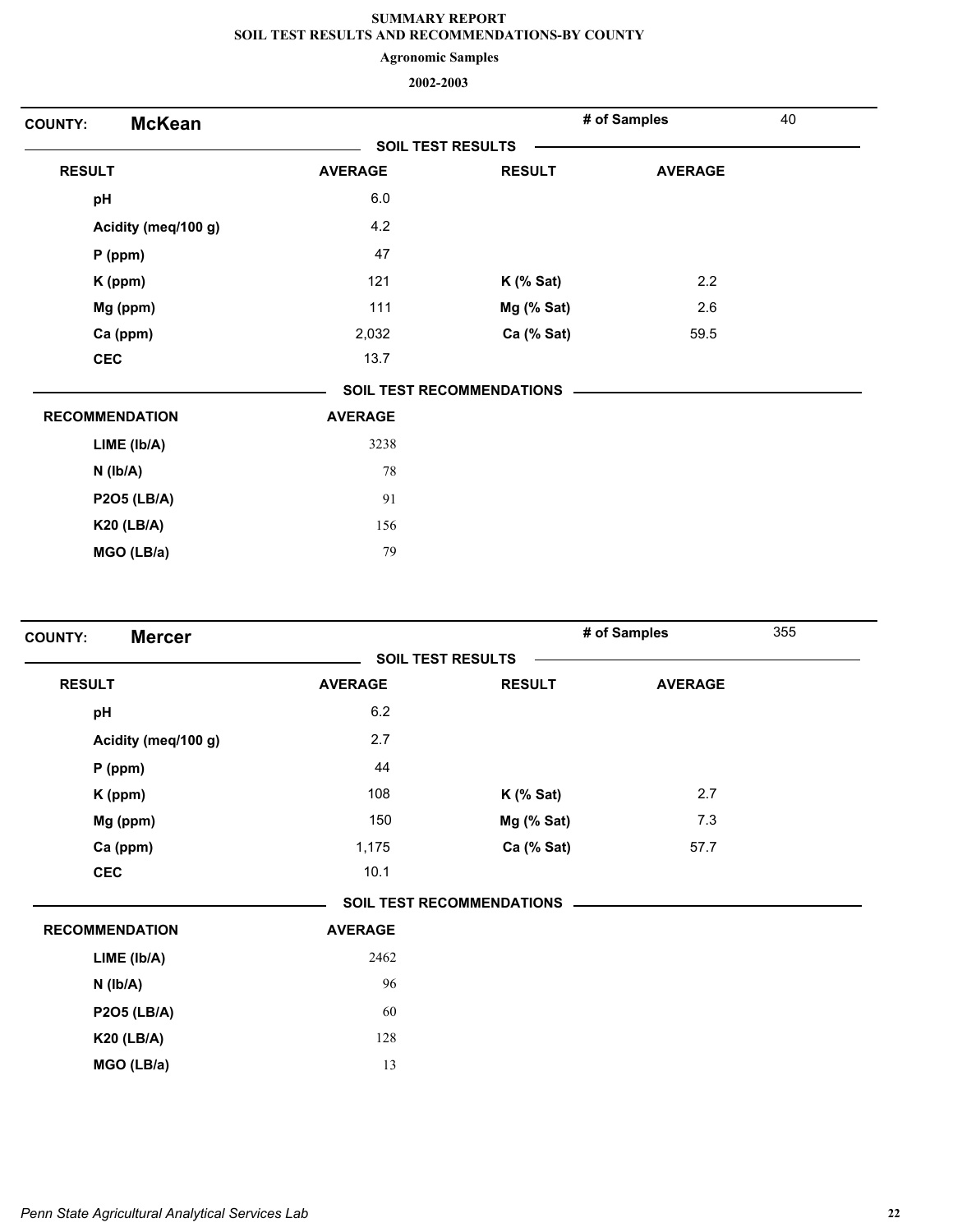**Agronomic Samples**

| <b>Mifflin</b><br><b>COUNTY:</b> |                |                                  | # of Samples   | 70 |
|----------------------------------|----------------|----------------------------------|----------------|----|
|                                  |                | <b>SOIL TEST RESULTS</b>         |                |    |
| <b>RESULT</b>                    | <b>AVERAGE</b> | <b>RESULT</b>                    | <b>AVERAGE</b> |    |
| pH                               | 6.4            |                                  |                |    |
| Acidity (meq/100 g)              | 2.1            |                                  |                |    |
| $P$ (ppm)                        | 114            |                                  |                |    |
| K (ppm)                          | 230            | $K$ (% Sat)                      | 5.0            |    |
| Mg (ppm)                         | 193            | Mg (% Sat)                       | 2.4            |    |
| Ca (ppm)                         | 1,510          | Ca (% Sat)                       | 62.8           |    |
| <b>CEC</b>                       | 11.9           |                                  |                |    |
|                                  |                | <b>SOIL TEST RECOMMENDATIONS</b> |                |    |
| <b>RECOMMENDATION</b>            | <b>AVERAGE</b> |                                  |                |    |
| LIME (Ib/A)                      | 1750           |                                  |                |    |
| $N$ ( $lb/A$ )                   | 83             |                                  |                |    |
| <b>P2O5 (LB/A)</b>               | 35             |                                  |                |    |
| <b>K20 (LB/A)</b>                | 73             |                                  |                |    |
| MGO (LB/a)                       | 15             |                                  |                |    |

| <b>Monroe</b><br><b>COUNTY:</b> |                |                                  | # of Samples   | 48 |
|---------------------------------|----------------|----------------------------------|----------------|----|
|                                 |                | <b>SOIL TEST RESULTS</b>         |                |    |
| <b>RESULT</b>                   | <b>AVERAGE</b> | <b>RESULT</b>                    | <b>AVERAGE</b> |    |
| pH                              | 5.9            |                                  |                |    |
| Acidity (meq/100 g)             | 4.6            |                                  |                |    |
| $P$ (ppm)                       | 97             |                                  |                |    |
| K (ppm)                         | 81             | $K$ (% Sat)                      | 2.0            |    |
| Mg (ppm)                        | 164            | Mg (% Sat)                       | 4.0            |    |
| Ca (ppm)                        | 961            | Ca (% Sat)                       | 44.4           |    |
| <b>CEC</b>                      | 11.0           |                                  |                |    |
|                                 |                | <b>SOIL TEST RECOMMENDATIONS</b> |                |    |
| <b>RECOMMENDATION</b>           | <b>AVERAGE</b> |                                  |                |    |
| LIME (Ib/A)                     | 3646           |                                  |                |    |
| $N$ ( $lb/A$ )                  | 103            |                                  |                |    |
| <b>P2O5 (LB/A)</b>              | 68             |                                  |                |    |
| <b>K20 (LB/A)</b>               | 102            |                                  |                |    |
| MGO (LB/a)                      | 34             |                                  |                |    |
|                                 |                |                                  |                |    |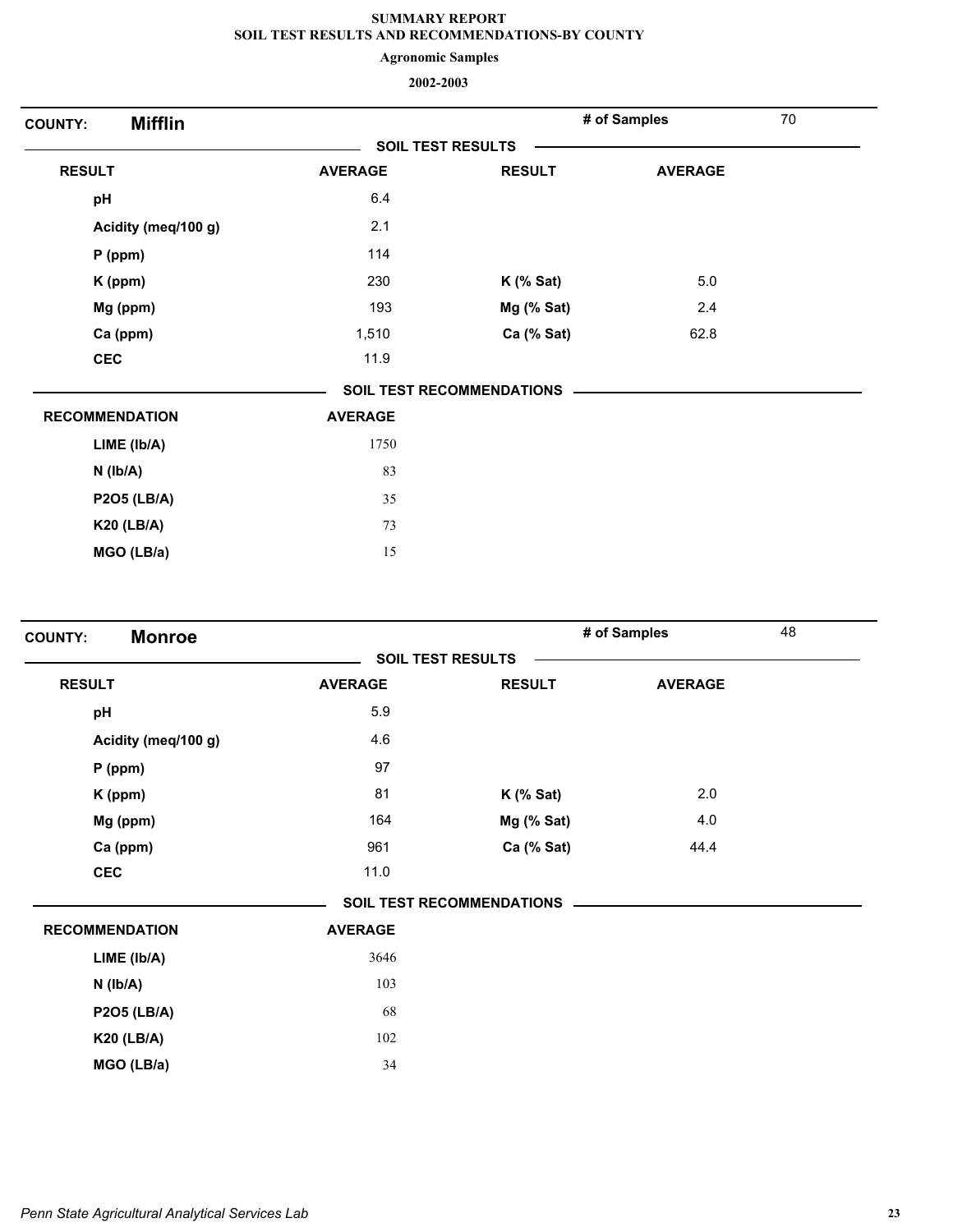**Agronomic Samples**

| <b>COUNTY:</b> | <b>Montgomery</b>     |                          |                                  | # of Samples   | 205 |  |  |
|----------------|-----------------------|--------------------------|----------------------------------|----------------|-----|--|--|
|                |                       | <b>SOIL TEST RESULTS</b> |                                  |                |     |  |  |
| <b>RESULT</b>  |                       | <b>AVERAGE</b>           | <b>RESULT</b>                    | <b>AVERAGE</b> |     |  |  |
| pH             |                       | $6.2\,$                  |                                  |                |     |  |  |
|                | Acidity (meq/100 g)   | 2.8                      |                                  |                |     |  |  |
|                | $P$ (ppm)             | 114                      |                                  |                |     |  |  |
|                | K (ppm)               | 157                      | $K$ (% Sat)                      | 3.5            |     |  |  |
|                | Mg (ppm)              | 228                      | Mg (% Sat)                       | 2.4            |     |  |  |
|                | Ca (ppm)              | 1,262                    | Ca (% Sat)                       | 54.0           |     |  |  |
|                | <b>CEC</b>            | 11.3                     |                                  |                |     |  |  |
|                |                       |                          | <b>SOIL TEST RECOMMENDATIONS</b> |                |     |  |  |
|                | <b>RECOMMENDATION</b> | <b>AVERAGE</b>           |                                  |                |     |  |  |
|                | LIME (lb/A)           | 1712                     |                                  |                |     |  |  |
|                | $N$ ( $lb/A$ )        | 98                       |                                  |                |     |  |  |
|                | <b>P2O5 (LB/A)</b>    | 61                       |                                  |                |     |  |  |
|                | <b>K20 (LB/A)</b>     | 89                       |                                  |                |     |  |  |
|                | MGO (LB/a)            | 16                       |                                  |                |     |  |  |
|                |                       |                          |                                  |                |     |  |  |

| <b>Montour</b><br><b>COUNTY:</b> |                |                                  | # of Samples   | 126 |
|----------------------------------|----------------|----------------------------------|----------------|-----|
|                                  |                | <b>SOIL TEST RESULTS</b>         |                |     |
| <b>RESULT</b>                    | <b>AVERAGE</b> | <b>RESULT</b>                    | <b>AVERAGE</b> |     |
| pH                               | 6.2            |                                  |                |     |
| Acidity (meq/100 g)              | 2.4            |                                  |                |     |
| $P$ (ppm)                        | 100            |                                  |                |     |
| K (ppm)                          | 158            | $K$ (% Sat)                      | 3.9            |     |
| Mg (ppm)                         | 121            | Mg (% Sat)                       | 7.4            |     |
| Ca (ppm)                         | 1,272          | Ca (% Sat)                       | 61.7           |     |
| <b>CEC</b>                       | 10.2           |                                  |                |     |
|                                  |                | <b>SOIL TEST RECOMMENDATIONS</b> |                |     |
| <b>RECOMMENDATION</b>            | <b>AVERAGE</b> |                                  |                |     |
| LIME (lb/A)                      | 1607           |                                  |                |     |
| $N$ ( $lb/A$ )                   | 69             |                                  |                |     |
| <b>P2O5 (LB/A)</b>               | 35             |                                  |                |     |
| <b>K20 (LB/A)</b>                | 68             |                                  |                |     |
| MGO (LB/a)                       | $\overline{4}$ |                                  |                |     |
|                                  |                |                                  |                |     |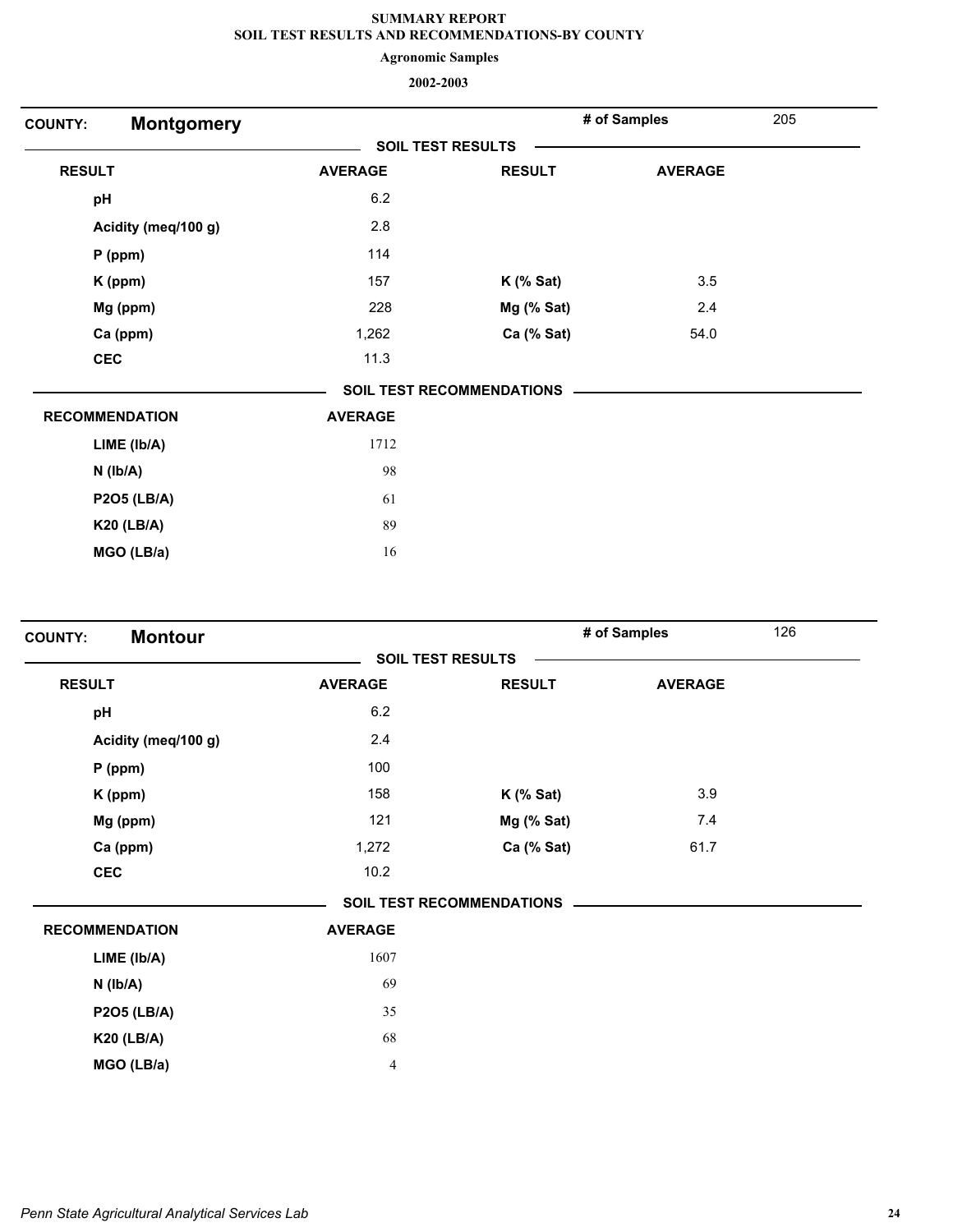**Agronomic Samples**

| <b>COUNTY:</b>        | Northampton         |                          |                                  | # of Samples   | 70 |
|-----------------------|---------------------|--------------------------|----------------------------------|----------------|----|
|                       |                     | <b>SOIL TEST RESULTS</b> |                                  |                |    |
| <b>RESULT</b>         |                     | <b>AVERAGE</b>           | <b>RESULT</b>                    | <b>AVERAGE</b> |    |
| pH                    |                     | 6.5                      |                                  |                |    |
|                       | Acidity (meq/100 g) | 2.2                      |                                  |                |    |
| $P$ (ppm)             |                     | 64                       |                                  |                |    |
| K (ppm)               |                     | 169                      | $K$ (% Sat)                      | 3.8            |    |
| Mg (ppm)              |                     | 167                      | Mg (% Sat)                       | 10.5           |    |
| Ca (ppm)              |                     | 1,703                    | Ca (% Sat)                       | 64.2           |    |
| <b>CEC</b>            |                     | 11.8                     |                                  |                |    |
|                       |                     |                          | <b>SOIL TEST RECOMMENDATIONS</b> |                |    |
| <b>RECOMMENDATION</b> |                     | <b>AVERAGE</b>           |                                  |                |    |
| LIME (Ib/A)           |                     | 1643                     |                                  |                |    |
| $N$ ( $lb/A$ )        |                     | 101                      |                                  |                |    |
| <b>P2O5 (LB/A)</b>    |                     | 48                       |                                  |                |    |
| <b>K20 (LB/A)</b>     |                     | 85                       |                                  |                |    |
| MGO (LB/a)            |                     | 10                       |                                  |                |    |

| <b>COUNTY:</b>        | Northumberland      |                |                                  | # of Samples   | 507 |
|-----------------------|---------------------|----------------|----------------------------------|----------------|-----|
|                       |                     |                | <b>SOIL TEST RESULTS</b>         |                |     |
| <b>RESULT</b>         |                     | <b>AVERAGE</b> | <b>RESULT</b>                    | <b>AVERAGE</b> |     |
| pH                    |                     | 6.4            |                                  |                |     |
|                       | Acidity (meq/100 g) | 2.1            |                                  |                |     |
|                       | $P$ (ppm)           | 100            |                                  |                |     |
|                       | K (ppm)             | 173            | $K$ (% Sat)                      | 4.3            |     |
|                       | Mg (ppm)            | 130            | Mg (% Sat)                       | 7.2            |     |
|                       | Ca (ppm)            | 1,357          | Ca (% Sat)                       | 64.6           |     |
| <b>CEC</b>            |                     | 10.4           |                                  |                |     |
|                       |                     |                | <b>SOIL TEST RECOMMENDATIONS</b> |                |     |
| <b>RECOMMENDATION</b> |                     | <b>AVERAGE</b> |                                  |                |     |
|                       | LIME (lb/A)         | 1146           |                                  |                |     |
|                       | $N$ ( $Ib/A$ )      | 78             |                                  |                |     |
|                       | <b>P2O5 (LB/A)</b>  | 35             |                                  |                |     |
|                       | <b>K20 (LB/A)</b>   | 72             |                                  |                |     |
|                       | MGO (LB/a)          | 20             |                                  |                |     |
|                       |                     |                |                                  |                |     |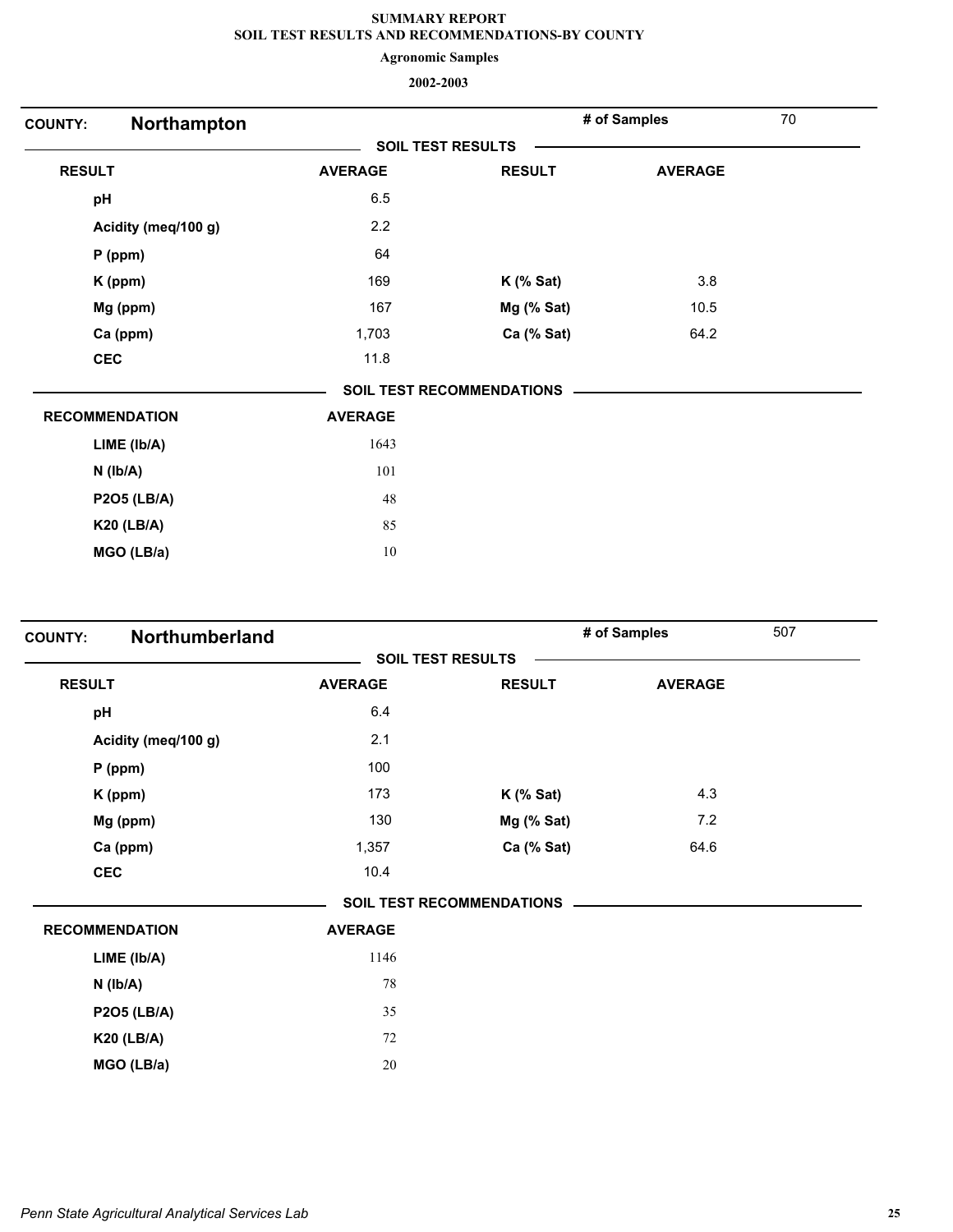**Agronomic Samples**

| <b>Perry</b><br><b>COUNTY:</b> |                |                                  | # of Samples   | 503 |
|--------------------------------|----------------|----------------------------------|----------------|-----|
|                                |                | <b>SOIL TEST RESULTS</b>         |                |     |
| <b>RESULT</b>                  | <b>AVERAGE</b> | <b>RESULT</b>                    | <b>AVERAGE</b> |     |
| pH                             | 6.6            |                                  |                |     |
| Acidity (meq/100 g)            | 1.5            |                                  |                |     |
| $P$ (ppm)                      | 96             |                                  |                |     |
| K (ppm)                        | 194            | $K$ (% Sat)                      | 4.7            |     |
| Mg (ppm)                       | 184            | Mg (% Sat)                       | 9.6            |     |
| Ca (ppm)                       | 1,414          | Ca (% Sat)                       | 66.3           |     |
| <b>CEC</b>                     | 10.5           |                                  |                |     |
|                                |                | <b>SOIL TEST RECOMMENDATIONS</b> |                |     |
| <b>RECOMMENDATION</b>          | <b>AVERAGE</b> |                                  |                |     |
| LIME (Ib/A)                    | 919            |                                  |                |     |
| $N$ ( $lb/A$ )                 | 87             |                                  |                |     |
| <b>P2O5 (LB/A)</b>             | 40             |                                  |                |     |
| <b>K20 (LB/A)</b>              | 125            |                                  |                |     |
| MGO (LB/a)                     | $\overline{2}$ |                                  |                |     |
|                                |                |                                  |                |     |

| <b>COUNTY:</b> | Philadelphia          |                  |                                  | # of Samples   | 8 |
|----------------|-----------------------|------------------|----------------------------------|----------------|---|
|                |                       |                  | <b>SOIL TEST RESULTS</b>         |                |   |
| <b>RESULT</b>  |                       | <b>AVERAGE</b>   | <b>RESULT</b>                    | <b>AVERAGE</b> |   |
| pH             |                       | 6.2              |                                  |                |   |
|                | Acidity (meq/100 g)   | 2.6              |                                  |                |   |
|                | $P$ (ppm)             | 484              |                                  |                |   |
|                | K (ppm)               | 118              | $K$ (% Sat)                      | 2.3            |   |
|                | Mg (ppm)              | 181              | Mg (% Sat)                       | 8.7            |   |
|                | Ca (ppm)              | 2,393            | Ca (% Sat)                       | 61.1           |   |
| <b>CEC</b>     |                       | 12.7             |                                  |                |   |
|                |                       |                  | <b>SOIL TEST RECOMMENDATIONS</b> |                |   |
|                | <b>RECOMMENDATION</b> | <b>AVERAGE</b>   |                                  |                |   |
|                | LIME (lb/A)           | 1125             |                                  |                |   |
|                | $N$ ( $lb/A$ )        | 38               |                                  |                |   |
|                | <b>P2O5 (LB/A)</b>    | 38               |                                  |                |   |
|                | <b>K20 (LB/A)</b>     | 108              |                                  |                |   |
|                | MGO (LB/a)            | $\boldsymbol{0}$ |                                  |                |   |
|                |                       |                  |                                  |                |   |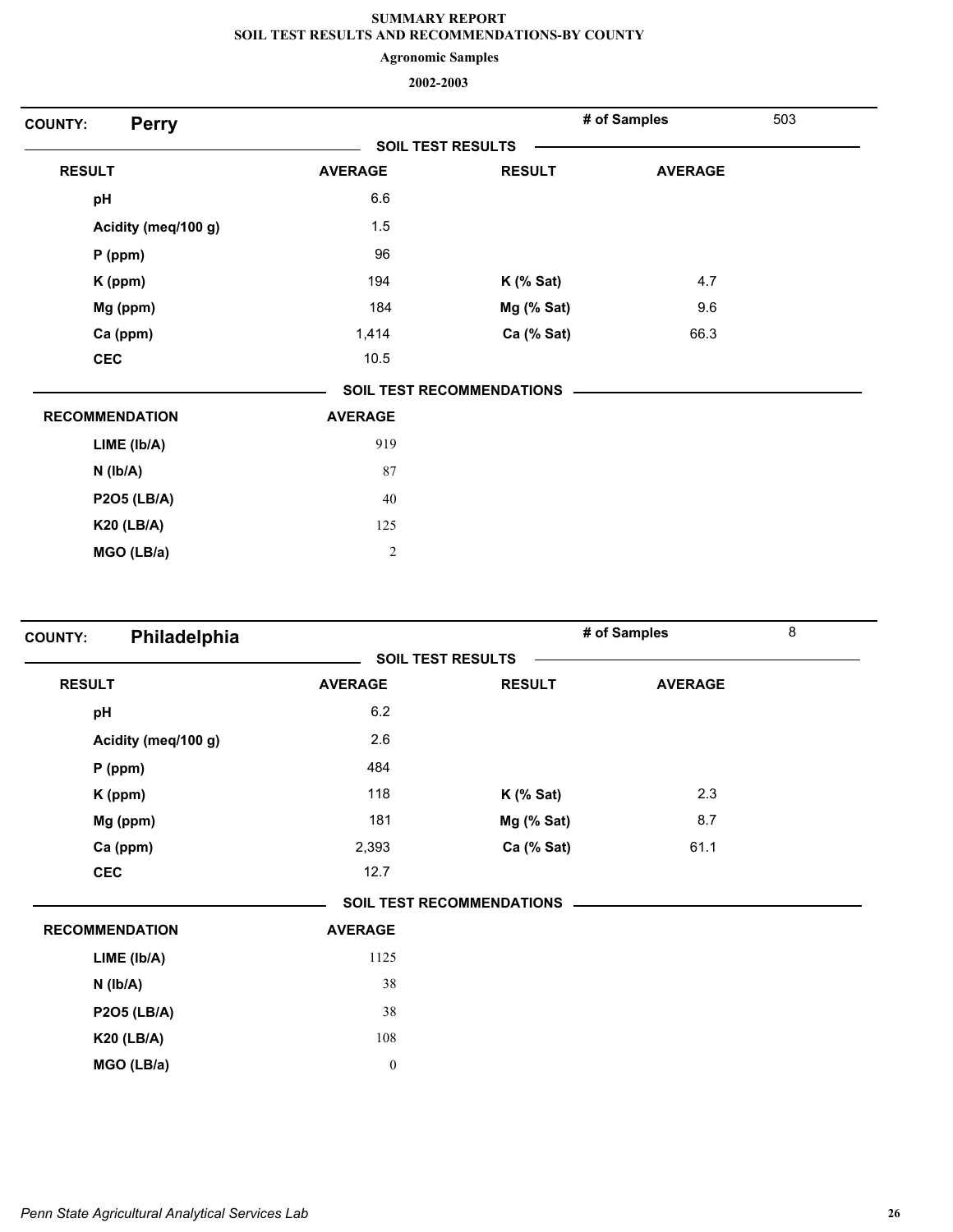**Agronomic Samples**

| <b>Pike</b><br><b>COUNTY:</b> |                |                                  | # of Samples   | $\overline{2}$ |
|-------------------------------|----------------|----------------------------------|----------------|----------------|
|                               |                | <b>SOIL TEST RESULTS</b>         |                |                |
| <b>RESULT</b>                 | <b>AVERAGE</b> | <b>RESULT</b>                    | <b>AVERAGE</b> |                |
| pH                            | 5.8            |                                  |                |                |
| Acidity (meq/100 g)           | 4.5            |                                  |                |                |
| $P$ (ppm)                     | 41             |                                  |                |                |
| K (ppm)                       | 64             | $K$ (% Sat)                      | 1.5            |                |
| Mg (ppm)                      | 219            | Mg (% Sat)                       | 2.5            |                |
| Ca (ppm)                      | 802            | Ca (% Sat)                       | 37.6           |                |
| <b>CEC</b>                    | 10.5           |                                  |                |                |
|                               |                | <b>SOIL TEST RECOMMENDATIONS</b> |                |                |
| <b>RECOMMENDATION</b>         | <b>AVERAGE</b> |                                  |                |                |
| LIME (Ib/A)                   | 4000           |                                  |                |                |
| $N$ ( $Ib/A$ )                | 63             |                                  |                |                |
| <b>P2O5 (LB/A)</b>            | 15             |                                  |                |                |
| <b>K20 (LB/A)</b>             | 110            |                                  |                |                |
| MGO (LB/a)                    | 60             |                                  |                |                |

| <b>Potter</b><br><b>COUNTY:</b> |                |                                  | # of Samples   | 133 |
|---------------------------------|----------------|----------------------------------|----------------|-----|
|                                 |                | <b>SOIL TEST RESULTS</b>         |                |     |
| <b>RESULT</b>                   | <b>AVERAGE</b> | <b>RESULT</b>                    | <b>AVERAGE</b> |     |
| pH                              | 5.9            |                                  |                |     |
| Acidity (meq/100 g)             | 4.0            |                                  |                |     |
| $P$ (ppm)                       | 66             |                                  |                |     |
| K (ppm)                         | 163            | $K$ (% Sat)                      | 3.5            |     |
| Mg (ppm)                        | 157            | Mg (% Sat)                       | 10.9           |     |
| Ca (ppm)                        | 1,324          | Ca (% Sat)                       | 53.5           |     |
| <b>CEC</b>                      | 12.3           |                                  |                |     |
|                                 |                | <b>SOIL TEST RECOMMENDATIONS</b> |                |     |
| <b>RECOMMENDATION</b>           | <b>AVERAGE</b> |                                  |                |     |
| LIME (Ib/A)                     | 3391           |                                  |                |     |
| $N$ ( $Ib/A$ )                  | 101            |                                  |                |     |
| <b>P2O5 (LB/A)</b>              | 63             |                                  |                |     |
| <b>K20 (LB/A)</b>               | 122            |                                  |                |     |
| MGO (LB/a)                      | 27             |                                  |                |     |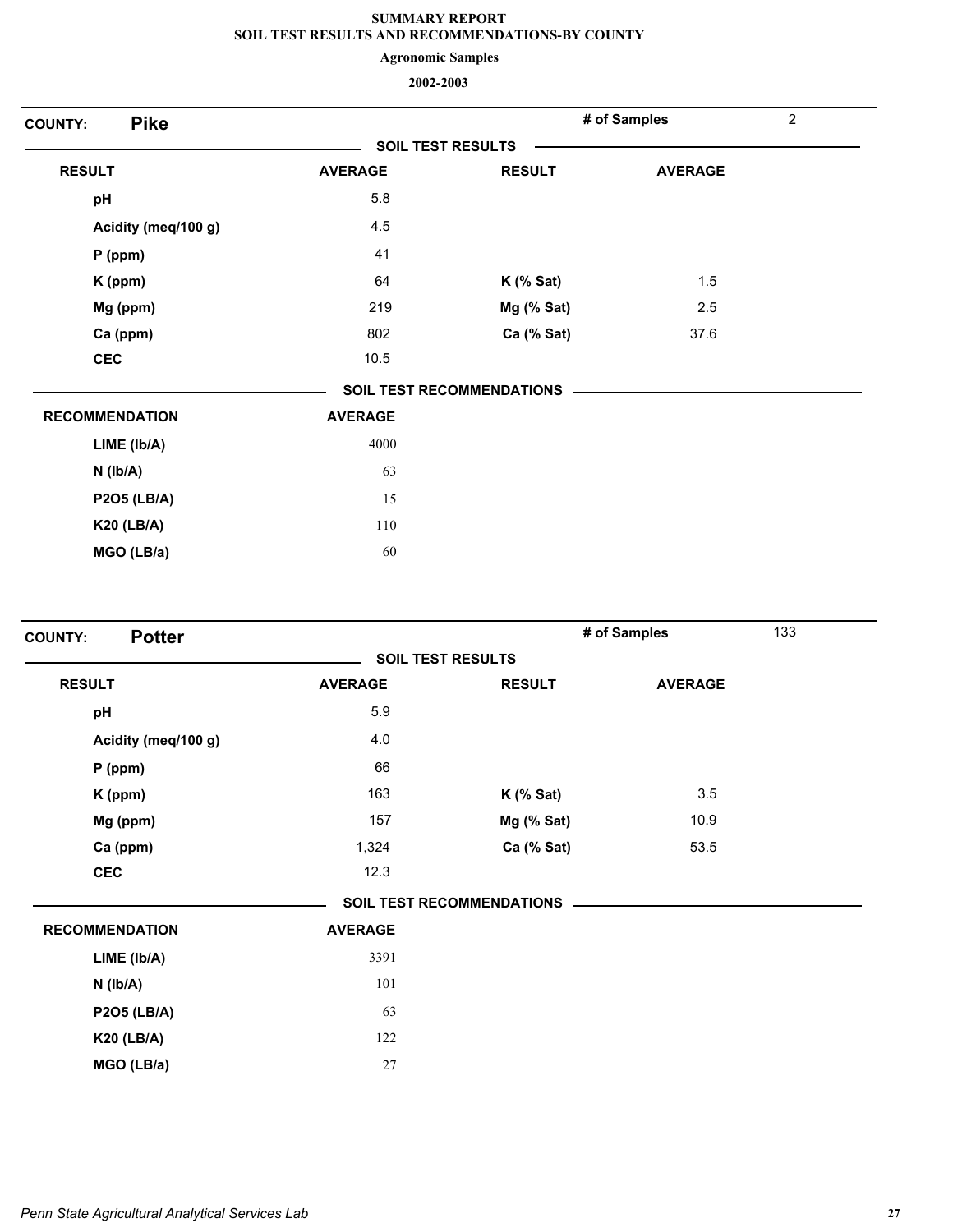**Agronomic Samples**

| <b>COUNTY:</b>        | <b>RESEARCH</b>     |                |                                  | # of Samples   | 112 |
|-----------------------|---------------------|----------------|----------------------------------|----------------|-----|
|                       |                     |                | <b>SOIL TEST RESULTS</b>         |                |     |
| <b>RESULT</b>         |                     | <b>AVERAGE</b> | <b>RESULT</b>                    | <b>AVERAGE</b> |     |
| pH                    |                     | 5.6            |                                  |                |     |
|                       | Acidity (meq/100 g) | 2.6            |                                  |                |     |
|                       | P (ppm)             | 68             |                                  |                |     |
|                       | K (ppm)             | 101            | $K$ (% Sat)                      | 3.3            |     |
|                       | Mg (ppm)            | 66             | Mg (% Sat)                       | 6.5            |     |
|                       | Ca (ppm)            | 960            | Ca (% Sat)                       | 57.8           |     |
| <b>CEC</b>            |                     | 8.3            |                                  |                |     |
|                       |                     |                | <b>SOIL TEST RECOMMENDATIONS</b> |                |     |
| <b>RECOMMENDATION</b> |                     | <b>AVERAGE</b> |                                  |                |     |
|                       | LIME (Ib/A)         | 2107           |                                  |                |     |
|                       | $N$ ( $Ib/A$ )      |                |                                  |                |     |
|                       | <b>P2O5 (LB/A)</b>  |                |                                  |                |     |
|                       | <b>K20 (LB/A)</b>   |                |                                  |                |     |
|                       | MGO (LB/a)          | 10             |                                  |                |     |

| <b>Schuylkill</b><br><b>SOIL TEST RESULTS</b><br><b>RESULT</b><br><b>AVERAGE</b><br><b>RESULT</b><br><b>AVERAGE</b><br>6.2<br>pH<br>2.9<br>Acidity (meq/100 g)<br>133<br>$P$ (ppm)<br>3.8<br>154<br>$K$ (% Sat)<br>K (ppm)<br>$6.8\,$<br>156<br>Mg (ppm)<br>Mg (% Sat)<br>57.1<br>Ca (ppm)<br>1,235<br>Ca (% Sat)<br>10.6<br><b>CEC</b><br><b>SOIL TEST RECOMMENDATIONS</b><br><b>RECOMMENDATION</b><br><b>AVERAGE</b><br>2043<br>LIME (Ib/A)<br>94<br>$N$ ( $Ib/A$ ) | 232 |
|-----------------------------------------------------------------------------------------------------------------------------------------------------------------------------------------------------------------------------------------------------------------------------------------------------------------------------------------------------------------------------------------------------------------------------------------------------------------------|-----|
|                                                                                                                                                                                                                                                                                                                                                                                                                                                                       |     |
|                                                                                                                                                                                                                                                                                                                                                                                                                                                                       |     |
|                                                                                                                                                                                                                                                                                                                                                                                                                                                                       |     |
|                                                                                                                                                                                                                                                                                                                                                                                                                                                                       |     |
|                                                                                                                                                                                                                                                                                                                                                                                                                                                                       |     |
|                                                                                                                                                                                                                                                                                                                                                                                                                                                                       |     |
|                                                                                                                                                                                                                                                                                                                                                                                                                                                                       |     |
|                                                                                                                                                                                                                                                                                                                                                                                                                                                                       |     |
|                                                                                                                                                                                                                                                                                                                                                                                                                                                                       |     |
|                                                                                                                                                                                                                                                                                                                                                                                                                                                                       |     |
|                                                                                                                                                                                                                                                                                                                                                                                                                                                                       |     |
|                                                                                                                                                                                                                                                                                                                                                                                                                                                                       |     |
|                                                                                                                                                                                                                                                                                                                                                                                                                                                                       |     |
| 59<br><b>P2O5 (LB/A)</b>                                                                                                                                                                                                                                                                                                                                                                                                                                              |     |
| 69<br><b>K20 (LB/A)</b>                                                                                                                                                                                                                                                                                                                                                                                                                                               |     |
| 8<br>MGO (LB/a)                                                                                                                                                                                                                                                                                                                                                                                                                                                       |     |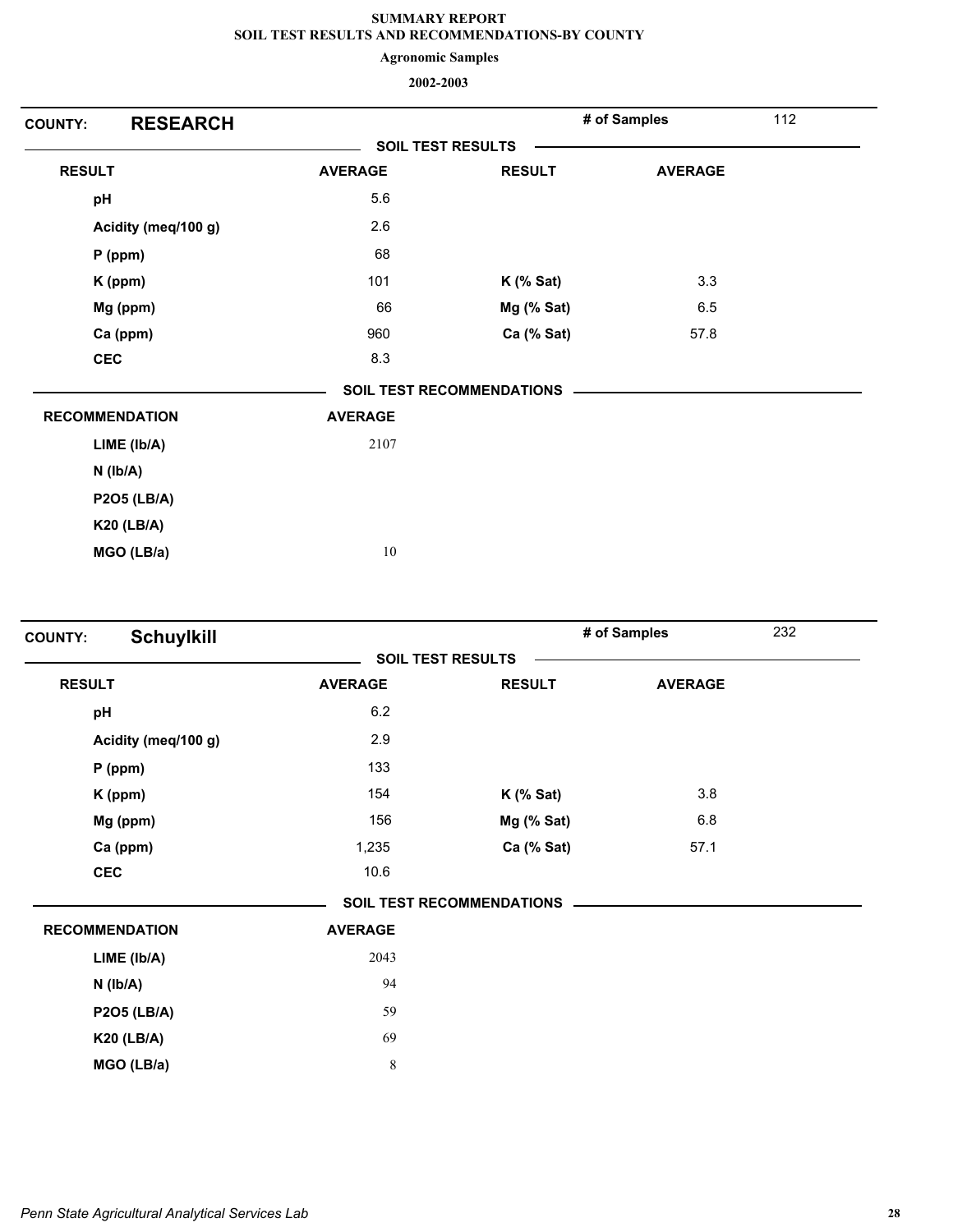**Agronomic Samples**

| <b>COUNTY:</b> | <b>Snyder</b>         |                |                                  | # of Samples   | 187 |
|----------------|-----------------------|----------------|----------------------------------|----------------|-----|
|                |                       |                | <b>SOIL TEST RESULTS</b>         |                |     |
| <b>RESULT</b>  |                       | <b>AVERAGE</b> | <b>RESULT</b>                    | <b>AVERAGE</b> |     |
| pH             |                       | 6.2            |                                  |                |     |
|                | Acidity (meq/100 g)   | 2.4            |                                  |                |     |
|                | P (ppm)               | 116            |                                  |                |     |
|                | K (ppm)               | 197            | $K$ (% Sat)                      | 4.4            |     |
|                | Mg (ppm)              | 148            | Mg (% Sat)                       | 16.3           |     |
|                | Ca (ppm)              | 1,418          | Ca (% Sat)                       | 62.1           |     |
| <b>CEC</b>     |                       | 11.2           |                                  |                |     |
|                |                       |                | <b>SOIL TEST RECOMMENDATIONS</b> |                |     |
|                | <b>RECOMMENDATION</b> | <b>AVERAGE</b> |                                  |                |     |
|                | LIME (Ib/A)           | 1537           |                                  |                |     |
|                | $N$ ( $Ib/A$ )        | 76             |                                  |                |     |
|                | <b>P2O5 (LB/A)</b>    | 48             |                                  |                |     |
|                | <b>K20 (LB/A)</b>     | 104            |                                  |                |     |
|                | MGO (LB/a)            | 22             |                                  |                |     |
|                |                       |                |                                  |                |     |

| <b>Somerset</b><br><b>COUNTY:</b> |                |                                  | # of Samples   | 176 |
|-----------------------------------|----------------|----------------------------------|----------------|-----|
|                                   |                | <b>SOIL TEST RESULTS</b>         |                |     |
| <b>RESULT</b>                     | <b>AVERAGE</b> | <b>RESULT</b>                    | <b>AVERAGE</b> |     |
| pH                                | 5.9            |                                  |                |     |
| Acidity (meq/100 g)               | 3.8            |                                  |                |     |
| $P$ (ppm)                         | 52             |                                  |                |     |
| K (ppm)                           | 144            | $K$ (% Sat)                      | 3.0            |     |
| Mg (ppm)                          | 116            | Mg (% Sat)                       | 8.8            |     |
| Ca (ppm)                          | 1,458          | Ca (% Sat)                       | 57.7           |     |
| <b>CEC</b>                        | 12.3           |                                  |                |     |
|                                   |                | <b>SOIL TEST RECOMMENDATIONS</b> |                |     |
| <b>RECOMMENDATION</b>             | <b>AVERAGE</b> |                                  |                |     |
| LIME (lb/A)                       | 3207           |                                  |                |     |
| $N$ ( $lb/A$ )                    | 86             |                                  |                |     |
| <b>P2O5 (LB/A)</b>                | 48             |                                  |                |     |
| <b>K20 (LB/A)</b>                 | 105            |                                  |                |     |
| MGO (LB/a)                        | 29             |                                  |                |     |
|                                   |                |                                  |                |     |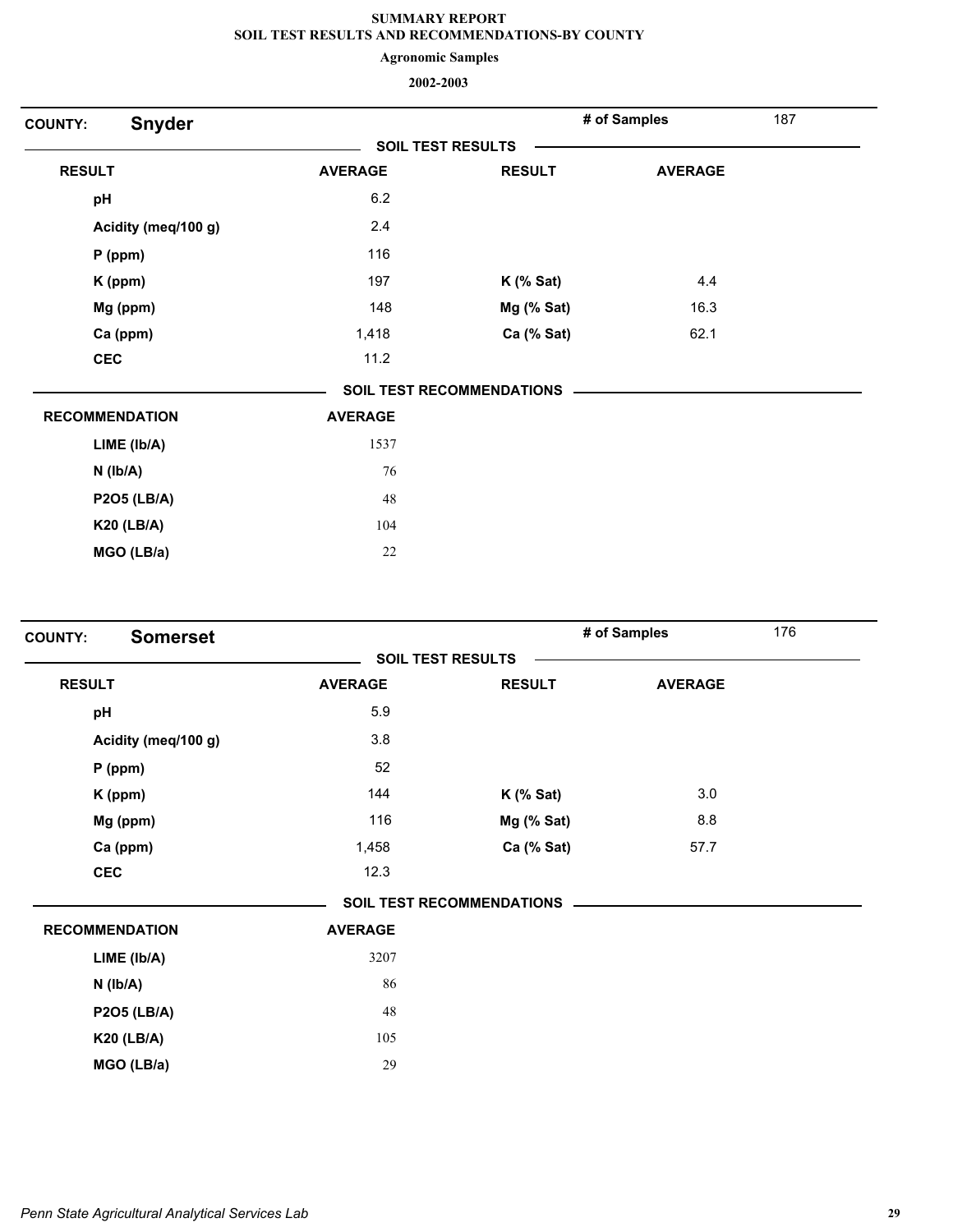**Agronomic Samples**

| <b>COUNTY:</b> | <b>Sullivan</b>       |                |                                  | # of Samples   | 38 |
|----------------|-----------------------|----------------|----------------------------------|----------------|----|
|                |                       |                | <b>SOIL TEST RESULTS</b>         |                |    |
| <b>RESULT</b>  |                       | <b>AVERAGE</b> | <b>RESULT</b>                    | <b>AVERAGE</b> |    |
| pH             |                       | 5.8            |                                  |                |    |
|                | Acidity (meq/100 g)   | 4.4            |                                  |                |    |
|                | $P$ (ppm)             | 29             |                                  |                |    |
|                | K (ppm)               | 82             | $K$ (% Sat)                      | 2.0            |    |
|                | Mg (ppm)              | 127            | Mg (% Sat)                       | 2.8            |    |
|                | Ca (ppm)              | 985            | Ca (% Sat)                       | 47.2           |    |
| <b>CEC</b>     |                       | 10.6           |                                  |                |    |
|                |                       |                | <b>SOIL TEST RECOMMENDATIONS</b> |                |    |
|                | <b>RECOMMENDATION</b> | <b>AVERAGE</b> |                                  |                |    |
|                | LIME (Ib/A)           | 3789           |                                  |                |    |
|                | $N$ ( $Ib/A$ )        | 101            |                                  |                |    |
|                | <b>P2O5 (LB/A)</b>    | 79             |                                  |                |    |
|                | <b>K20 (LB/A)</b>     | 146            |                                  |                |    |
|                | MGO (LB/a)            | 49             |                                  |                |    |
|                |                       |                |                                  |                |    |

| <b>COUNTY:</b> | Susquehanna           |                  |                                  | # of Samples   | 291 |
|----------------|-----------------------|------------------|----------------------------------|----------------|-----|
|                |                       |                  | <b>SOIL TEST RESULTS</b>         |                |     |
| <b>RESULT</b>  |                       | <b>AVERAGE</b>   | <b>RESULT</b>                    | <b>AVERAGE</b> |     |
| pH             |                       | $6.0\,$          |                                  |                |     |
|                | Acidity (meq/100 g)   | 3.5              |                                  |                |     |
|                | $P$ (ppm)             | 66               |                                  |                |     |
|                | K (ppm)               | 137              | $K$ (% Sat)                      | 3.3            |     |
|                | Mg (ppm)              | 211              | Mg (% Sat)                       | 7.7            |     |
|                | Ca (ppm)              | 1,061            | Ca (% Sat)                       | 48.8           |     |
| <b>CEC</b>     |                       | 10.9             |                                  |                |     |
|                |                       |                  | <b>SOIL TEST RECOMMENDATIONS</b> |                |     |
|                | <b>RECOMMENDATION</b> | <b>AVERAGE</b>   |                                  |                |     |
|                | LIME (lb/A)           | 2509             |                                  |                |     |
|                | $N$ ( $Ib/A$ )        | 100              |                                  |                |     |
|                | <b>P2O5 (LB/A)</b>    | 69               |                                  |                |     |
|                | <b>K20 (LB/A)</b>     | 145              |                                  |                |     |
|                | MGO (LB/a)            | $\boldsymbol{7}$ |                                  |                |     |
|                |                       |                  |                                  |                |     |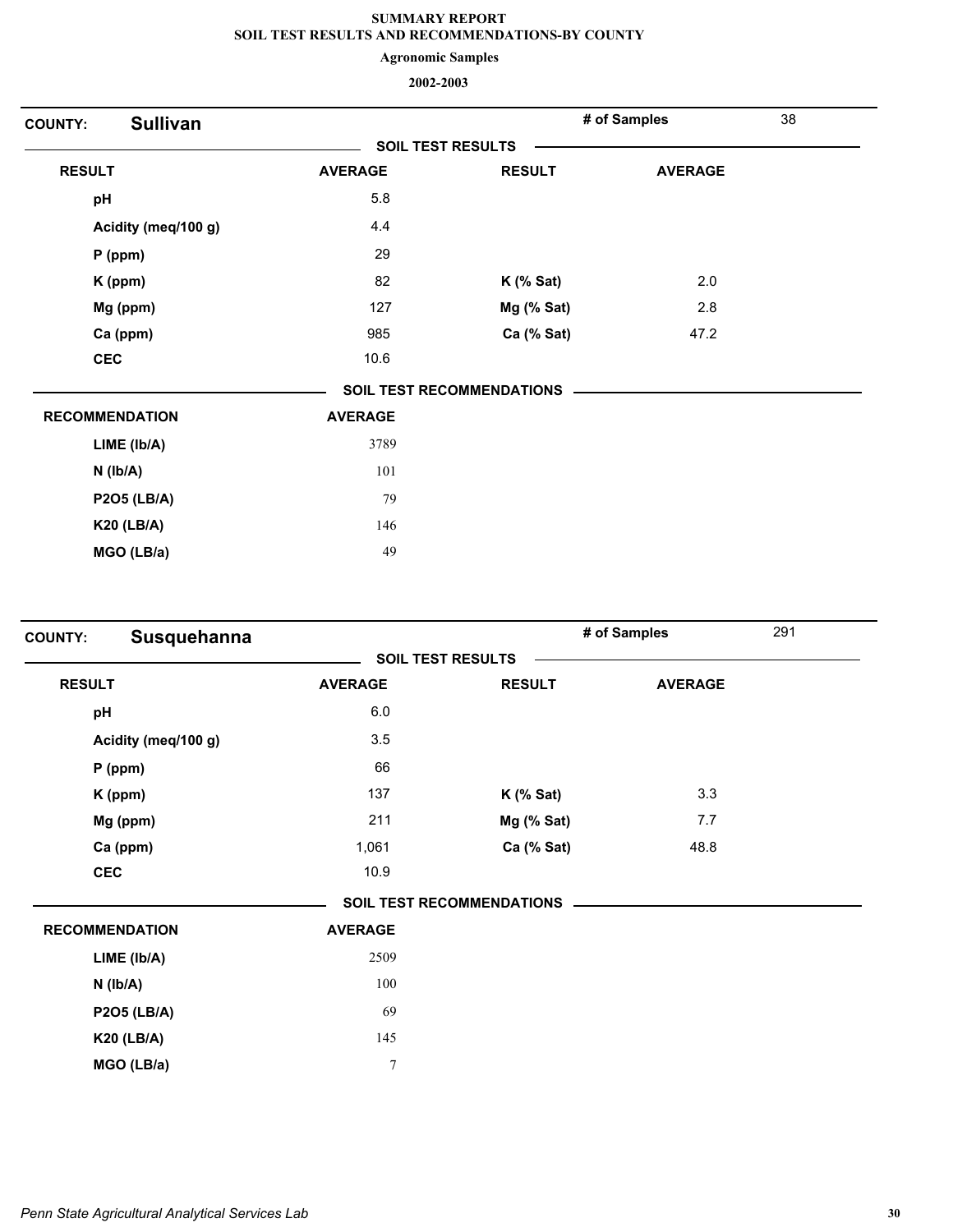**Agronomic Samples**

| <b>Tioga</b><br><b>COUNTY:</b> |                |                                  | # of Samples   | 322 |
|--------------------------------|----------------|----------------------------------|----------------|-----|
|                                |                | <b>SOIL TEST RESULTS</b>         |                |     |
| <b>RESULT</b>                  | <b>AVERAGE</b> | <b>RESULT</b>                    | <b>AVERAGE</b> |     |
| pH                             | 6.0            |                                  |                |     |
| Acidity (meq/100 g)            | 3.1            |                                  |                |     |
| P (ppm)                        | 58             |                                  |                |     |
| K (ppm)                        | 123            | $K$ (% Sat)                      | 2.6            |     |
| Mg (ppm)                       | 184            | Mg (% Sat)                       | 6.1            |     |
| Ca (ppm)                       | 1,401          | Ca (% Sat)                       | 57.2           |     |
| <b>CEC</b>                     | 11.9           |                                  |                |     |
|                                |                | <b>SOIL TEST RECOMMENDATIONS</b> |                |     |
| <b>RECOMMENDATION</b>          | <b>AVERAGE</b> |                                  |                |     |
| LIME (Ib/A)                    | 2663           |                                  |                |     |
| $N$ ( $Ib/A$ )                 | 86             |                                  |                |     |
| <b>P2O5 (LB/A)</b>             | 66             |                                  |                |     |
| <b>K20 (LB/A)</b>              | 174            |                                  |                |     |
| MGO (LB/a)                     | 5              |                                  |                |     |

| <b>Union</b><br><b>COUNTY:</b> |                |                           | 257<br># of Samples |  |
|--------------------------------|----------------|---------------------------|---------------------|--|
|                                |                | <b>SOIL TEST RESULTS</b>  |                     |  |
| <b>RESULT</b>                  | <b>AVERAGE</b> | <b>RESULT</b>             | <b>AVERAGE</b>      |  |
| pH                             | 6.3            |                           |                     |  |
| Acidity (meq/100 g)            | 2.2            |                           |                     |  |
| $P$ (ppm)                      | 85             |                           |                     |  |
| K (ppm)                        | 157            | $K$ (% Sat)               | 3.7                 |  |
| Mg (ppm)                       | 134            | Mg (% Sat)                | 9.0                 |  |
| Ca (ppm)                       | 1,407          | Ca (% Sat)                | 65.1                |  |
| <b>CEC</b>                     | 10.7           |                           |                     |  |
|                                |                | SOIL TEST RECOMMENDATIONS |                     |  |
| <b>RECOMMENDATION</b>          | <b>AVERAGE</b> |                           |                     |  |
| LIME (Ib/A)                    | 1702           |                           |                     |  |
| $N$ ( $Ib/A$ )                 | 76             |                           |                     |  |
| P2O5 (LB/A)                    | 43             |                           |                     |  |
| <b>K20 (LB/A)</b>              | 100            |                           |                     |  |
| MGO (LB/a)                     | $\mathbf{9}$   |                           |                     |  |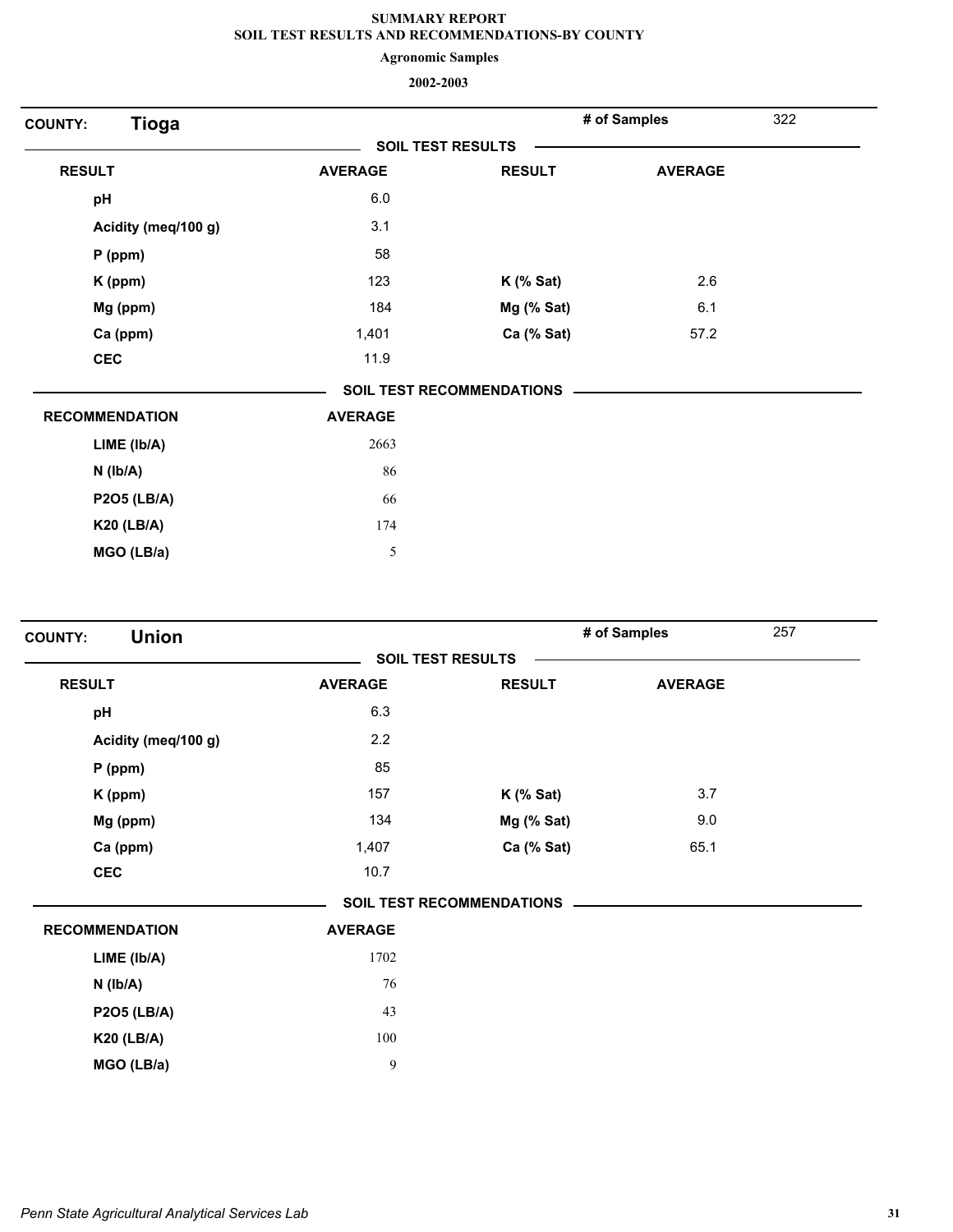**Agronomic Samples**

| Venango<br><b>COUNTY:</b> |                |                                  | # of Samples   | 89 |
|---------------------------|----------------|----------------------------------|----------------|----|
|                           |                | <b>SOIL TEST RESULTS</b>         |                |    |
| <b>RESULT</b>             | <b>AVERAGE</b> | <b>RESULT</b>                    | <b>AVERAGE</b> |    |
| pH                        | 6.2            |                                  |                |    |
| Acidity (meq/100 g)       | 3.1            |                                  |                |    |
| $P$ (ppm)                 | 34             |                                  |                |    |
| K (ppm)                   | 111            | $K$ (% Sat)                      | 2.6            |    |
| Mg (ppm)                  | 135            | Mg (% Sat)                       | 13.4           |    |
| Ca (ppm)                  | 1,309          | Ca (% Sat)                       | 59.4           |    |
| <b>CEC</b>                | 11.1           |                                  |                |    |
|                           |                | <b>SOIL TEST RECOMMENDATIONS</b> |                |    |
| <b>RECOMMENDATION</b>     | <b>AVERAGE</b> |                                  |                |    |
| LIME (Ib/A)               | 2326           |                                  |                |    |
| $N$ ( $lb/A$ )            | 71             |                                  |                |    |
| <b>P2O5 (LB/A)</b>        | 67             |                                  |                |    |
| <b>K20 (LB/A)</b>         | 106            |                                  |                |    |
| MGO (LB/a)                | 22             |                                  |                |    |

| <b>Warren</b><br><b>COUNTY:</b> |                |                                  | # of Samples   | 65 |
|---------------------------------|----------------|----------------------------------|----------------|----|
|                                 |                | <b>SOIL TEST RESULTS</b>         |                |    |
| <b>RESULT</b>                   | <b>AVERAGE</b> | <b>RESULT</b>                    | <b>AVERAGE</b> |    |
| pH                              | 6.0            |                                  |                |    |
| Acidity (meq/100 g)             | 3.8            |                                  |                |    |
| $P$ (ppm)                       | 63             |                                  |                |    |
| K (ppm)                         | 122            | $K$ (% Sat)                      | 2.7            |    |
| Mg (ppm)                        | 152            | Mg (% Sat)                       | 9.7            |    |
| Ca (ppm)                        | 1,210          | Ca (% Sat)                       | 53.3           |    |
| <b>CEC</b>                      | 11.4           |                                  |                |    |
|                                 |                | <b>SOIL TEST RECOMMENDATIONS</b> |                |    |
| <b>RECOMMENDATION</b>           | <b>AVERAGE</b> |                                  |                |    |
| LIME (Ib/A)                     | 2638           |                                  |                |    |
| $N$ ( $lb/A$ )                  | 94             |                                  |                |    |
| <b>P2O5 (LB/A)</b>              | 70             |                                  |                |    |
| <b>K20 (LB/A)</b>               | 113            |                                  |                |    |
| MGO (LB/a)                      | $\overline{7}$ |                                  |                |    |
|                                 |                |                                  |                |    |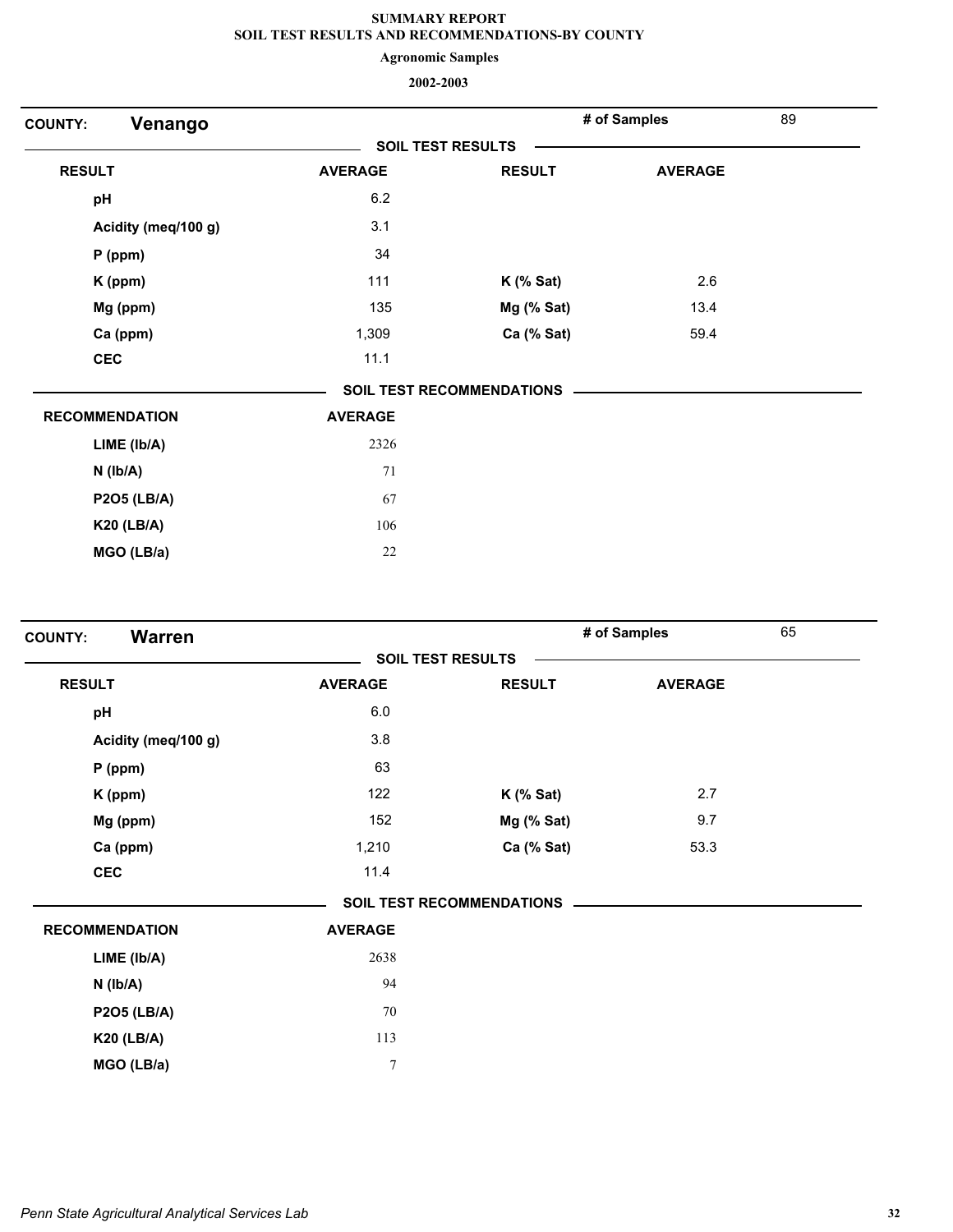**Agronomic Samples**

| Washington<br><b>COUNTY:</b> |                |                           | # of Samples   | 202 |
|------------------------------|----------------|---------------------------|----------------|-----|
|                              |                | <b>SOIL TEST RESULTS</b>  |                |     |
| <b>RESULT</b>                | <b>AVERAGE</b> | <b>RESULT</b>             | <b>AVERAGE</b> |     |
| pH                           | 5.9            |                           |                |     |
| Acidity (meq/100 g)          | 3.6            |                           |                |     |
| $P$ (ppm)                    | 41             |                           |                |     |
| K (ppm)                      | 130            | $K$ (% Sat)               | 2.6            |     |
| Mg (ppm)                     | 206            | Mg (% Sat)                | 10.4           |     |
| Ca (ppm)                     | 1,492          | Ca (% Sat)                | 55.6           |     |
| <b>CEC</b>                   | 12.8           |                           |                |     |
|                              |                | SOIL TEST RECOMMENDATIONS |                |     |
| <b>RECOMMENDATION</b>        | <b>AVERAGE</b> |                           |                |     |
| LIME (Ib/A)                  | 3324           |                           |                |     |
| $N$ ( $lb/A$ )               | 76             |                           |                |     |
| <b>P2O5 (LB/A)</b>           | 60             |                           |                |     |
| <b>K20 (LB/A)</b>            | 124            |                           |                |     |
| MGO (LB/a)                   | 17             |                           |                |     |

| <b>WASINGTON</b><br><b>COUNTY:</b> |                |                                  | # of Samples   | 3 |
|------------------------------------|----------------|----------------------------------|----------------|---|
|                                    |                | <b>SOIL TEST RESULTS</b>         |                |   |
| <b>RESULT</b>                      | <b>AVERAGE</b> | <b>RESULT</b>                    | <b>AVERAGE</b> |   |
| pH                                 | 5.2            |                                  |                |   |
| Acidity (meq/100 g)                | 6.1            |                                  |                |   |
| $P$ (ppm)                          | 28             |                                  |                |   |
| K (ppm)                            | 200            | $K$ (% Sat)                      | 4.4            |   |
| Mg (ppm)                           | 133            | Mg (% Sat)                       | 5.6            |   |
| Ca (ppm)                           | 877            | Ca (% Sat)                       | 37.7           |   |
| <b>CEC</b>                         | 12.1           |                                  |                |   |
|                                    |                | <b>SOIL TEST RECOMMENDATIONS</b> |                |   |
| <b>RECOMMENDATION</b>              | <b>AVERAGE</b> |                                  |                |   |
| LIME (Ib/A)                        | 5000           |                                  |                |   |
| $N$ ( $Ib/A$ )                     | 150            |                                  |                |   |
| <b>P2O5 (LB/A)</b>                 | 53             |                                  |                |   |
| <b>K20 (LB/A)</b>                  | 25             |                                  |                |   |
| MGO (LB/a)                         | 113            |                                  |                |   |
|                                    |                |                                  |                |   |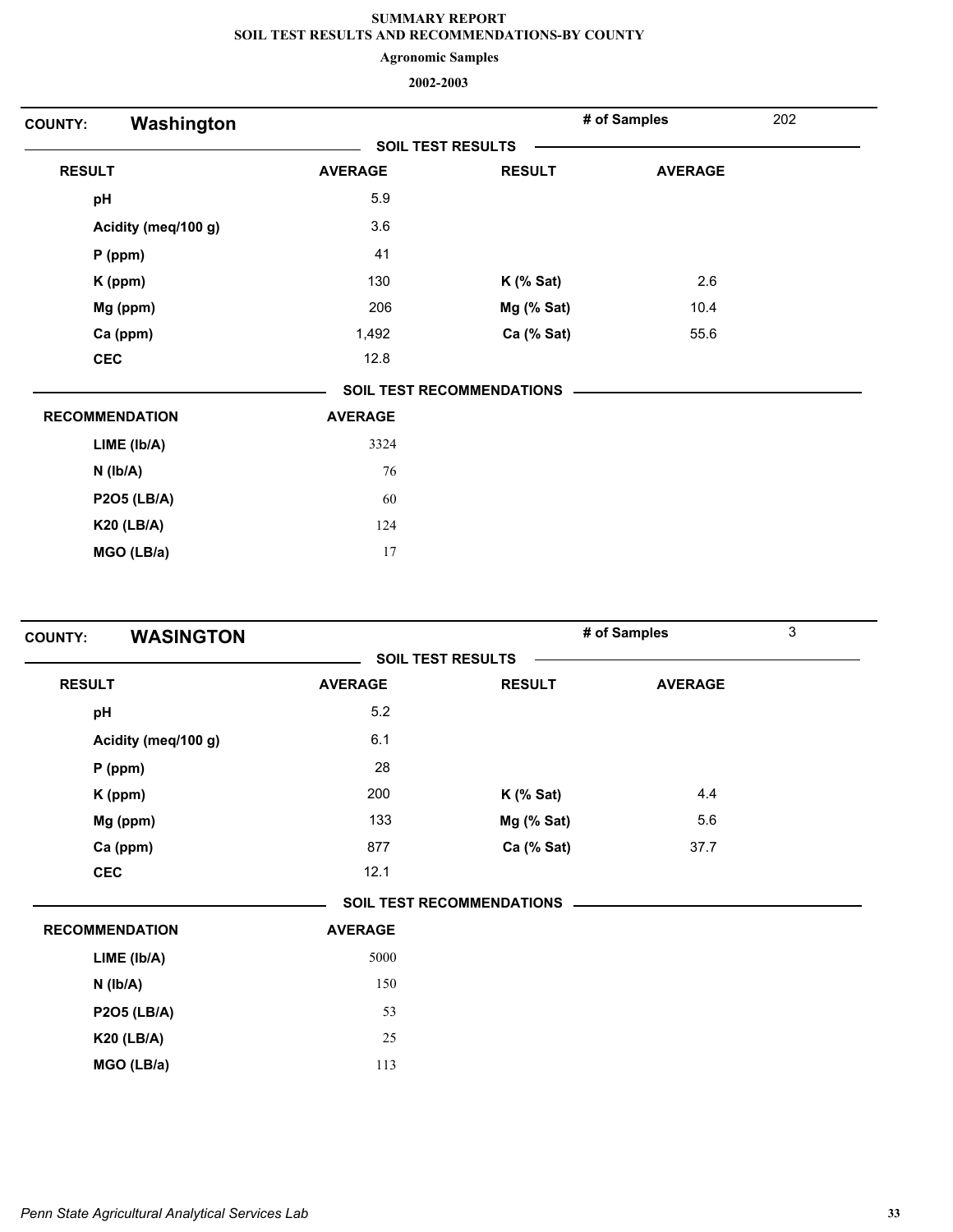**Agronomic Samples**

| Wayne<br><b>COUNTY:</b> |                |                                  | # of Samples   | 53 |
|-------------------------|----------------|----------------------------------|----------------|----|
|                         |                | <b>SOIL TEST RESULTS</b>         |                |    |
| <b>RESULT</b>           | <b>AVERAGE</b> | <b>RESULT</b>                    | <b>AVERAGE</b> |    |
| pH                      | 5.9            |                                  |                |    |
| Acidity (meq/100 g)     | 4.9            |                                  |                |    |
| P (ppm)                 | 95             |                                  |                |    |
| K (ppm)                 | 91             | $K$ (% Sat)                      | 2.0            |    |
| Mg (ppm)                | 109            | Mg (% Sat)                       | 3.1            |    |
| Ca (ppm)                | 1,185          | Ca (% Sat)                       | 48.8           |    |
| <b>CEC</b>              | 11.9           |                                  |                |    |
|                         |                | <b>SOIL TEST RECOMMENDATIONS</b> |                |    |
| <b>RECOMMENDATION</b>   | <b>AVERAGE</b> |                                  |                |    |
| LIME (Ib/A)             | 3755           |                                  |                |    |
| $N$ ( $Ib/A$ )          | 120            |                                  |                |    |
| <b>P2O5 (LB/A)</b>      | 50             |                                  |                |    |
| <b>K20 (LB/A)</b>       | 161            |                                  |                |    |
| MGO (LB/a)              | 42             |                                  |                |    |

| <b>COUNTY:</b> | Westmoreland          |                |                                  | # of Samples   | 271 |
|----------------|-----------------------|----------------|----------------------------------|----------------|-----|
|                |                       |                | <b>SOIL TEST RESULTS</b>         |                |     |
| <b>RESULT</b>  |                       | <b>AVERAGE</b> | <b>RESULT</b>                    | <b>AVERAGE</b> |     |
| pH             |                       | 6.1            |                                  |                |     |
|                | Acidity (meq/100 g)   | 3.0            |                                  |                |     |
|                | $P$ (ppm)             | 53             |                                  |                |     |
|                | K (ppm)               | 134            | $K$ (% Sat)                      | 2.9            |     |
|                | Mg (ppm)              | 170            | Mg (% Sat)                       | $6.0\,$        |     |
|                | Ca (ppm)              | 1,515          | Ca (% Sat)                       | 58.7           |     |
| <b>CEC</b>     |                       | 11.9           |                                  |                |     |
|                |                       |                | <b>SOIL TEST RECOMMENDATIONS</b> |                |     |
|                | <b>RECOMMENDATION</b> | <b>AVERAGE</b> |                                  |                |     |
|                | LIME (lb/A)           | 2479           |                                  |                |     |
|                | $N$ ( $lb/A$ )        | 85             |                                  |                |     |
|                | <b>P2O5 (LB/A)</b>    | 74             |                                  |                |     |
|                | <b>K20 (LB/A)</b>     | 129            |                                  |                |     |
|                | MGO (LB/a)            | 23             |                                  |                |     |
|                |                       |                |                                  |                |     |